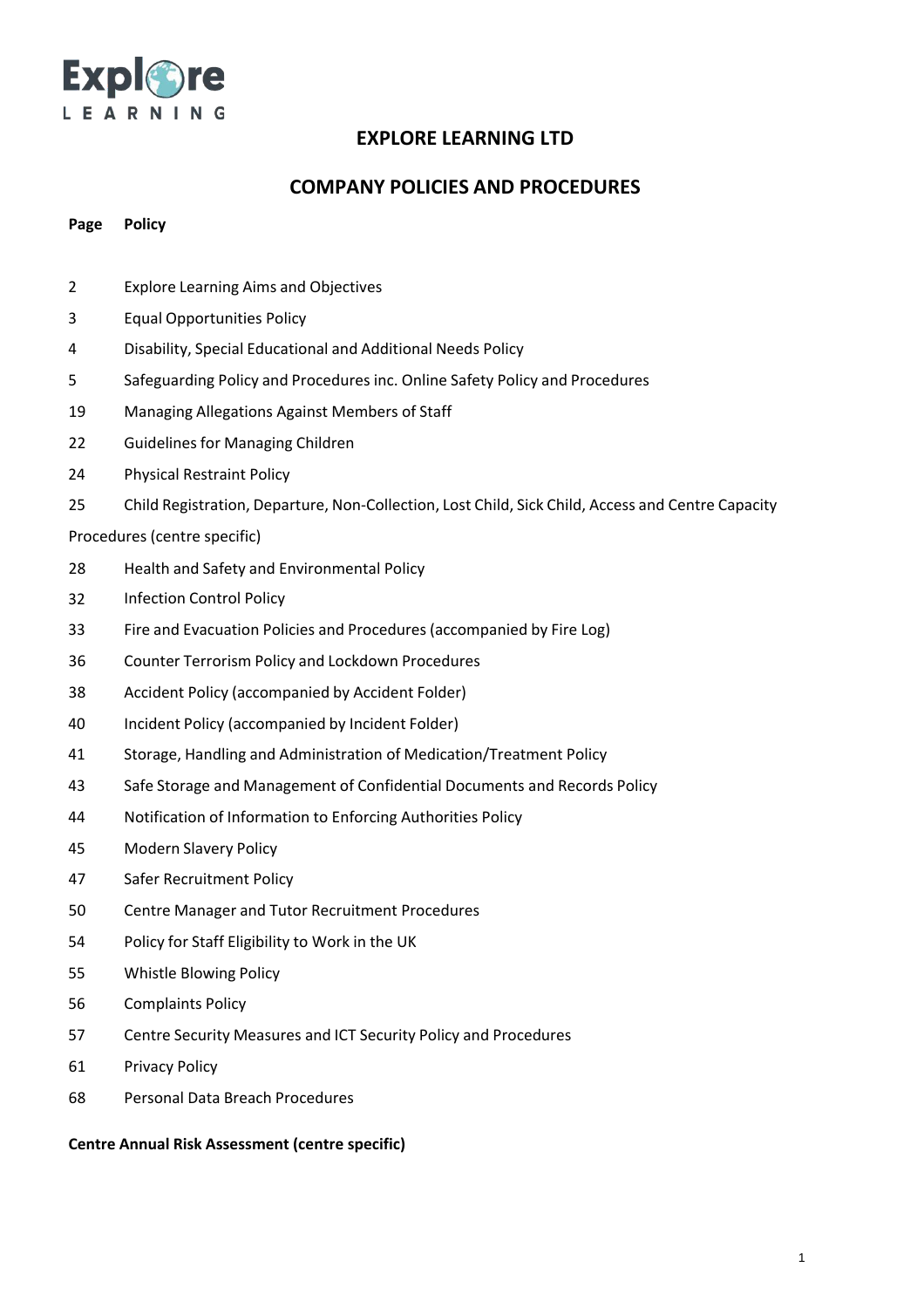

## **EXPLORE LEARNING AIMS AND OBJECTIVES**

Explore Learning offers award-winning tuition to children across the UK. Our Mission is to change children's lives by nurturing the skills and attitudes to become fearless learners to enable them to thrive in their education and beyond. Our goal is to be the UK's leading tuition provider, with vibrant, growing memberships and profitable centres.

We operate in centres across the whole of the UK as well as online and offer a range of membership packages to suit every learner. But we're more than just maths and English tuition. At Explore Learning, we have a proven record of enabling children of all abilities to excel and more than that, we bring learning to life. Our support goes beyond a quick win in spelling or moving up a set in maths. Tackling such skills is important, but to enable children to really thrive in school and beyond, we focus on developing children's learning attitudes.

Explore Learning encourages children to take on new challenges and make the most of their talents. We individualise and tailor our tutoring for each child using a range of tools and techniques. Our core teaching tool is Compass, an Explore Learning-owned adaptive system that reflects our goals for our members in its design. We believe in positive reinforcement and use reward schemes to reward effort as well as achievements. We believe in the importance of creating confident and assertive young people as much as helping them with maths and English. This is very much our vision and ethos.

At the heart of our centres are our brilliant people. We recruit passionate individuals who are great role models for children, fantastic communicators, and committed to getting it right for every child, every day. All our tutors and centre managers become experts in the school curriculum and current teaching methods. We recruit people who have a passion for education and a desire to make a real difference to children's lives.

Explore Learning has an Equal Opportunities policy. Every child and every member of staff is treated equally and with dignity irrespective of their age, culture, socio-economic background, ability, language, religious beliefs, racial origins, disability, gender and/or sexual identity. Our centres in England are registered on Ofsted's Voluntary Childcare Register and we follow these registration requirements as a basis for self-assessment and provision improvement within our centres.

We seek parents/guardians and children's feedback from the moment they join us, to help us evaluate our care provision and the quality of tuition that we provide and make improvements that are important to them as individuals. We aim to build a strong partnership with members' parents/guardians and work collaboratively with them to provide the best possible service and support each of our members to become fearless learners.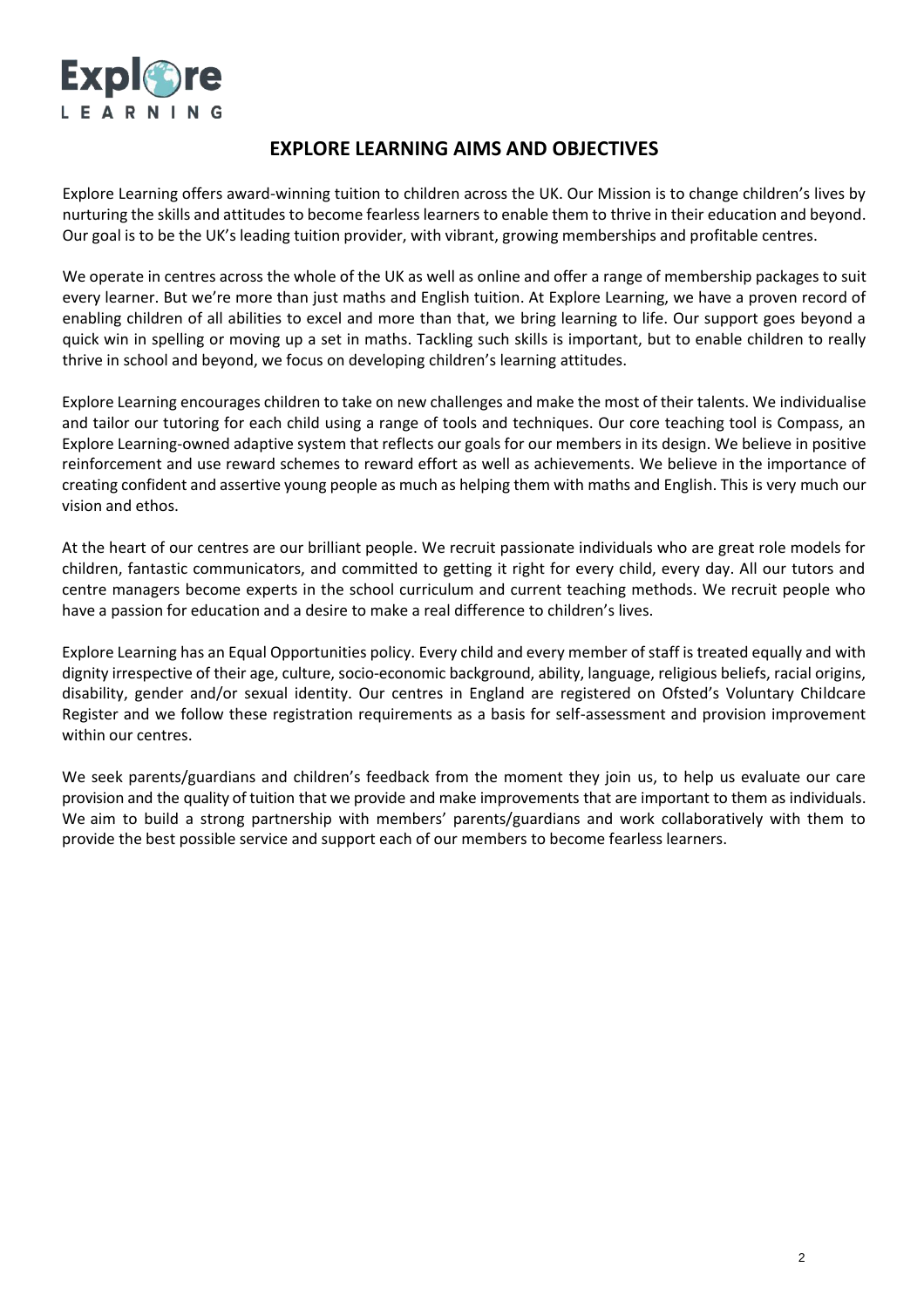

# **EQUAL OPPORTUNITIES POLICY**

Explore Learning was founded to bring educational opportunities and benefits to as many children as possible. It is important to us that we serve a diverse mix of children and in particular:

- a balance of both sexes
- a diversity of racial and cultural backgrounds
- children of all abilities
- disabled children, and those with special additional or special educational needs

We are uniquely able to achieve these goals because our method of working treats every child as an individual, and we operate with a high staff ratio.

It is the job of our staff to ensure that the children feel welcomed, and that they all benefit from the service we offer. This includes a high level of individual attention, recognition, celebration of their successes and positive social interactions with staff and other children.

Explore Learning is committed to offering equal opportunities to both full-time and part-time employees irrespective of age, disability, gender reassignment, marriage and civil partnership, pregnancy and maternity, race, religion or belief, sex or sexual orientation providing they meet our recruitment selection criteria. This is detailed in more depth in our Centre Manager and Tutor Recruitment Policy.

### **Explore Learning staff promote the fundamental British values of R.I.D.E:**

- Rule of law
- Individual liberty
- Democracy
- Equality mutual respect and tolerance of those with different faiths and beliefs.

Actively promoting these values means challenging opinions or behaviours that are contrary to fundamental British values. Staff and children are encouraged to regard people of all faiths, races and cultures with respect and tolerance. It is expected that they should understand that while different people may hold different views about what is 'right' and 'wrong', all people living in the United Kingdom are subject to itslaw.

#### **Explore Learning will:**

- enable students to develop their self-knowledge, self-esteem and self-confidence;
- enable students to distinguish right from wrong and to respect the civil and criminal law of the United Kingdom;
- encourage students to accept responsibility for their behaviour, show initiative, and to understand how they can contribute positively to the lives of those living and working in the locality of the centre and to society more widely;
- encourage students to acquire a broad general knowledge of and respect for public institutions and services in the United Kingdom;
- encourage tolerance and harmony between different cultural traditions by enabling students to acquire an appreciation of and respect for their own and other cultures;
- encourage respect for other people; and
- encourage respect for democracy and support for participation in the democratic processes, including respect for the basis on which the law is made and applied in the United Kingdom.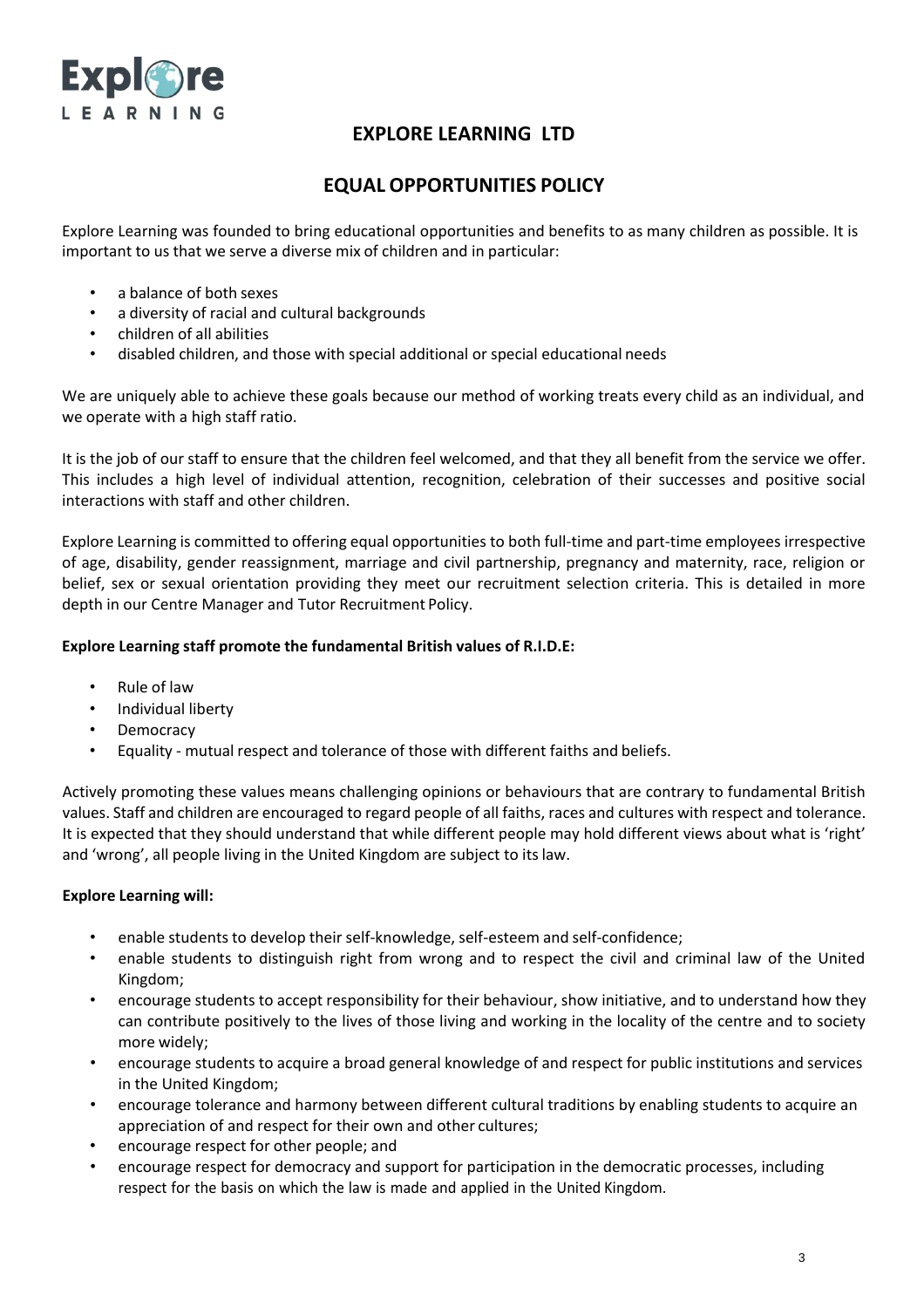

## **DISABILITIES, SPECIAL EDUCATIONAL AND ADDITIONAL NEEDS POLICY**

Explore Learning was founded to bring educational opportunities and benefits to as many children as possible, including disabled children, children with special additional and special educational needs.

Explore Learning aims to treat all children with equal concern, as individuals, with diverse needs, likes and dislikes. Our service has a lot to offer all children, irrespective of ability. We tutor with a high staff to child ratio, between 1:1 and 1:6 which helps us take a child-centred approach.

### **We ensure that**:

- We take time to discuss a child's needs with the parent/guardian and child at the time of registration.
- We will take all reasonable steps to ensure all children have access to the provision.
- All children are included in the social life of the centre and feel 'members' in the full sense of the word, irrespective of ability.
- We regularly review children's progress and adapt their programmes as necessary.
- We make the best possible use of parent/guardian conferences and other opportunities for dialogue and feedback.
- Parents and guardians are welcome to bring interpreters, translators, and educational psychologists to meetings. The manager should be informed prior to the meeting so they know who to expect. Explore Learning do not provide this service or cover the cost.
- Staff are encouraged to be aware of disability issues, special educational and additional needs, and complete SEND training on developing inclusive practice.
- We are always open to guidance from parents/guardians and professionals on the type of training that may be beneficial or necessary for working with a specific child.
- All parents/guardians and children with accessibility needs, if required, can access our centres straight away to ensure that they are free of any encumbrances in the centre.
- Staff will respect the privacy and dignity of all members and staff and ensure this is maintained whilst in our care.
- All information provided by a parent/guardian will remain confidential, and only shared with the minimum necessary members of staff.
- All information provided will be stored securely in the child's personal file and on their individual record on our membership database.
- We work within the guidelines of the Disability Discrimination Act 1995, and for members in Northern Ireland, the Equality Act 2010.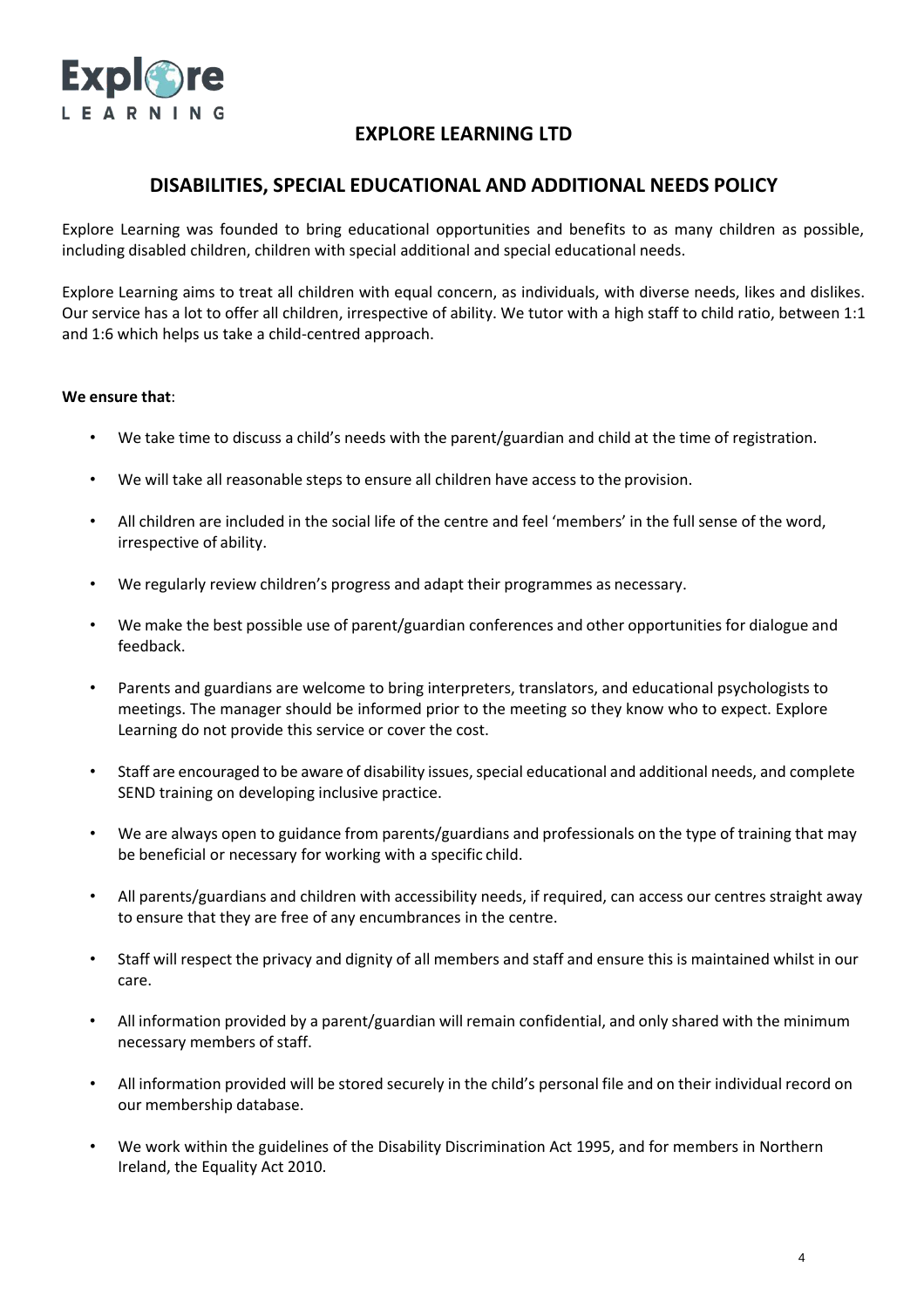

## **SAFEGUARDING POLICY AND PROCEDURES**

- 1. Purpose of regulation: To inform parents/guardians of Explore Learning's policies and responsibilities concerning safeguarding and to stress the importance of communication.
- 2. Purpose of regulation: To inform staff of their responsibilities when working with children.

Explore Learning recognises that owing to their day to day contact with children, staff are well placed to observe the outward signs of abuse. The setting will therefore:

- Establish and maintain an environment where children feel secure, encouraged to talk, and are listened to.
- Ensure children know that there are adults whom they can approach if they areworried.

Explore Learning recognises that children who are abused or witness violence may find it difficult to develop a sense of self-worth. They may feel helplessness, humiliation and some sense of blame. The centre setting may be the only stable, secure and predictable element in the lives of children at risk. During a session, their behaviour may be challenging and defiant, or they may be withdrawn. The setting will endeavour to support the member through:

- an ethos which promotes a positive, supportive and secure environment, giving members a sense of being valued.
- a behaviour policy which is aimed at supporting vulnerable members attending sessions. The staff will ensure that the member knows that some behaviour is unacceptable, but they are valued and not to be blamed for any abuse which has occurred.
- Liaison with other agencies that support the member such as Children's Social Care, Education Welfare Service and Educational Psychology Service.

#### **INTRODUCTION**

A child is defined as a person under the age of 18 (The Children Act 1989). For the purpose of this policy document:

- The term 'child' will be used to describe all children and young people under the age of 18 years old participating as a member at Explore Learning.
- The term 'staff' will be used to describe those employed on a contract of employment at Explore Learning, including those working on a voluntary or temporary basis.
- Staff should implement this policy using the following guidelines when conducting work that involves children. This will protect the safety and wellbeing of children engaging with Explore Learning and that of our own staff.
- For all activity and events involving children at Explore Learning, at least one member of staff should lead on safeguarding, raising awareness of this policy and its guidelines among other staff and, where appropriate children and parents/guardians.
- Where staff engage with a child on a one-to-one basis, it is imperative that he/she is appropriately trained in safeguarding.

## **Children's Rights**

All children have needs and rights: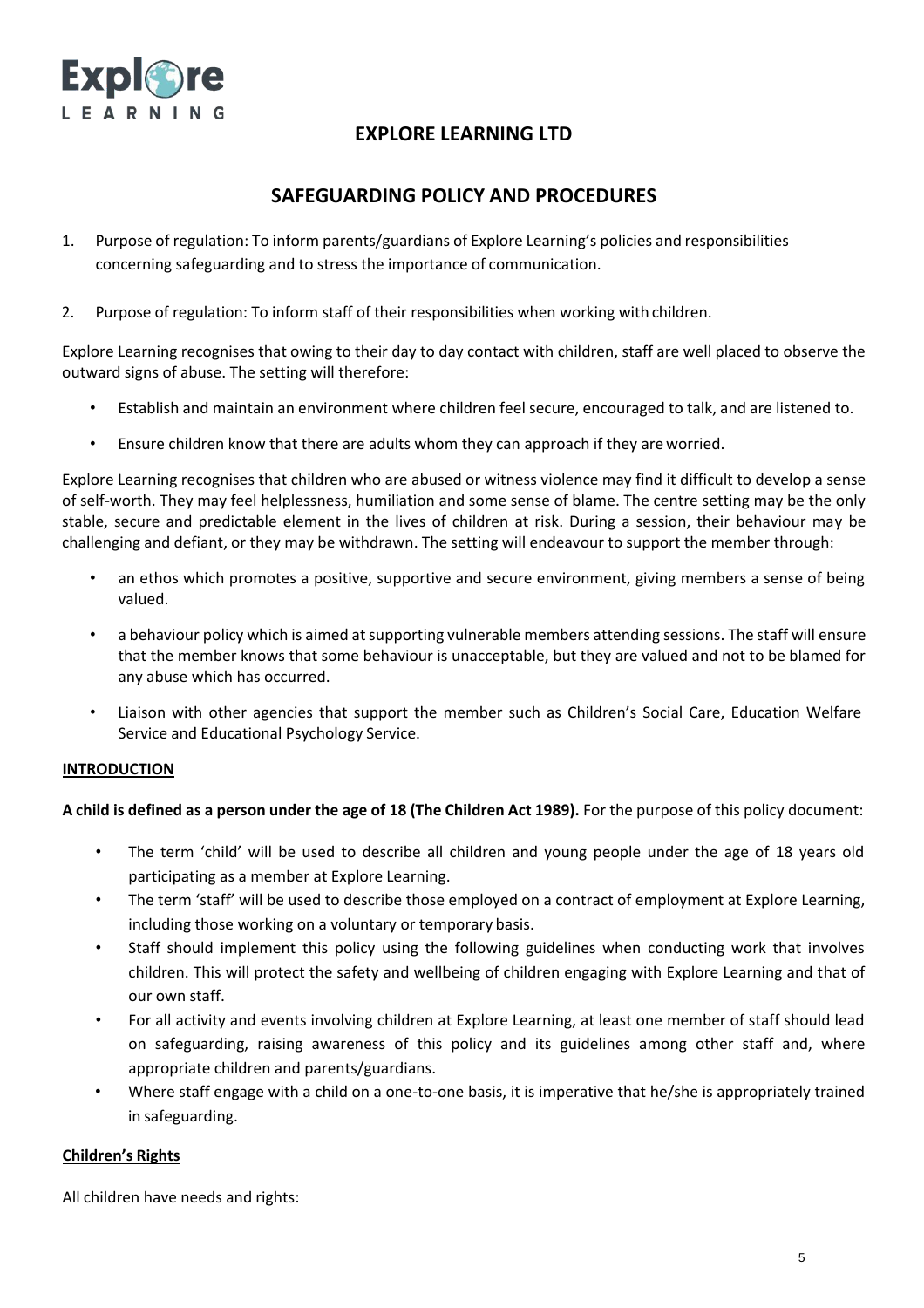- The need for physical care and attention
- The need for intellectual stimulation
- The need for emotional love and security
- The need for social contact and relationships
- The right to have their needs met and satisfied
- The right to be protected from neglect, abuse and exploitation
- The right to be protected from discrimination
- The right to be treated as an individual

### **How children's concerns and expressions of need are perceived and responded to**

Staff need to appreciate that children communicate their worries and concerns in a multitude of ways. In fact, direct verbal expression is less likely than; e.g. behaviour changes or activity giving cause for concern - perhaps a piece of writing which gives rise to some thought of "inappropriate" activity or knowledge beyond a child's years, flinching when a hand or arm is raised innocently as if scared of being struck, unusual depression, unexplained bruising, burns, cyst, injuries etc.

Above all, children and young people who are in need or trouble always deserve and need someone:

- Who will listen
- Who will not make judgements
- Who will not make false promises about keeping a secret when that is not possible
- Who will not reject what they are saying as untrue

A troubled child or young person will need to be reassured that their needs are being put first, not being put second fiddle to other concerns. The staff member is in a unique position in terms of sympathetic environment and of trust.

### **Suitability and Nature of Physical Environment (In Centre Membership)**

The layout of the activity, premises and sites have been considered in terms of a child's safety, including from a safeguarding viewpoint. A Risk Assessment is conducted annually in consideration of physical risks, as well as a daily check to maintain standards within the setting.

#### **Explore Learning Safeguarding Policy**

In our provision for children, Explore Learning will ensure that:

- The welfare of the child is paramount
- All children, whatever their age, culture, socio-economic background, ability, language, religious beliefs, racial origins, disability, gender and/or sexual identity have the right to protection from abuse.
- All suspicions and allegations of abuse will be taken seriously and responded to swiftly andappropriately.
- All staff have a responsibility to report concerns to the appropriate safeguarding lead member of staff ASAP.

## **Policy Statement**

Explore Learning staff have a professional duty to take such steps that are reasonable to see that the child is safe from harm whilst involved in Explore Learning activities. All children have a right to protection, and the needs of disabled children and others who may be particularly vulnerable must be considered. Explore Learning will ensure the safety and protection of all children involved in its activities through adherence to the safeguarding guidelines it has adopted.

## **Policy Aims**

The aim of the Explore Learning Safeguarding Policy is to promote good practice: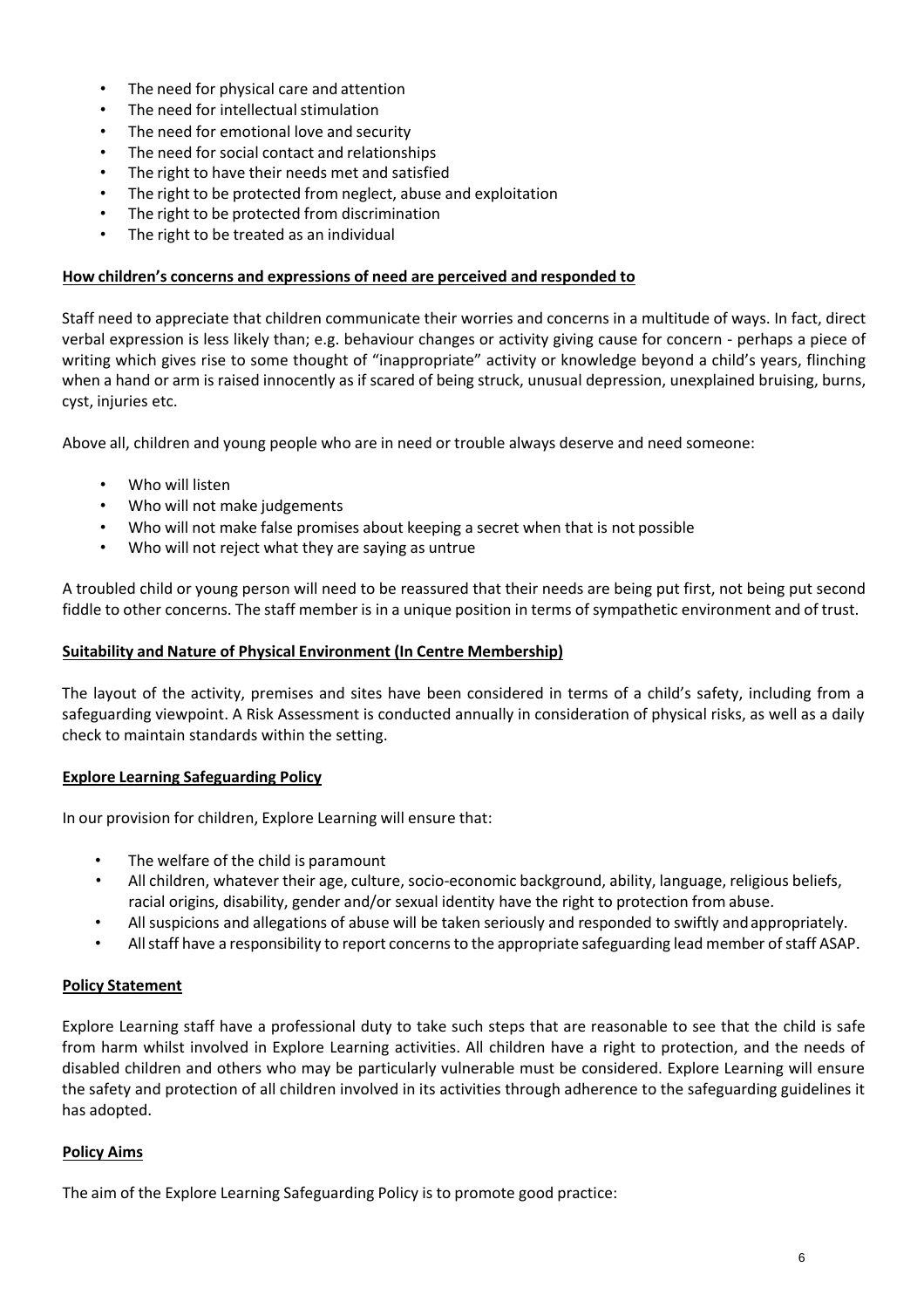- Providing children and young people with appropriate safety and protection whilst in our care.
- Allow all staff to make informed and confident responses to specific safeguarding issues.

## **Policy Implementation**

The Explore Learning Safeguarding Policy will be implemented by adhering to the policy guidelines within this document. All staff who work with children must adhere to this policy.

The guidelines cover three main areas:

- Staff recruitment, support and training
- Staff conduct
- Safeguarding procedures

## **Staff Recruitment, Support and Training**

For staff working with children at Explore Learning, safe recruitment will be ensured by checking their suitability to work with children including:

- 1. Suitability questions at interview.
- 2. All staff complete a suitability self-declaration.
- 3. A suitable Enhanced DBS/PVG check every five years.
- 4. Two dated references requesting details of their previous experience and suitability to work with children. Where available, one must be from their most recent employer.
- 5. A record of staff's current and history of physical and mental health.

## **Staff Training covers:**

- 1. Induction training in Health and Safety, Fire Safety, Safeguarding including Online Safeguarding, Behaviour Management, and the 'Common Core Skills and Knowledge of the Children's Workforce'.
- 2. Allstaff to read the Explore Learning Safeguarding Policy & Procedures annually, available on the company intranet 'the bubble'.
- 3. Safeguarding training modules refreshed annually and record on staff training records.
- 4. Awareness of The Prevent Duty, recognising the signs and symptomsthat a child may be at risk from radicalisation, how to protect children from terrorism or extremism, and where to report concerns.
- 5. Awareness of Female Genital Mutilation (FGM) to cover an understanding of key issues, risk factors, high risk absences, symptoms, long term health problems, legislation and how to share information to ensure a person at risk of FGM is referred to the appropriate support.
- 6. Awareness of safeguarding issues will continue to be addressed through on-going training, guides andworkshops.

The company Senior Designated Safeguarding Officer has undertaken Advanced Safeguarding Training, Role of DSL and The Prevent Duty awareness training, and is able to provide advice and support to other members of staff on protecting children from the risk of abuse or radicalisation.

## **Staff Conduct**

All staff should demonstrate exemplary behaviour in accordance with the Code of Conduct and in order that they can protect themselves from allegations of misconduct. Staff should maintain their standards of behaviour, therefore acting as a role model. The following are common sense examples of how to create a positive culture and climate for learning: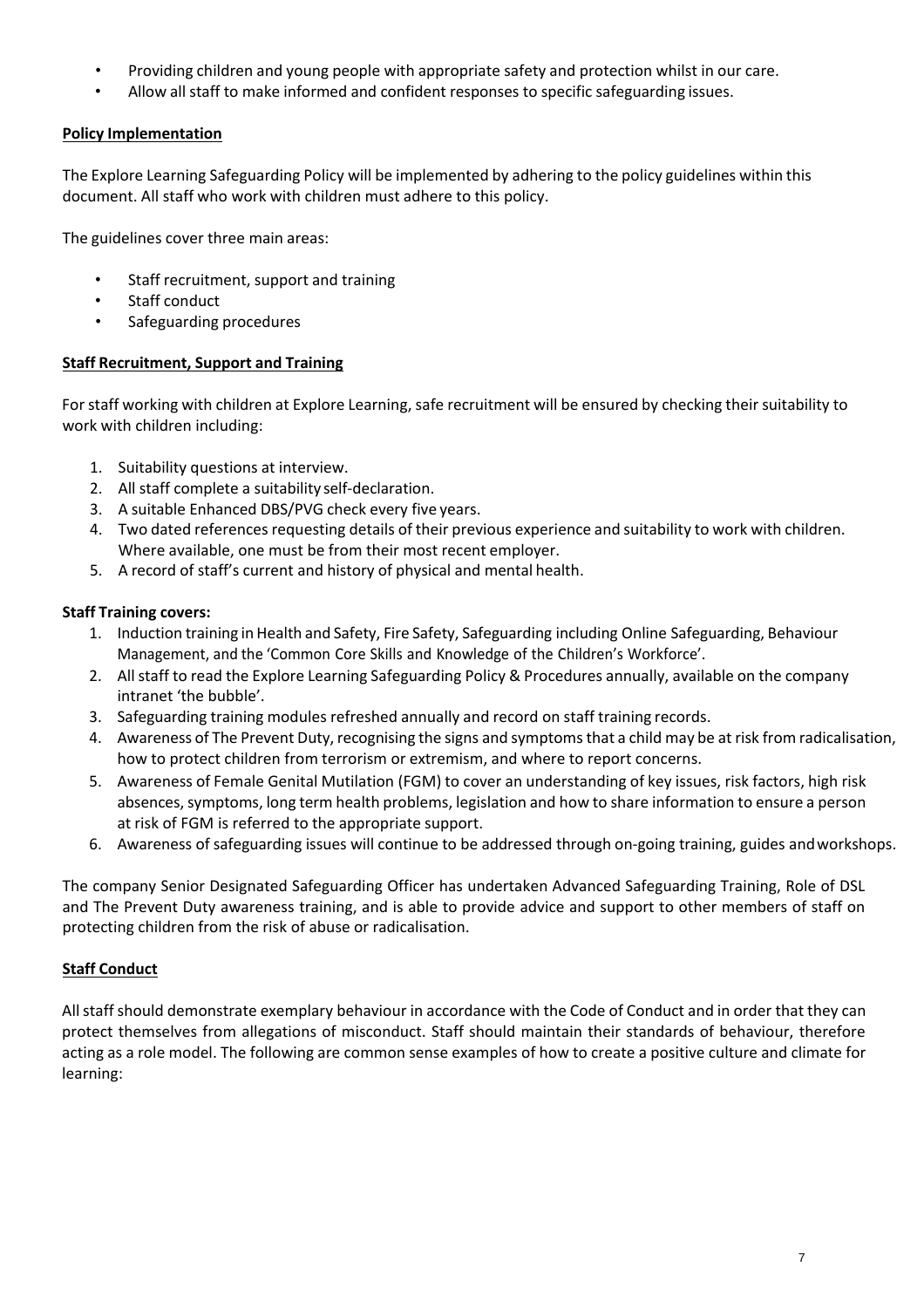### **Good practice means:**

### **Within Explore Learning Centres**

- Always work in an open environment (e.g. avoiding private or unobserved situations and encouraging open communication with no secrets). Never allow yourself to be left alone with a member. There may be rare occasions when a confidential one-to-one meeting is necessary and, in such circumstances, the meeting should be conducted in a room with an open door or visual access. Where this is not possible, the member of staff should ensure that there is another adult nearby.
- Maintain a safe and appropriate distance from children e.g. it is not appropriate for staff to have an intimate relationship with a child.
- Avoid all physical contact with a member at all times. Avoid picking them up, cuddles or allowing children to sit on your lap etc. There may be occasions where a distressed member needs comfort which may include physical comforting; staff should use their discretion to ensure that it is appropriate and not unnecessary or unjustified contact.
- Never using physical force against a member, unless it constitutes reasonable restraint to protect him/her or another person, or to protect property. Refer to 'Physical Restraint Policy' for more guidance.
- Never use physical punishment.
- Secure parental/guardian consent in writing if the need arises to administer emergency first aid and/or other medical treatment. First aid given should be recorded in writing and reported to the lead member ofstaff who will inform the parent/guardian.
- Keep a written record of any injury that occurs, along with the details of any treatment given.
- Stop and question any unknown adult who enters the premises and/or who attempts to engage with the children.

### **Both in Centre and Online through Explore at Home**

- Treat all children equally, and with respect and dignity. Explore Learning will take positive action to eliminate discrimination against any person or group of people. Staff should ensure that children are protected from discrimination on any grounds, including ability and challenge discriminating comments and behaviour. Staff should promote positive attitudes towards differences.
- Never contradict an instruction given by a tutor/manager or other member of staff.
- Building balanced relationships based on mutual trust which empowers children to share in the decisionmaking process.
- Conducting yourself in a manner that sets a good example to the participants. Be an excellent role model this includes not smoking or drinking alcohol or the discussion of this in the company of /whilst responsible for children.
- Giving enthusiastic and constructive feedback rather than negative criticism.
- Always refer any problems or concerns to the safeguarding lead member ofstaff.
- Set Social Media settings to private so children and families cannot look staff up/contact them.
- Dress appropriately according to Company Dress Code.

#### **Practices never to be sanctioned (where relevant to the setting):**

- Children's inappropriate use of language and/or behaviour. This should always be challenged. $1$
- Do things of a personal nature for children or disabled adults that they can do for themselves.<sup>2</sup>
- Engaging in rough, physical or sexually provocative games, includinghorseplay.
- Engaging in any form of inappropriate touching, including pinching orslapping.
- Making sexually suggestive comments towards a child or parent/guardian.
- Reducing a child to tears as a form of control.
- The threat of corporal punishment.
- Being under the influence of drugs or alcohol whilst responsible for children or smoking in front of a child.
- Allow allegations made by a child to go unchallenged, unrecorded or not acted upon.
- Discuss personal matters about staff or the child.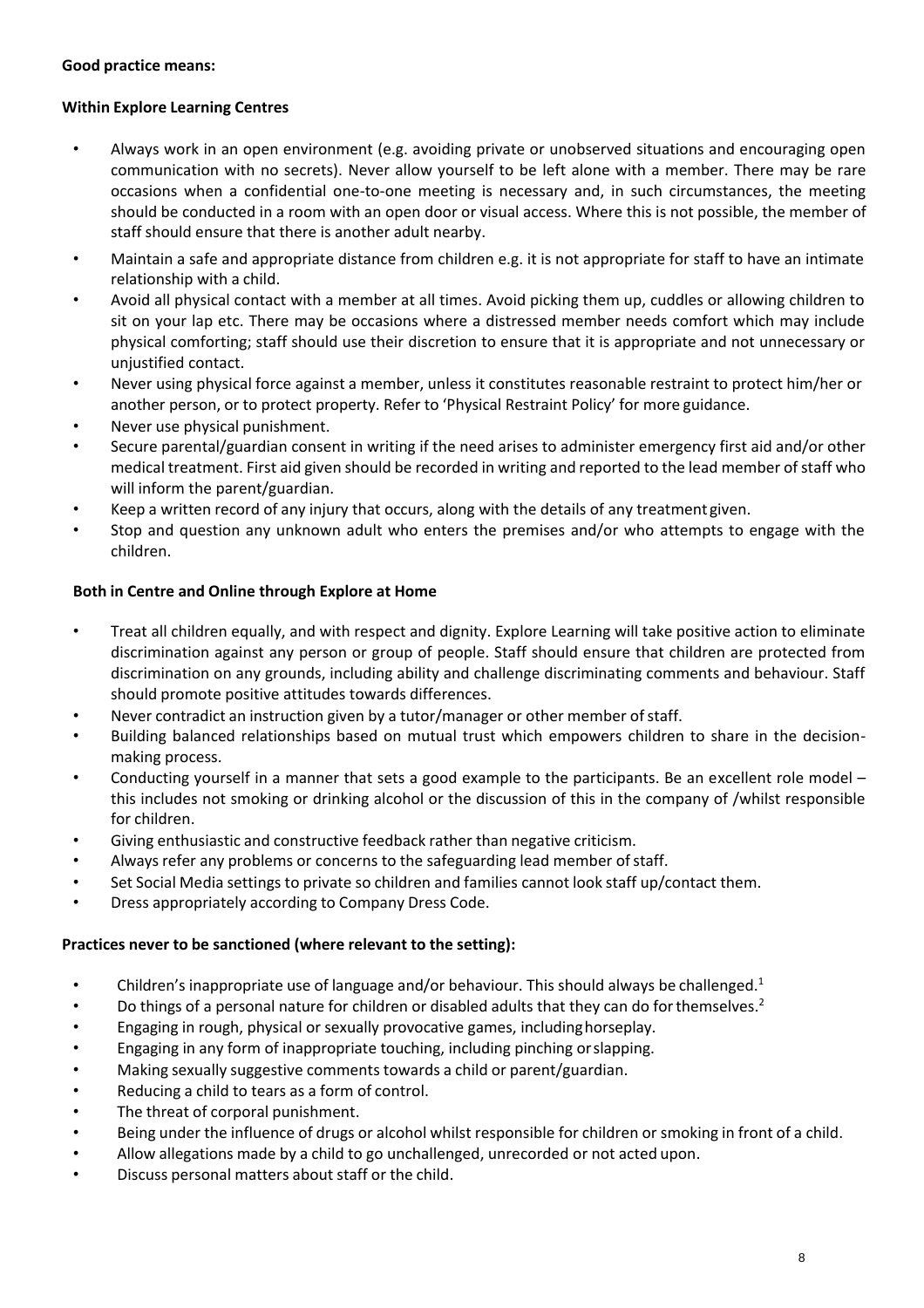- Discussinappropriate topicsincluding subjects such as relationships,sex or illegal activities. Conversation should be solely about their session or welfare.
- Share personal contact details including: contact numbers, address or social media links.
- Arrange to contact or meet a child outside of an authorised session in person or online whether professionally or personally.
- Committing any act that brings the reputation of the company into disrepute.
- Taking a personal phone call when working with a child.
- Taking or sharing a photo or screenshot of children/their families.
- Taking a voice or video recording for any purpose without written permission from parent/guardian before recording commences, using Explore Learning's online permission form.
- Storing photos, videos or recordings on a personal device.

<sup>1</sup>Challenging behaviour: 'Bad' behaviour is often a response to a situation, or a way to seek attention. If children are occupied, there will be less of a need to seek attention and less of a chance for boredom to set in.

The following guidelines can be used to deal with challenging behaviour constructively:

- Be aware of what unacceptable behaviour is. Ask your lead member of staff if you are unsure.
- Explain to children why certain behaviour is unacceptable. This makes children feel responsible for their behaviour and they are less likely to repeat it.
- Make sure it is the behaviour that is punished and not the person. Always avoid labelling someone as'bad'.
- If appropriate, ignore the bad behaviour for a while a child may only be attention seeking. Give extra attention and praise for positive behaviour to discourage 'bad' behaviour.

<sup>2</sup> It may be sometimes necessary for staff to do things of a personal nature for children, particularly if they are young or disabled. These tasks should be carried out with the full understanding and consent of the parents/guardians. There is a need to be responsive to a person's reactions. If a person is fully dependant on you, talk with him/her about what you are doing and give choices where possible – particularly if you are involved in dressing or undressing of outer clothing, or where there is physical contact, lifting, or assisting a child to carry out particular activities. Avoid taking on the responsibility for tasks which you are not appropriately trained.

#### **Use of photographic/filming equipment**

If Explore Learning wishes to use an image or recording of a member, written consent will be obtained in advance from parents/guardians via an online form. Parents/guardians will be made aware of when, where and how the images may be used in order to give their informed consent. This includes information regarding use of images e.g. in print, multimedia, broadcast; for what purpose e.g. promotion, publicity, evaluation, audit, review; and where possible an indication of who the audience will be e.g. the general public, the participating children and their families, other organisations and institutions. Explore Learning will never disclose the full name or other personal details of the child without the parent/guardian's separate written consent.

Parents/guardians are not permitted to take photographs or videos unless it is of their own child, and no other children feature in the background.

#### **Use of Mobile Phones**

Staff are not permitted to use personal mobile phones whilst working with a child, either in centre or online. These should be switched off or silent during working hours. Personal mobile phones and other personal devices must never be used to take or store images or recordings of any children. Explore Learning cannot accept liability for the loss or damage of personal property kept in centre.

Children and Visitors are not permitted to use mobile phones within the centre unless under supervision in an emergency or to ensure and communicate a child's safety such as if they arrived or intend to leave alone.

#### **E-security**

#### **Within Explore Learning Centres**

Children have supervised access to computers throughout the centre.

Strict controls are placed on access to websites.

Explore Learning has a centralised Fortinet sensory managed fire wall, which has a limited profile preventing access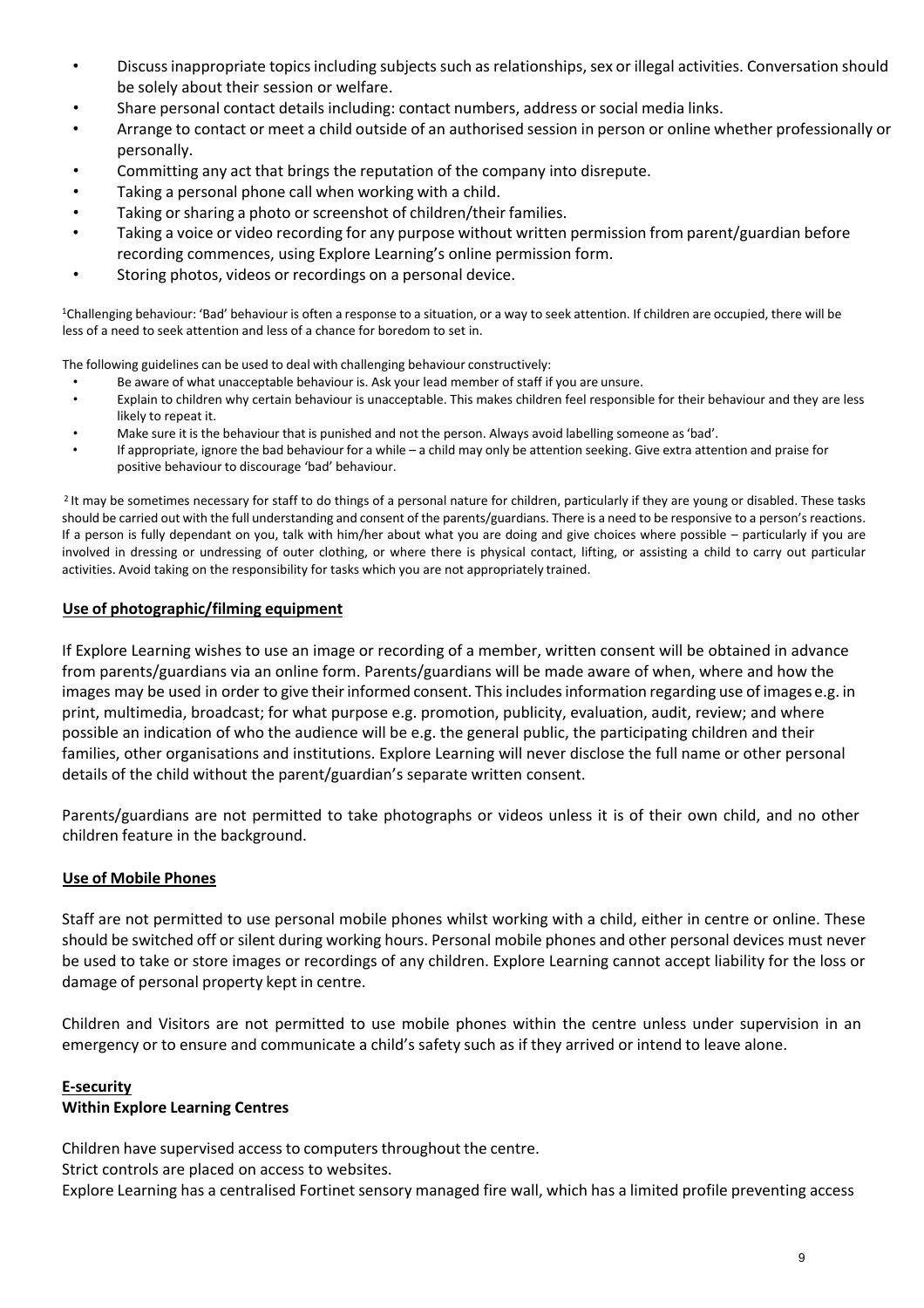to unsuitable sites or images. Fire walls are regularly updated by the IT team.

## **When Tutoring Online via Explore at Home**

If staff are using a personal device for company purposes, we recommend that they ensure that they are using Windows 10/Mac OSX and apply the security updates when made available for these systems. In addition to the built-in endpoint protection present with Windows Defender and MAC OSX, we also recommend using third party antivirus tools as an added safety net.

If a member of staff leaves the organisation, all company linked tools are removed from the personal device prior to leaving their role.

No sensitive company data is stored locally on personal devices.

No images or recordings of children are taken or stored on any personal device.

## **SAFEGUARDING PROCEDURES**

Explore Learning follows the procedures set out by local multi-agency Safeguarding Partners and takes account of guidance issued by the Department for Education and Skills to ensure:

- 1. Children's attendance for sessions both in centre and online is recorded on our company membership database; electronically signed in and out on arrival and departure.
- 2. All staff, visitors, parents/guardians who step through the centre gate must sign in and out with their full name and the time, so everyone is accounted for at all times for both fire and safeguarding regulations. Records must be written in pen for permanency.
- 3. Visitors to the centre, including parents/guardians, must always be supervised by a fully trained and vetted staff member.
- 4. Staff with a criminal conviction or pending criminal investigation, in relation to children or sexual assault, will not be allowed to work, or granted access to the centre.
- 5. The Centre Director of each centre / Service Delivery Manager of each virtual centre has received appropriate training and support to take on the role as Designated Safeguarding Officer for their members, family and staff team.
- 6. The Head of Ofsted & Safeguarding is the nominated Senior Designated Safeguarding Officer.
- 7. Every member ofstaff (including temporary) know the names and roles ofthe staffresponsible forsafeguarding.
- 8. All staff understand their responsibilities in being alert to the signs and symptoms of abuse, and for referring any concerns to the designated senior person responsible for safeguarding.
- 9. That parents/guardians understand the responsibility placed on the setting and staff forsafeguarding, by setting out its obligations in the settings Policies & Procedures.
- 10. Explore Learning Staff develop effective links with relevant agencies and co-operate as required with their enquiries regarding safeguarding matters, including attendance at case conferences.
- 11. Keep written records of concerns about children, even where there is no need to refer the matterimmediately.
- 12. Develop and then follow procedures where an allegation is made against a member ofstaff.
- 13. Ensure all safeguarding incidents are reported centrally to the Senior Designated Safeguarding Officer (Head of Ofsted & Safeguarding) to be recorded on the Company's Central Incident Record file.
- 14. Ensure safe recruitment practices are always followed.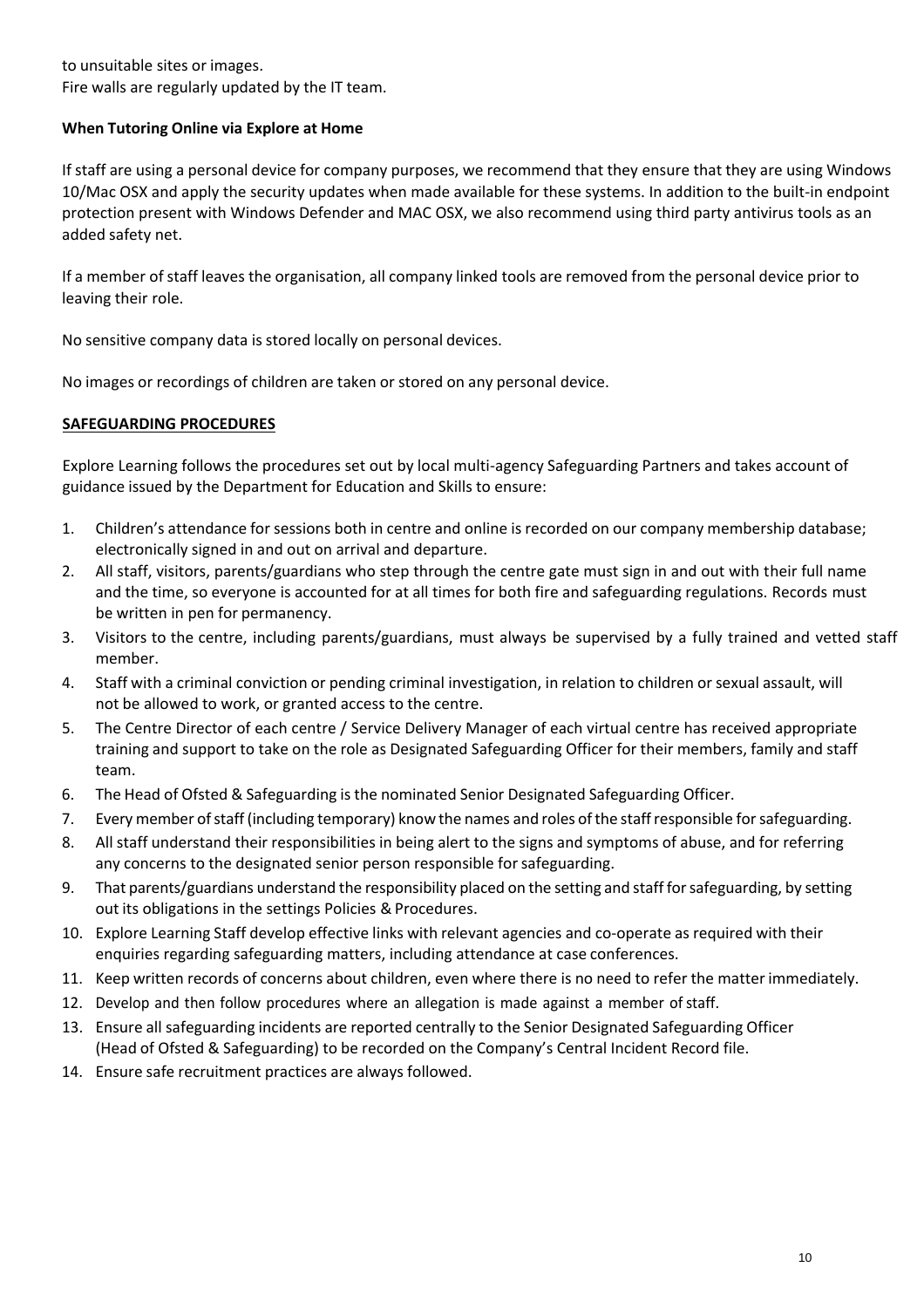

# **ONLINE SAFETY POLICY AND PROCEDURES**

### **Policy Statement**

This policy has been drawn up on the basis of legislation, policy and guidance that seeks to protect children participating in online tuition with Explore Learning. This policy is designed to be read alongside Explore Learning's Safeguarding Policy and Procedures and applies to all staff, children and young people, and anyone involved in Explore Learning's activities.

### **Policy Aims**

The purpose of this policy is to:

- Ensure the safety and wellbeing of children and young people is paramount when adults, young people or children are using the internet, social media or mobile devices whilst participating in sessions
- Provide Managers and Tutoring staff with the overarching principles that guide our approach to online safety
- Safeguard all members, families and staff when participating in online sessions with Explore Learning
- Ensure that, as an organisation, we operate within the law in terms of how we use online devices
- Identify the responsibilities of all persons associated with Explore Learning with regards to online safety

#### **We believe that:**

- children and young people should never experience abuse of any kind
- children should be able to use the internet for education and personal development, but safeguards need to be in place to ensure they are kept safe at all times

#### **We recognise that:**

- the online world provides everyone with many opportunities; however it can also present risks and challenges
- we have a duty to ensure that all children, young people and adults involved in our organisation are protected from potential harm online
- we have a responsibility to help keep children safe online, whether or not they are using Explore Learning's network, devices and approved platforms for online tuition
- all children, regardless of age, disability, gender reassignment, race, religion or belief, sex or sexual orientation, have the right to equal protection from all types of harm or abuse
- working in partnership with children, young people, their parents, carers and other agencies is essential in promoting young people's welfare and in helping young people to be responsible in their approach to online safety

#### **Responsibilities**

#### **Tutoring Staff will:**

- ensure they are punctual and ready to begin sessions on time so that children are not unsupervised online. Repeated lateness will not be tolerated and may lead to disciplinary action or dismissal
- blank or blur their background and ensure that their environment does not display any personal or inappropriate information or imagery that could be viewed by the member and supervising adult
- only permit enrolled members with pre-booked sessionsinto online learning platforms. Attempted unauthorised access will be reported as an incident and appropriate action will be taken
- remain vigilant, ensure no one else is present/visible in their own or the child's environment who shouldn't be
- never discuss personal matters orshare personal detailsincluding contact information with children or their families. Communications will be made by Managers only via official Explore channels
- never arrange to meet up with members or their families and ensure that contact is appropriate to their role as a Tutor
- encourage sensible use of online platforms and consider the potential dangers and the age appropriateness of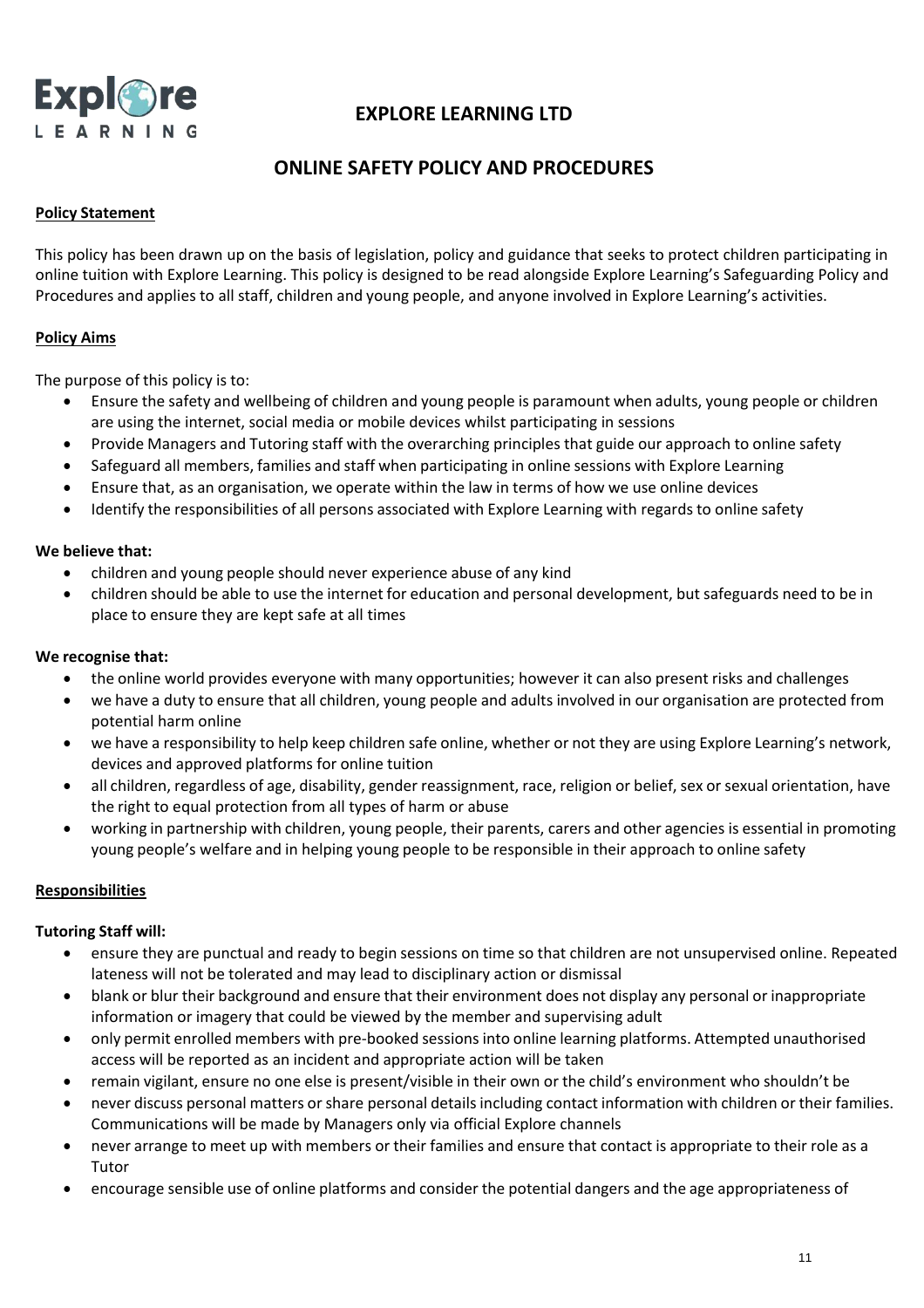resources shared in sessions

- monitor member internet use closely when tutoring and report the use of any other sites/platforms visited as appropriate
- always end a session immediately if a child does or says anything inappropriate
- alert a Manager immediately during a session of any unusual activity or concerns about a child or another member of staff in accordance with company Safeguarding Procedures
- remain vigilant at all times and communicate any concerns regarding child supervision immediately to the Manager in charge of coordinating sessions who will take the appropriate action
- follow and adhere to all aspects of company Use of Own Device Policy

## **Managers will:**

- complete Online Safeguarding e-learning training to support them in their role as Manager of online sessions
- ensure tutoring staff are trained appropriately in Online Safeguarding so they are confident in their role with keeping children safe during their sessions
- ensure the suitability of any tutoring staff before allowing them to work with members and their families
- respond to any concerns of safeguarding, behaviour and wellbeing reported from all participants urgently and following the appropriate company procedure
- moderate online sessions by having the ability to observe sessions at any time to ensure that tutoring is in line with expectations
- ensure that all parties participating in online sessions are treated with equal respect and dignity
- support members and families in keeping safe when using online platforms for learning and direct parents/guardians to suitable e-safety guidance and resources
- follow and adhere to all aspects of company Use of Own Device Policy

## **Parents/Guardians agree to:**

- consent to their child's participation in online 1:1 and/or group sessions through enrolment to Explore Learning
- support their children to participate appropriately and safely, to mitigate the risks associated with online learning. Parents are guided to online safety resources via the FAQs section of the Explore Learning website and are advised to add appropriate child locks/filters and check/clear the internet browsing history as required
- support children in understanding that comments posted online will be seen by others and cannot be edited/deleted, which can become part of their digital footprint
- always be responsible for the welfare of their child whilst undertaking online sessions, monitoring their use of other sites and platforms alongside their learning with Explore
- ensure their child is undertaking sessions in a safe and suitable environment, and is dressed appropriately and ready to learn
- nevershare links/invitations to Explore Learning online sessions with anyone else
- report any concerns they have regarding their child's participation in online sessions with Explore Learning staff
- ensure children under 8 and those with additional medical or educational needs are supervised during their sessions by a responsible adult, aged over 16
- remain nearby for the duration of the session to be available for session feedback at the end and respond to concerns or emergencies throughout
- treat Explore Learning staff with fairness and respect at all times and ensure that members also adhere to this
- report any inappropriate or illegal behaviour by other members in group sessions or staff to a Manager or centrally to Explore Learning Head Office immediately, in accordance with this policy
- only respond to communications via official Explore Learning channels using their own email accounts (not child's), and report any concerns of unauthorised contact from Tutoring staff to Management urgently
- understand that any child/family member behaving disruptively during an online session, including making inappropriate comments or gestures, will be removed from the call immediately and appropriate action will be taken in line with our Safeguarding and Guidelines for Managing Children Policies. Behaviour such as threats or harassment of others, hate speech, threats of violence and posting personal information will not be tolerated
- support their child in understanding their responsibilities during online sessions as outlined below

## **Explore Learning Members must:**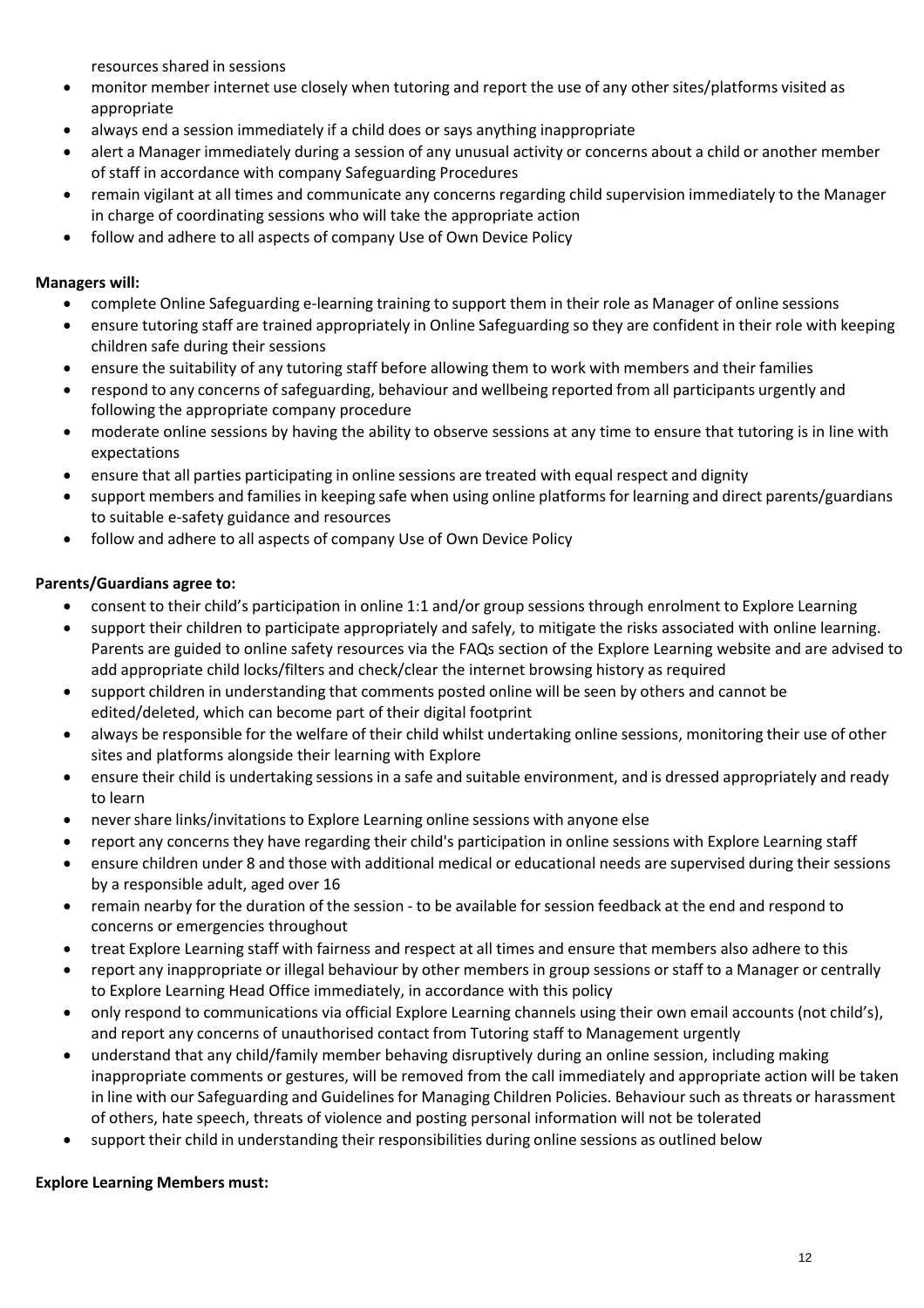- always behave appropriately during sessions and understand what behaviours constitute asinappropriate and disruptive
- treat their tutor and other session participants with respect at all times
- never attempt to make contact with or befriend their Tutor or Management staff on social media or seek out their personal contact information
- understand the implications of posting comments and images online and the risks associated with sharing personal information on websites and platforms
- report any concerns regarding safety, behaviour and wellbeing to an appropriate adult immediately

## **Online Safeguarding Procedures**

### **We will seek to keep children and young people safe by:**

- providing clear and specific directions to staff on how to behave online through our Code of Conduct
- supporting and encouraging our members to use the internet, social media and mobile phones in a way that keeps them safe and shows respect for others
- supporting and encouraging parents/guardians to do what they can to keep their children safe online
- having clear and robust procedures in place to enable us to respond appropriately to any incidents of inappropriate online behaviour, whether by a member of staff, child or family member
- reviewing and updating the security of our information systems regularly (see IT Security Policy and Procedures)
- ensuring that user names, logins, email accounts and passwords are used effectively (see ICT Security Policy and Procedures)
- ensuring personal information about the adults and children who are involved in our organisation is held securely and shared only as appropriate (see Privacy Policy)
- providing supervision and support for staff and volunteers about online safety
- examining and risk assessing any social media platforms and new technologies before they are used within the organisation

## **If online abuse occurs, we will respond to it by:**

- having clear and robust safeguarding procedures in place for responding to abuse (including online abuse) See Safeguarding Procedures
- providing support on dealing with all forms of abuse, including bullying/cyberbullying, emotional abuse, sexting, sexual abuse and sexual exploitation
- making sure our response takes the needs of the person experiencing abuse, any bystanders and our organisation as a whole into account
- reviewing the plan developed to address online abuse at regular intervals, in order to ensure that any problems have been resolved in the long term

**Where staff are concerned that a child may be vulnerable to or experiencing online abuse, they must follow company Safeguarding Procedures and report urgently to Head of Ofsted and Safeguarding, who can support in escalating to the relevant authorities and organisations.**

## In the event that a crime has been committed or a child is in immediate danger, call 999.

To report someone behaving suspiciously online towards a child, contact CEOP – Child Exploitation and Online Protection Command <https://www.ceop.police.uk/ceop-reporting/>

To report criminal content relating to child sexual abuse, contact IWF - Internet Watch Foundation <https://report.iwf.org.uk/en>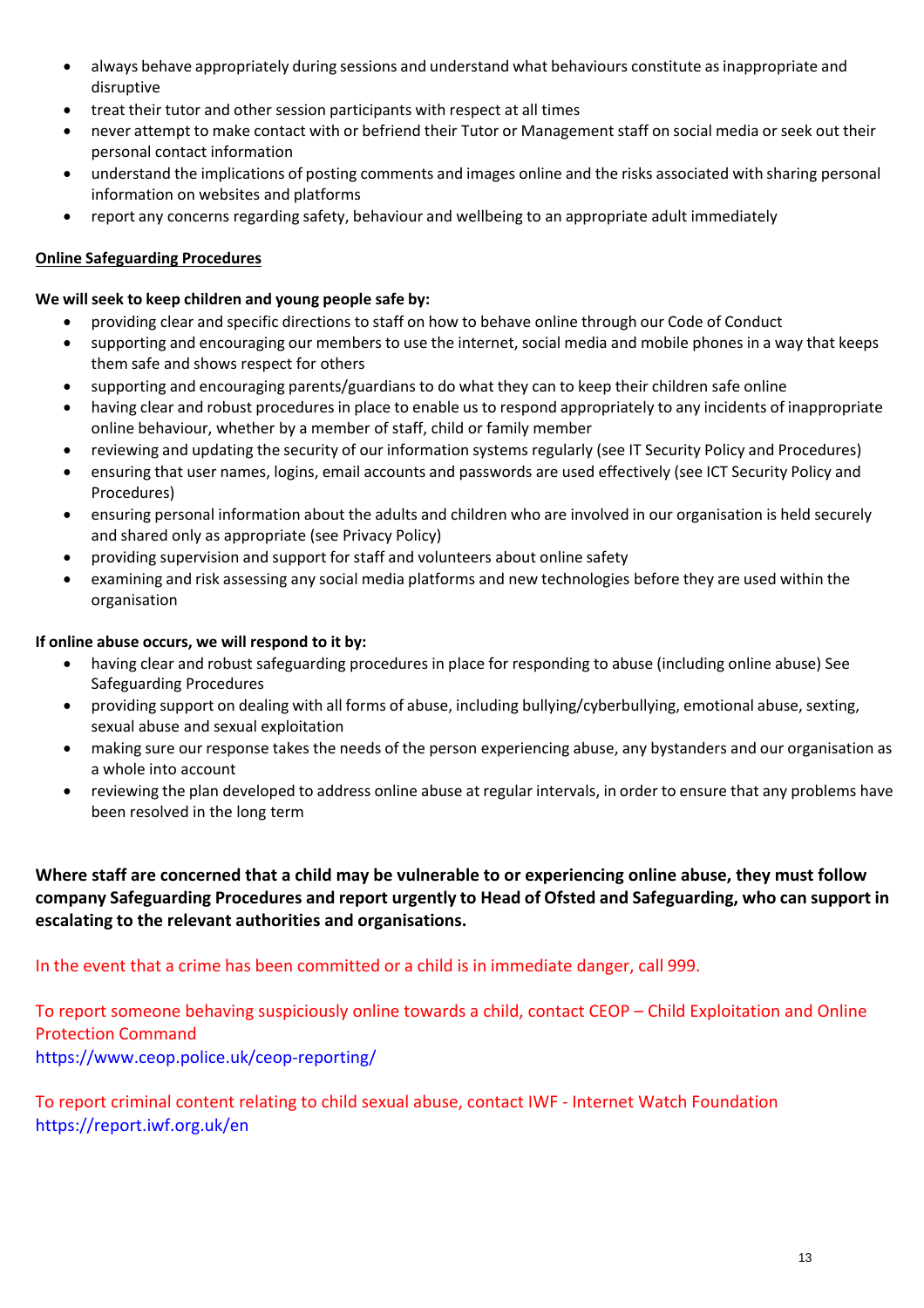

## **SAFEGUARDING DISCLOSURES**

### **What is abuse?**

**CHILD ABUSE:** A term to describe a range of ways in which people, usually adults, harm children. Often the adult is a person who is known and trusted by the child.

**CHILD ABUSE IS PHYSICAL INJURY, EMOTIONAL, NEGLECT OR SEXUAL ABUSE (PENS)** inflicted or knowingly not prevented, which cause significant harm or death.

NSPCC (1999)

#### **Awareness of actual or likely occurrence of abuse**

There are several ways in which abuse can become apparent:

- A child discloses abuse.
- Someone else discloses that a child has told him/her or that he/she strongly believes a child has been or is being abused.
- A child may show signs of physical injury for which there appears to be no satisfactory explanation.
- A child's behaviour may indicate that it is likely he/she is being abused.
- A member of staff's behaviour or in the way in which he/she relates to a child causes concern.

#### **Issues of Disclosure**

Becoming aware of abuse can cause a multitude of emotional reactions, which are personal to each individual. Whatever the reaction and however the abuse has become apparent, actual or suspected, it must be reported in the correct manner according to the procedure outlined in this document. Even if the truth of the disclosure is uncertain – an appropriate response must be made.

A response in accordance with the procedure outlined here will be supported by the lead member of staff and ultimately Explore Learning.

#### **Responsibility**

Staff made aware of suspicions, allegations or actual abuse, are responsible to take the appropriate action according to this procedure.

- The primary responsibility of the person who first suspects or who is told of abuse is to report it to the lead member of staff, and to ensure that their concern is taken seriously whilst adhering to the dos and don'ts below.
- It is not for staff to decide whether a suspicion or allegation istrue.
- Staff should never try to deal with a suspicion, allegation or actual incident of abuse by him/herself.
- The safeguarding lead will take responsibility for dealing with allegations or suspicions of abuse and liaising with appropriate authorities.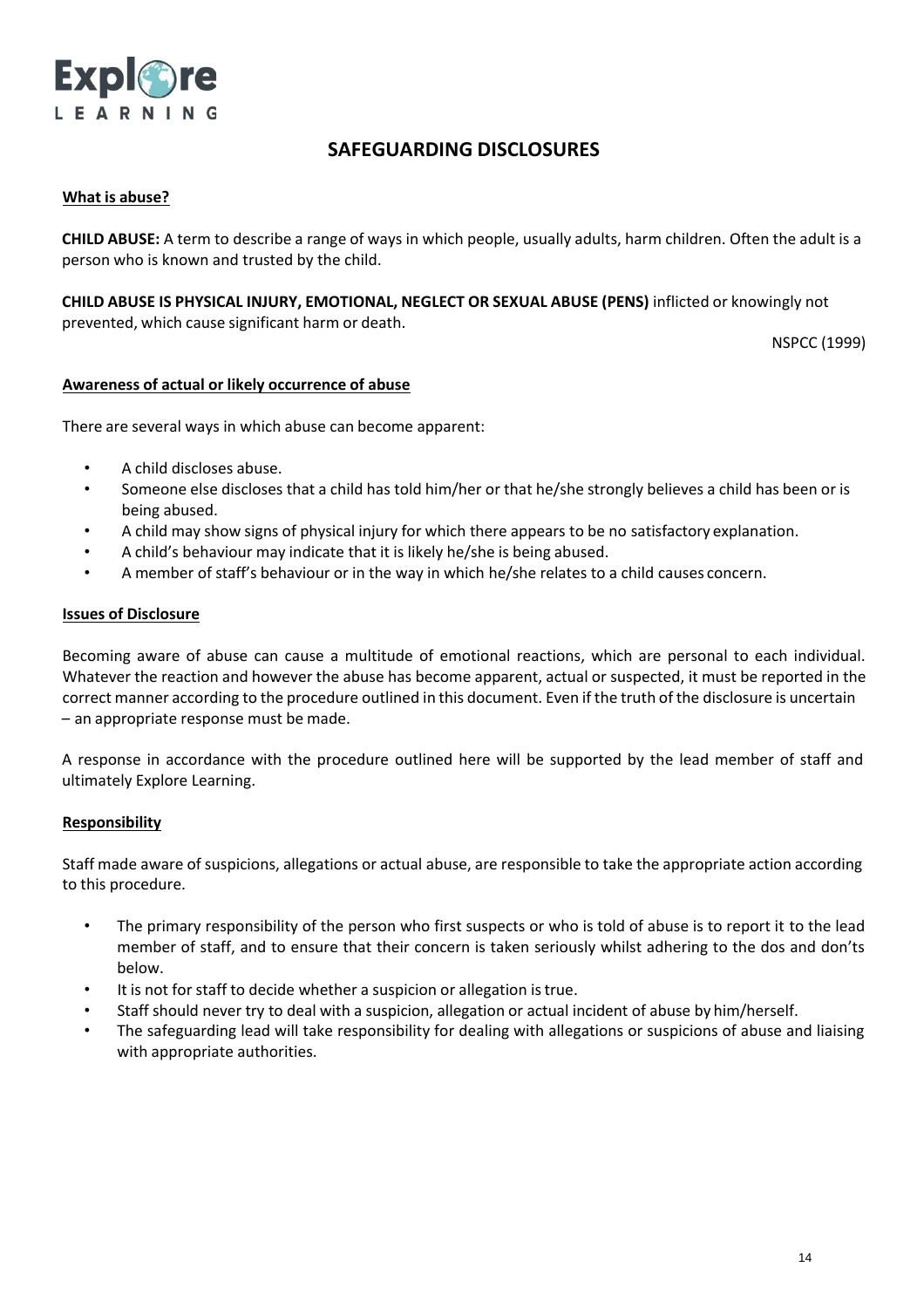### **What to do upon suspicion or disclosure of abuse**

There are some basic principles in reacting to suspicions, allegations, and/or disclosures. Follow our CHAIRS principle:

| <b>WHAT TO DO:</b>                                                                                                                                                                                                                                                                                                                                             | <b>WHAT NOT TO DO:</b>                                                                                                                                         |  |
|----------------------------------------------------------------------------------------------------------------------------------------------------------------------------------------------------------------------------------------------------------------------------------------------------------------------------------------------------------------|----------------------------------------------------------------------------------------------------------------------------------------------------------------|--|
| <b>COMMUNICATE:</b>                                                                                                                                                                                                                                                                                                                                            | Ignore the situation.                                                                                                                                          |  |
| Stay calm, provide a safe, private environment. Take the<br>time to give your full attention; listen, hear, be<br>supportive and show you believe them.                                                                                                                                                                                                        | Panic or over-react. It is unlikely that the child is in<br>immediate danger.                                                                                  |  |
| Encourage the child to tell you as much as they feel<br>comfortable to. Give time to the person to say what                                                                                                                                                                                                                                                    | Make assumptions. Don't paraphrase or offer<br>alternative explanations.                                                                                       |  |
| theywant in their own words, try not to interrupt.                                                                                                                                                                                                                                                                                                             | Ask leading questions, or put words in their mouth, this<br>could influence what they say and lead to a false                                                  |  |
| Use Open Questions i.e. "Can you tell me more about<br>what happened?" Describe, Explain                                                                                                                                                                                                                                                                       | statement.                                                                                                                                                     |  |
| Establish the facts and clarify: who, when, where, what,<br>why, how, how frequent? etc Try to distinguish if this was<br>behaviour management or potential abuse.                                                                                                                                                                                             | Push the child if they do not wish to discuss it. Heavily<br>questioning the child may affect how the child's<br>disclosure is received at a later date.       |  |
| Reassure and explain that they have done the right thing<br>in telling someone. Explain that only those professionals                                                                                                                                                                                                                                          | Accuse the child of doing anything wrong, or deserving<br>what happened.                                                                                       |  |
| who need to know will be informed.                                                                                                                                                                                                                                                                                                                             | Make a child repeat a story unnecessarily. This can<br>cause further distress.                                                                                 |  |
| <b>HISTORY</b>                                                                                                                                                                                                                                                                                                                                                 |                                                                                                                                                                |  |
| Any previous concerns or disclosures? - check records<br>and with management team                                                                                                                                                                                                                                                                              | Promise confidentiality to keep secrets or that<br>everything will be ok, you cannot guarantee this.                                                           |  |
| <b>ASSESS THE RISK</b>                                                                                                                                                                                                                                                                                                                                         | Try to deal with it by yourself, it is not your role to<br>counsel the child or investigate their claims. Always<br>contact a senior staff member for support. |  |
| Consider if it is safe and appropriate for the child to go<br>home, or if this may put the child at risk.                                                                                                                                                                                                                                                      | Make negative comments about the alleged abuser.                                                                                                               |  |
| <b>INFORM</b>                                                                                                                                                                                                                                                                                                                                                  | Always remain impartial.                                                                                                                                       |  |
| Act immediately in accordance with our policies. Report<br>to the lead member of staff in your team.                                                                                                                                                                                                                                                           | Gossip with colleagues about what has been said to you.<br>Only discuss with senior staff that need to be informed.                                            |  |
| <b>RECORD</b>                                                                                                                                                                                                                                                                                                                                                  |                                                                                                                                                                |  |
| Record in writing in verbatim what they said asap.<br>Complete an Incident Report.                                                                                                                                                                                                                                                                             |                                                                                                                                                                |  |
| <b>SUPPORT</b>                                                                                                                                                                                                                                                                                                                                                 |                                                                                                                                                                |  |
| Care for all those involved: yourself, staff, child, parent.                                                                                                                                                                                                                                                                                                   |                                                                                                                                                                |  |
| Reporting suspected, alleged, or actual incidents of abuse                                                                                                                                                                                                                                                                                                     |                                                                                                                                                                |  |
| It may sometimes be difficult to accept that something has been disclosed in confidence by a child or anyone else.<br>But the welfare of a child must be paramount, and you therefore have a duty to report suspicions, allegations or<br>actual incidents to the designated member of staff. Information should be reported if you have concerns that a child |                                                                                                                                                                |  |

may be suffering harm or at risk from abuse, even if you are unsure about your suspicions.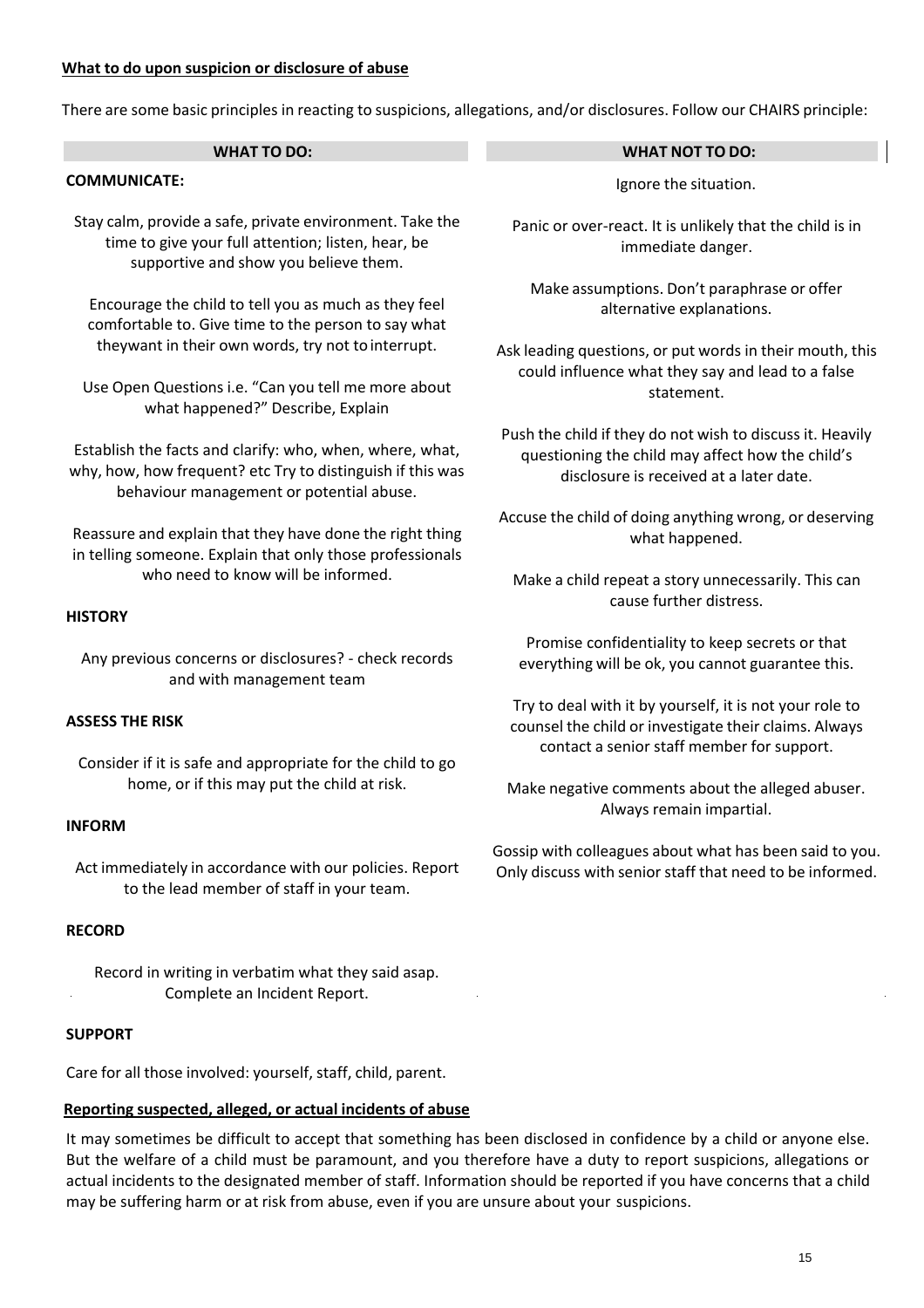Once this initial report has been made, the lead member of staff will consult with the relevant statutory agencies within 24 hours, or immediately if the child is in immediate danger. You may or may not be required to discuss your concern/disclosure with the parent/guardian if they are the alleged abuser, or if concerned that by sharing the report with them could put the child at risk from harm, according to your local Children's Social Care procedures. Where this is not a concern and the parent/guardian is not the named abuser, then ensure they are informed straight away.

In the event that a crime has been committed, the lead member of staff has a legal duty to report a concern directly to the Police. This includes the reporting of concerns of physical punishment in areas of the UK where smacking is illegal.

**In Centre:** Your local contacts are displayed on the Emergency Numbers Poster in the centre's office. **Online Learning:** You can search online for local authority contacts to report a child concern.

## These include:

## **Local Children's Social Care Safeguarding Team & Out of Hours Emergency Duty Team Safeguarding Partners / MASH - Multi Agency Safeguarding Hub NSPCC Child Protection Help Line Emergency Services / Police Non-Emergency**

The following information may be required:

- Staff name, address, telephone number, position/role within the setting.
- As many details about the child as possible, e.g. name, DOB, address, home telephone number, school, home environment.
- What the reasons are for making a referral, e.g. suspicion, allegations, disclosure what has been said, giving details of times and dates and the child's emotional state, or what the child has said in response to the suspicions/concerns. Make a clear distinction between what is fact, opinion and hearsay.
- What action has been taken so far.
- Where possible, a referral to Children's Social Care should be confirmed in writing within 24 hours. Ensure you obtain the name of the services worker and a case number to be recorded on the Incident Report.

The relevant statutory agency will then give instructions as to what to do next and take the responsibility for further action.

#### **Statutory safeguarding procedures**

What happens next is entirely up to the relevant statutory agency, usually Children's Social Care.

Enough information passed onto the agency may lead to the suspicion, allegation or actual incident, being dealt with quickly with few complications, or it may lead to thorough checks with several other organisations and possibly a safeguarding conference or a visit from an Ofsted Inspector.

A safeguarding conference involves as many people as possible, (including the parents/guardian and sometimes the child as well), who discuss the issues that have been raised in the suspicions, allegation or actual abuse that has been reported and investigated. Decisions about what will happen next are made at the conference.

Quite often, the initial person who has made the report may not be contacted again unless further information is required. It is not usual practice for the relevant statutory agency to inform of developments in an investigation. However, if you feel not enough action has been taken, and the child is still at risk, concerns should be reported again, or the NSPCC Child Protection Help Line contacted for advice. If staff have not heard back, they should follow up within 7 days to ensure it has been actioned.

#### **Recording suspected or actual incidents**

No matter what happens to a suspicion, allegation or actual incident of abuse, (regardless of whether it is processed through a statutory agency or not), all details must be recorded. Important information to record includes: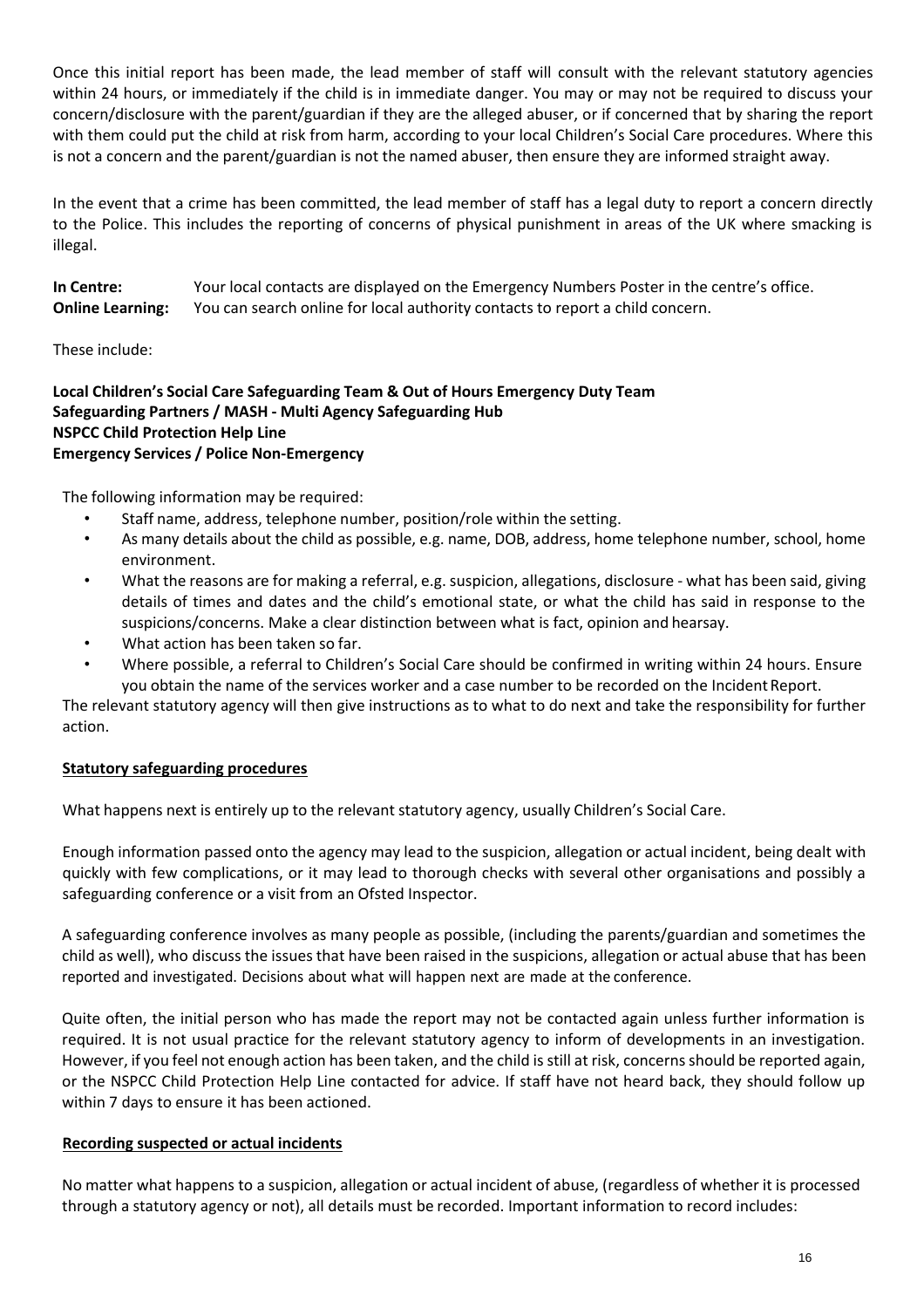- The date and time of disclosure, suspicion, allegation or actual abuse incident.
- Details given to you about the above, e.g. date and time of when things occurred.
- Any indication of the parties involved.
- Details of the action that you and the setting have taken.
- Details of reporting on, e.g. who to (statutory agency) and when.
- Signature of staff reporting
- Signature of witnesses (if applicable)
- Signature of parent/guardian if permitted to inform we would not seek a signature from a parent/guardian if a disclosure was made directly about them.

If for any reason it is decided not to consult with a relevant statutory agency, a full explanation of why must be documented.

Recording must be factual, that is no reference made to subjective opinions.

Electronic record forms should be used for reporting. Centre teams should file completed forms in their Incident Folders, online teams will share these with Head of Ofsted and Safeguarding for secure electronic storage.

Records should be kept completely confidential and secure and only shared with those who need to know about the suspicion, allegation or actual incident of abuse.

Incidentsshould be reported to the Head Office Designated Safeguarding Officer (Head of Ofsted & Safeguarding) to be recorded on the company's Central Incident Record file. Reports must be deleted from laptops or other devices for data protection purposes once shared.

### **This policy will be reviewed annually.**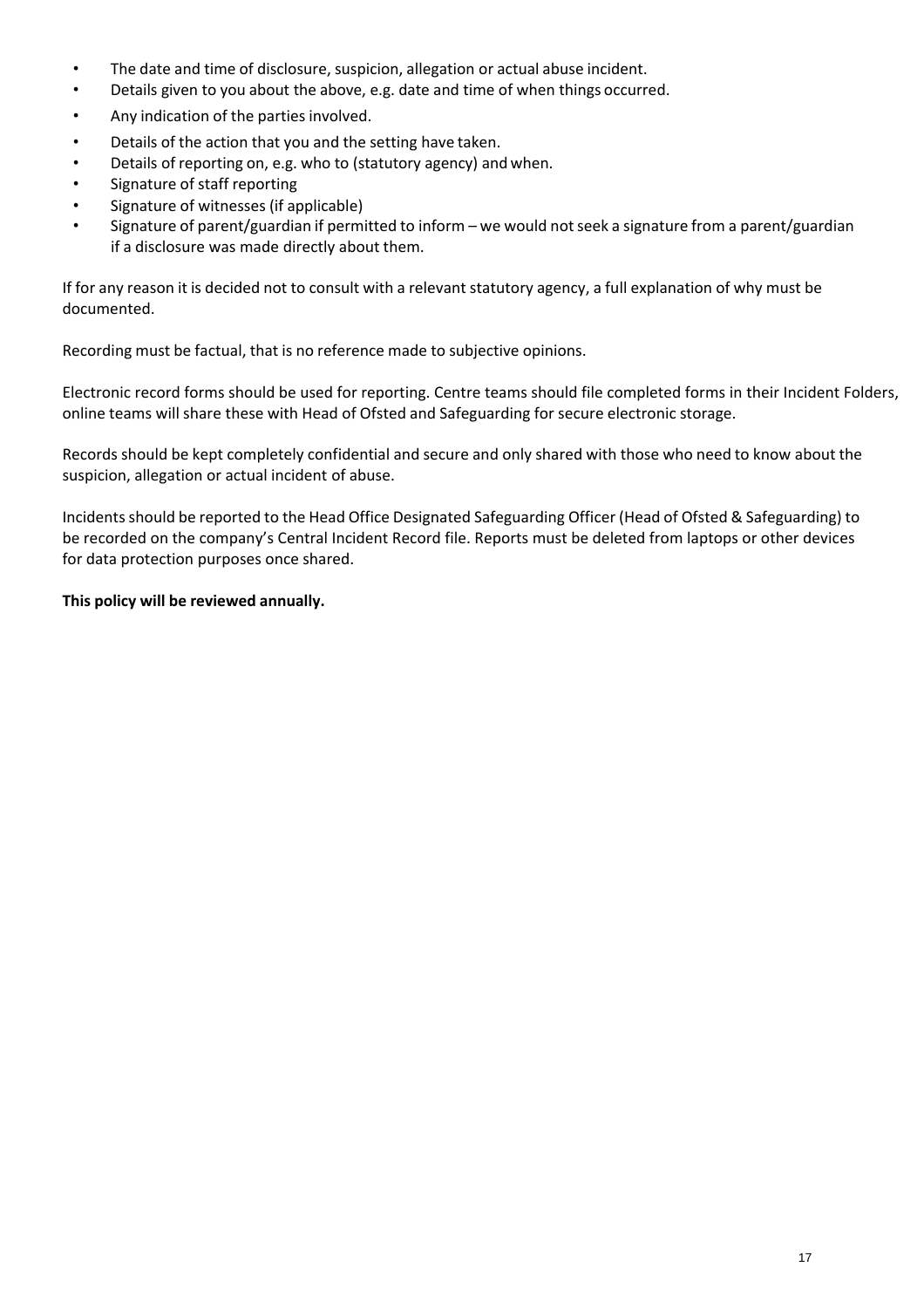

# **Emergency Safeguarding Contact Numbers**

These numbers are displayed in the office notice board and the Company Intranet Safeguarding page.

Explore Learning Head of Ofsted & Safeguarding (Senior Designated Safeguarding Officer, SDSO) or Deputy Designated Safeguarding Officer (DDSO) Explore Learning Central Safeguarding Line: 01483 447412

The Designated Safeguarding Officers (DSO) for each setting are: In Centre - Centre Director or Assistant Director in their absence Online - Service Delivery Manager

| <b>Emergency Services:</b>              | 999                            |
|-----------------------------------------|--------------------------------|
| Local Police:                           | 101                            |
| NSPCC Contact Point 24/7:               | 0808 800500                    |
| Childline:                              | 0800 1111 www.childline.org.uk |
| <b>Radicalisation Concern Helpline:</b> | 020 7340 7264                  |
| Anti Terrorist Hotline:                 | 0800 789 321                   |

Children's Social Care Referral /MASH (Normal Hours) within 24 hours or immediately if child at risk:

Children's Social Care (Out of Hours Emergency Duty Team):

Safeguarding Allegations against staff - Local Authority Designated Officer (LADO) within 24 hours:

# **LOCAL CHILDREN'S SOCIAL CARE / MASH DETAILS FOR ONLINE MEMBERS CAN BE FOUND BY CONDUCTING A WEB SEARCH.**

Important – you must contact the local authority for the borough in which the child lives.

Ofsted (England) within 14 days: 0300 123 1231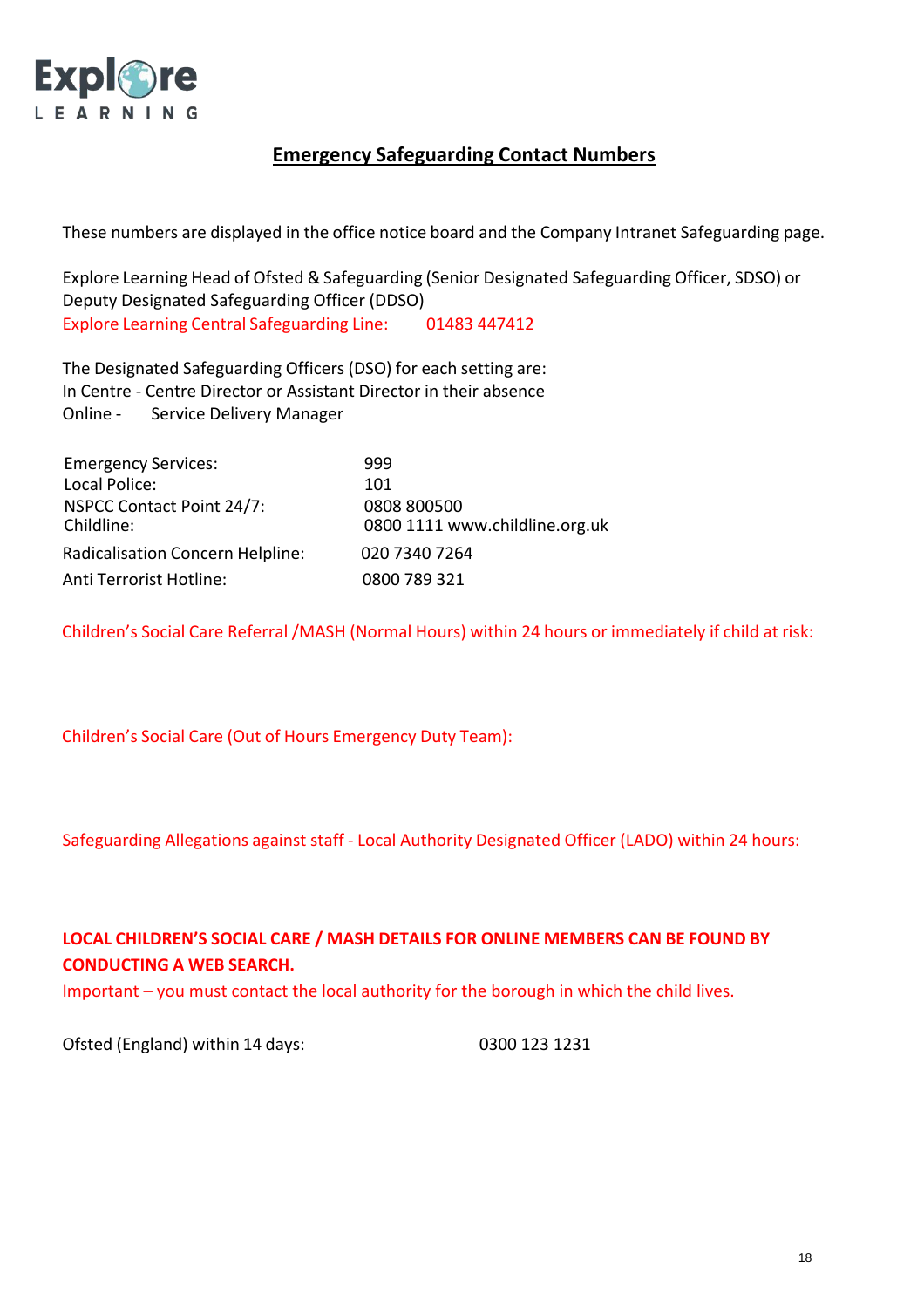

## **MANAGING ALLEGATIONS AGAINST MEMBERS OF STAFF**

### **Policy Introduction**

Explore Learning is committed to providing the highest level of care for members, staff and attending visitors to our centres. Any allegations of abuse against a member of staff are investigated as a priority to avoid any delay, consistent with a fair and thorough investigation. Our policy is in line with statutory guidance from the Department of Education, and is designed to ensure that all staff, children and parents/guardians are aware of the procedure for the investigation of allegations of abuse in order that all complaints are dealt with consistently, and as efficiently as possible.

Allegations and complaints against staff can be minimised by having:

- Safer Recruitment strategies in place
- Appropriate induction and regular safeguarding training
- Open and transparent safeguarding ethos including the discussion of common issues
- Professional code of conduct

#### **Allegation Definition**

In accordance with Working Together to Safeguard Children (2018), an allegation is any information which indicates that a volunteer or member of staff who works with children has:

- behaved in a way that has harmed a child, or may have harmed a child;
- possibly committed a criminal offence against or related to a child; or
- behaved towards a child or children in a way that indicates they may pose a risk of harm to children

#### **Immediate Action**

If a member of staff is suspected, alleged or has actually abused a child, the staff member would be suspended from work immediately and the event fully investigated, as outlined below. If the concerns are about a member of the management team, Explore Learning's Head of Ofsted & Safeguarding should be contacted.

Where there is an immediate threat to a child, the Police or the Emergency Children's Social Care Team (if outside **office hours) must be contacted.**

#### **Procedure**

When an allegation is received, management staff will:

- Stay calm and provide a safe, private environment to discuss the allegation
- Take the matter seriously
- Take the time to give their full attention; listen, hear, be supportive
- Establish the facts and clarify the situation/circumstances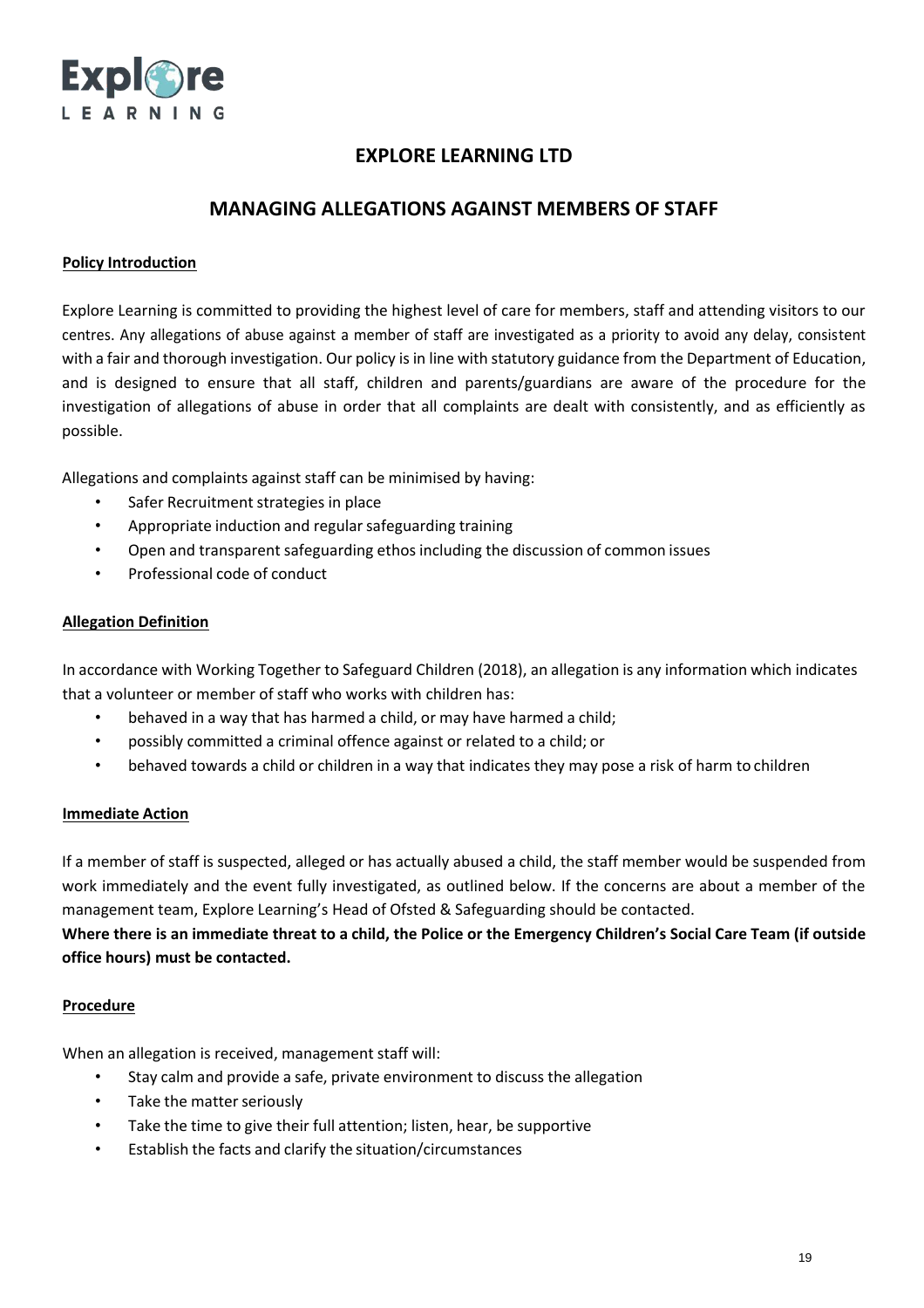• Make a written record of the allegation using the informant's words (including time, date and place where the alleged incident took place, what was said and anyone else present)

A report, detailing as much information as possible would be made within 24 hours to:

- 1. Explore Learning's Head of Ofsted& Safeguarding, who would also notify Ofsted within 14 days
- 2. Explore Learning HR Team
- 3. Local multi-agency Safeguarding Partners within 24 hours; in England **specifically the Local Authority Designated Officer (LADO).** The LADO, or equivalent in Scotland/Wales/Northern Ireland, will provide advice and guidance on how to manage the allegation and check staff have taken all appropriate steps

## **The Role of the LADO**

The LADO is responsible for the oversight of allegations against adults working in the local authority, liaising with a range of agencies and ensuring such matters are dealt with consistently and in a timely fashion. The initial discussion with the LADO will consider the nature of allegation and the course of action.

Actions to be agreed with the LADO:

- What further information is required?
- Whether any immediate action needs to be taken to protect attending children
- When and what should the parents of attending members be told
- What should be said to the member of staff facing the allegation?
- Whether suspending the member of staff isrequired (if children are at risk of serious harm/where the concern is so serious that it would result in immediate dismissal)

Possible outcomes of the initial discussion:

- Strategy Meeting (sometimes called a 'Management Planning Meeting') and normally held within three days of an allegation being made
- Referral to Social Care
- Referral to Police for investigation
- No further action (NFA)

In the case of NFA, staff at the centre should then liaise with the HR team and Explore Learning's Head of Ofsted & Safeguarding to decide how to proceed further, which may include internal disciplinary action.

## **Supporting Those Involved**

## **The person(s) who makes the allegation and their parents/guardians:**

Parents/guardians will be notified if their child makes or isinvolved in an allegation against staff if they do not already know. However, if the police or Children's Social Care are to be involved, they will be contacted first and will advise asto what information may or may not be disclosed to the parents/guardians. Parents/guardians will be made aware of any progress in the investigation, and the outcome will be explained to them.

## **The employee:**

After consulting the LADO, the accused person should be told about the allegation and the likely course of action. The amount of detail should be agreed with the LADO. An allocated Manager will keep the subject of the allegation informed of the progress of the case and offer support to the affected person whilst an investigation is undertaken. It is important that confidentiality is maintained. It is helpful to consider how to manage speculation, leaks and gossip.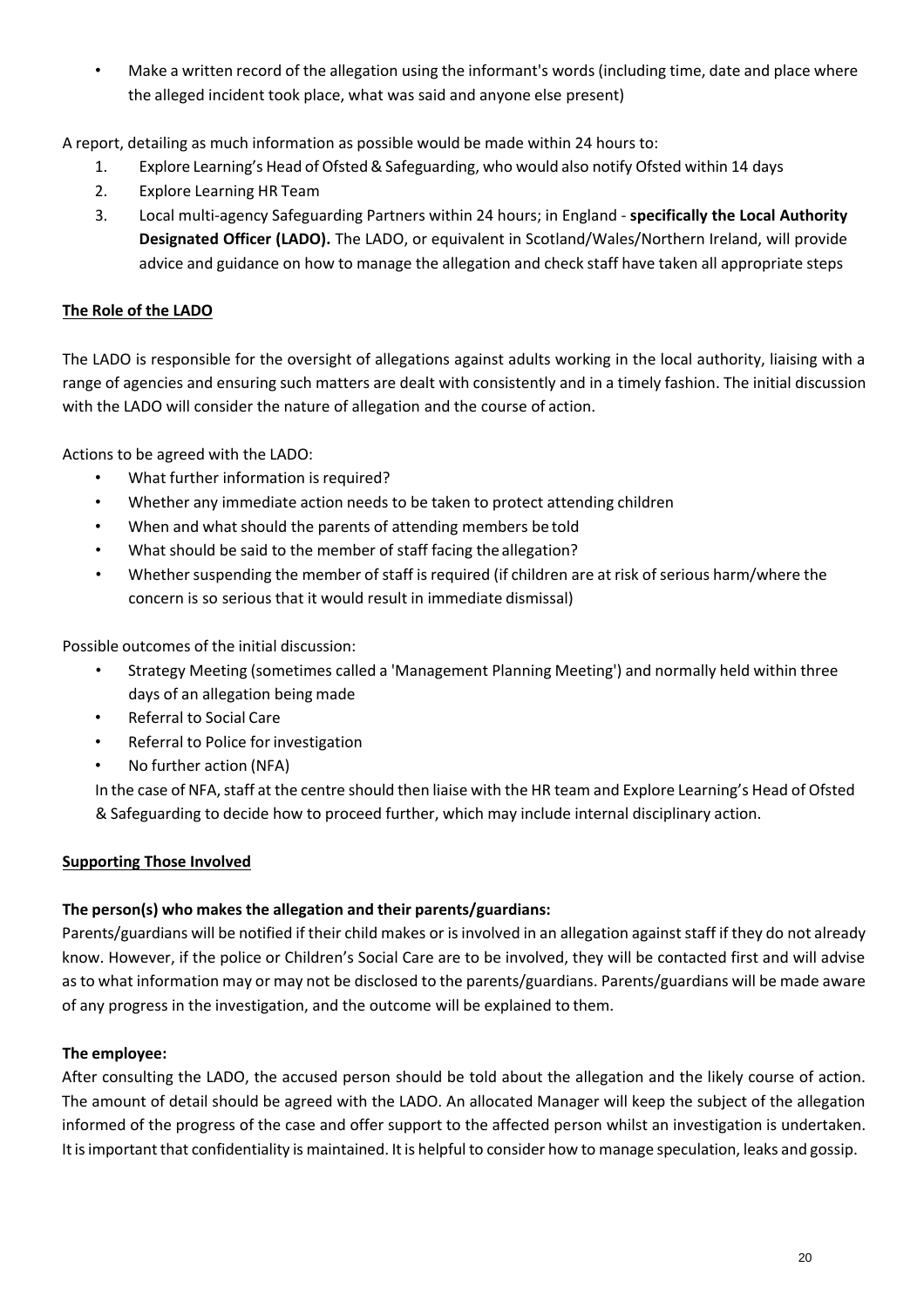## **Outcome of Allegations**

The outcome of allegation investigations should be identified as one of the following:

**Substantiated:** There is sufficient evidence to prove the allegation.

False: There is sufficient evidence to disprove the allegation.

**Unsubstantiated:** This is not the same as a false allegation. It means that there is insufficient evidence to prove or disprove the allegation.

**Malicious:** There is sufficient evidence to disprove the allegation and there has been a deliberate act to deceive.

- If the investigation results in the dismissal or resignation of a person, and that person has been charged with a criminal offence, a referral must be made immediately by Explore Learning to the Independent Safeguarding Authority, as advised by the police and/or Children's Social Care.
- If it is decided that the employee may return to work (after a suspension) then provisions will be put in place by staff to ensure that the transition is as smooth as possible.
- If the child who made the allegation is still attending sessions, staff will consider what needs to be done to manage the contact between employee and child.
- Where an allegation is proven to be false, management staff may refer to Children's Social Care to determine whether the child needs additional support or care, or to help to understand if they are being abused elsewhere.
- No matter what the outcome is of an allegation of abuse against staff, staff will review the case to see if any improvements can be made to prevent similar cases in the future.

## **Record Keeping**

In all cases, a clear and comprehensive summary of the allegation, details of how the allegation was followed up and resolved, and a note of any action taken, and decisions reached must be recorded. This should be kept in the confidential staff file of the accused, and a copy provided to the person concerned with the allegation. The record should be retained until the accused has reached normal pension age or for a period of 10 years from the date of the allegation if that is longer.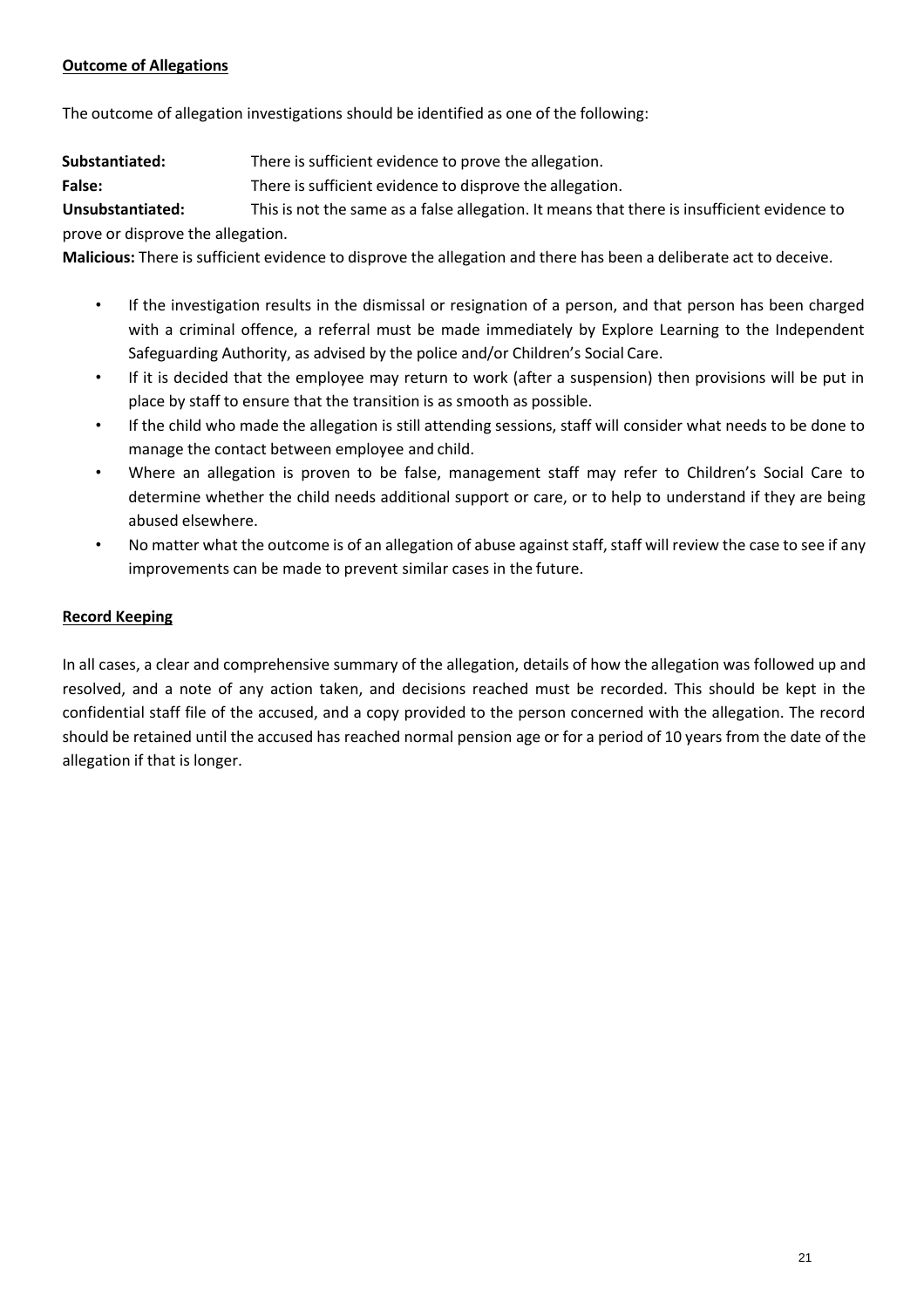

## **GUIDELINES FOR MANAGING CHILDREN**

These guidelines are to be followed by ALL members of staff to ensure that children behave in an appropriate manner.

The Centre Director / Service Delivery Manager hasspecific Behaviour Management responsibility; by title this is part of their job description. In their absence, Behaviour Management is the responsibility of the Manager on duty.

This policy works in conjunction with our Incident and Accident Policies.

### **Explore Learning Centres**

If a child's behaviour has been problematic during their time in the centre, the Centre Director, Assistant Director or On-Call Supervisor will speak with the parent/guardian when they come to collect the child, notifying them of what happened, how the situation was handled and the outcome. It may be more appropriate to speak to them privately about the circumstances rather than in public at the gate. If the child is leaving the centre on their own, the Centre Director, Assistant Director or On-Call Supervisor will notify the parent/guardian by telephone. Details of the event will be recorded in the Incident Record Folder or in the child's individual member file.

If a child's behaviour issuch that they are deemed to be 'out of control' (i.e. causing excessive harm to other children, staff or property), the Centre Director, Assistant Director or On-Call Supervisor reserves the right to telephone the parent/guardian and ask them to remove the child.

#### **Explore at Home**

If a child's behaviour has been problematic during time in their session, the Tutor will speak with the parent/guardian at the end of the session. If the behaviour is deemed extreme e.g. a complete refusal to work, turning off their equipment, endangering other children in their home, continually using inappropriate language to staff and other children in group sessions etc., a Manager will be informed and may call the parent/guardian during the session.

#### **Where relevant to the setting, Explore Learning staff will:**

- Always remain positive when dealing with a child praise and encourage them, make them feel good about what they're doing and help them to see achievement rather than failure.
- Take the time to listen to children and record any problems they are having.
- Speak quietly and calmly to the child, and speak with the child at their own level, even when encountering difficulties with that child.
- Whilst every effort should be made to prevent such situations arising, a member of staff may restrain a child using the minimum and appropriate amount of force. This could be if a child is running around the centre or behaving physically in an inappropriate manner which may harm the welfare of others. Staff will lead them to a seat, sit them down and discuss the situation calmly. Restraint should only be used if it is the only practical means of securing the welfare of the child or preventing harm to others. Refer to 'Physical Restraint Policy' for more guidance.
- Where a child is being difficult, and must be reprimanded, ensure they understand their behaviour is not appropriate. Help them understand that by being disruptive they are spoiling not only their own, but other children's experiences and that this is unfair. Help older children to see that they need to lead by example. Encourage them to take a mature attitude, deciding independently how to behave themselves, rather than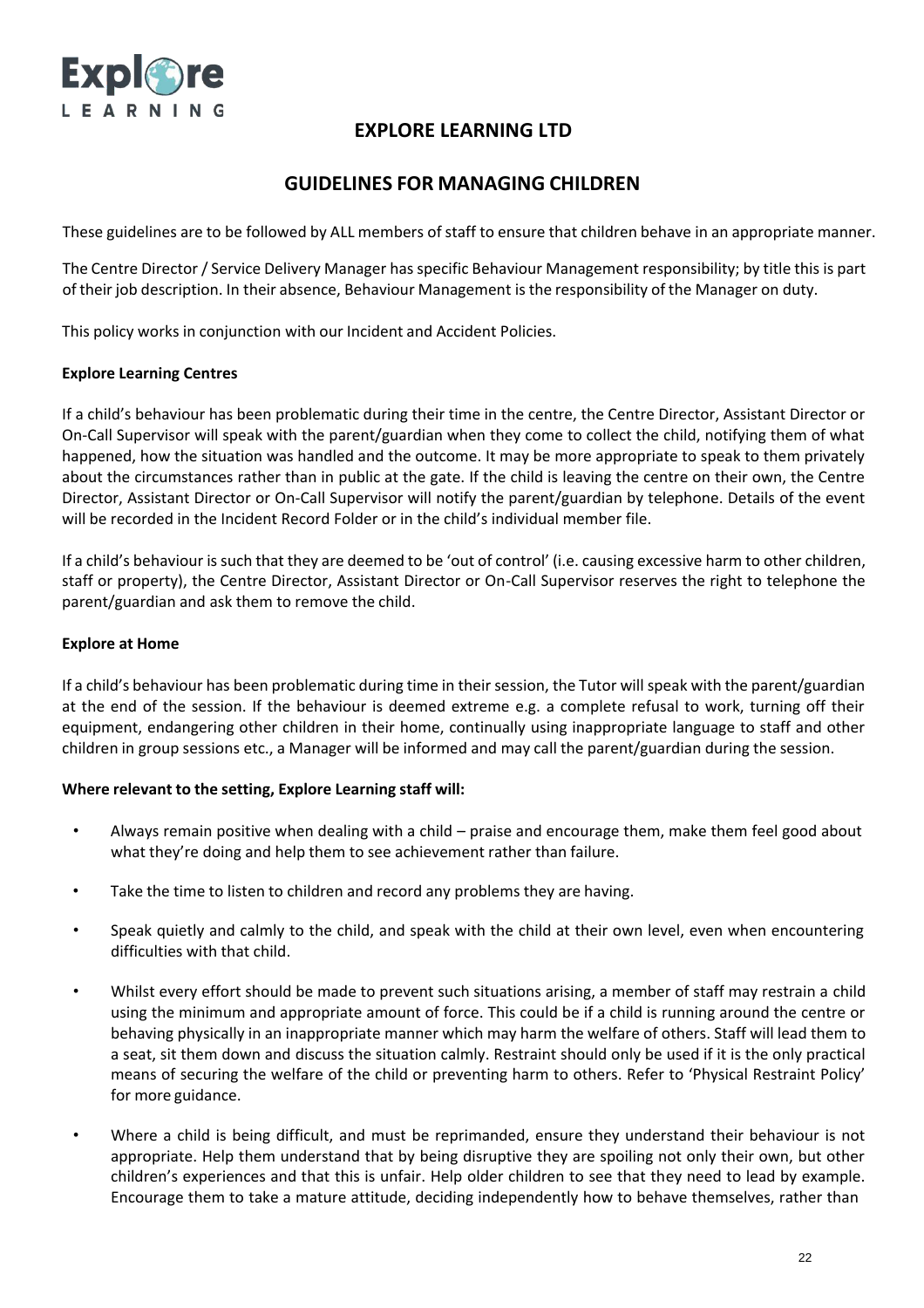having to be told by a member of staff. In virtual group sessions it may be necessary to arrange a meeting with a parent/guardian present, outside of a group session to discuss this.

- If a child uses inappropriate language, make it clear that this is not accepted as it can upset and offend other staff and children.
- Where a child is bullying, or being mean to another child, deal with the situation immediately making it clear that such behaviour is unacceptable. Manage the situation so that the bully and the child being bullied are dealt with appropriately as two separate individuals; give support to both. Explain that Explore Learning is a place where children have the opportunity to come and have fun, make new friends and work together, not a place to be unpleasant to others.
- Where a child is getting stressed or upset with their learning, help them to see their achievement in terms of the long-term rather than the immediate.
- Where a child is destructive towards the equipment or facilities at Explore Learning, make it clear that such behaviour is inappropriate and disrespectful.
- Staff are not permitted to physically chastise members or use the threat of corporal punishment as a means of controlling behaviour.
- Staff may use behaviour agreement contracts and concentration charts with a member, alongside parents/guardians to monitor and improve their behaviour.
- In some instances where a child's behaviour is continually disruptive to others' membership at the centre and cannot be managed effectively using the above guidelines, they may be asked to leave either temporarily or indefinitely.

Serious incidents that involve injuries to the child, another person, including children or staff must be written up in an Incident Report and reported centrally to Head Office. Electronic record forms should be used for reporting and shared with confidentiality.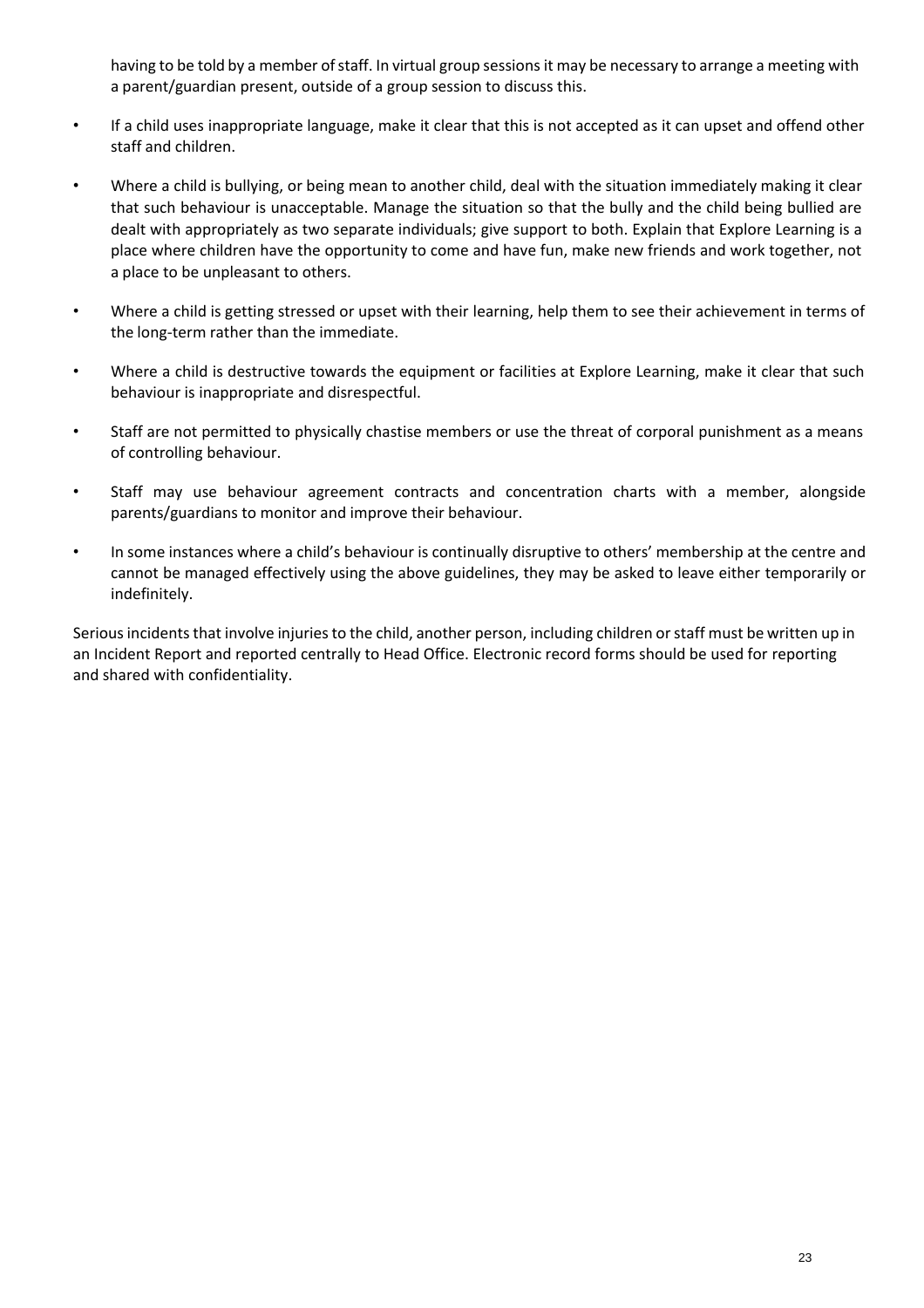

## **PHYSICAL RESTRAINT POLICY**

#### **Definitions**

Restricted physical intervention is 'the use of force to control a person's behaviour'.

The term 'reasonable force' covers the broad range of actions that involve a degree of physical contact to control challenging behaviour. Force is usually used either to control or restrain. This can range from guiding a child to safety by the arm, to more extreme circumstances such as breaking up a fight or where a child needs to be restrained to prevent violence or injury. 'Reasonable', in these circumstances, means using no more force than isneeded.

### **Policy Aims:**

- To protect every member of staff, visitor and child attending fromharm
- To protect all attending children from unnecessary physical intervention
- To provide centre staff with appropriate training to deal with challenging behaviour in violent or potentially violent situations

This policy on physical restraint should be read in conjunction with our Guidelines for Managing Children, and Safeguarding policies.

### **Use of Restraint**

Centre staff must only ever use physical force against a member in exceptional circumstances. Should staff need to intervene with restraint, they should be clear about why it is necessary, and that any actions taken were reasonable, proportionate and in the child's best interest.

Failure to physically restrain a pupil who is subsequently injured or injures another, could, in certain circumstances, lead to an accusation of negligence.

#### **Staff at Explore Learning will only ever use restraint:**

- To avert danger by preventing or deflecting a child's action or perhaps by removing a physical object, which could be used to harm him / herself or others
- If a child appears to be unable to exercise self-control of emotions and behaviour

## **If it is necessary to restrain a participant because they are in immediate danger to themselves, others or property, Explore Learning staff will:**

- Use minimum force for the shortest amount of time
- Remain calm and get the attention of another member ofstaff
- Record the incident in writing, with a witness statement (where possible), immediately afterwards
- Notify the parent/guardian as soon as they come to collect the child

Restraint should only be used if it is the only practical means of securing the welfare of the child. Explore Learning **staff will never use physical punishment or threat of physical punishment.**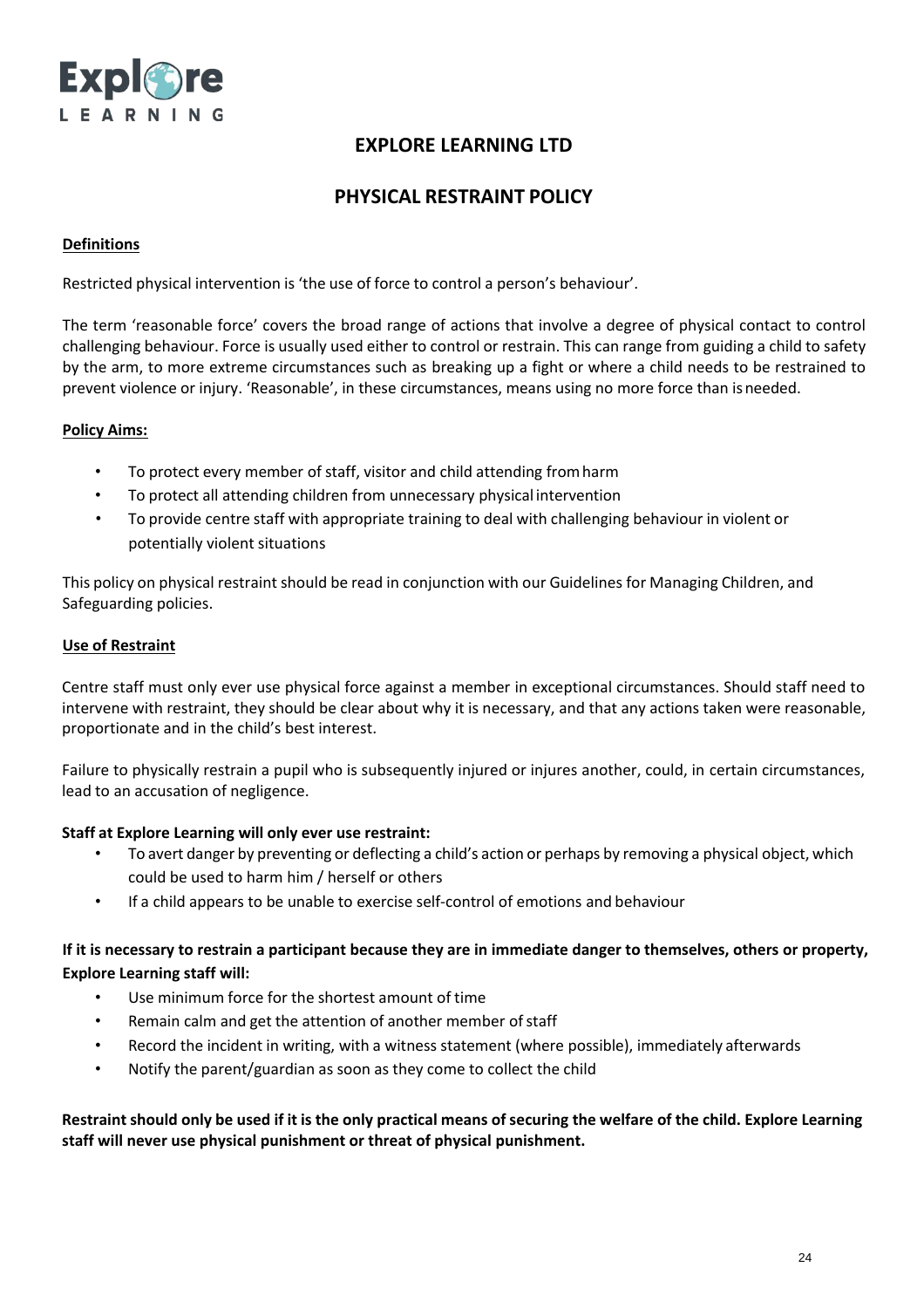

# **REGISTRATION, DEPARTURE, NON-COLLECTION, LOST CHILD, SICK CHILD, ACCESS AND CENTRE CAPACITY PROCEDURES**

### **Registration Procedure**

The parent/guardian should bring their child/children into the centre's reception area. They will be met by a member of staff, who will register the child's arrival on the company membership database, before they are permitted entry to the centre.

Once registration is completed, the member of staff will let the child into the centre through the gate, ensuring it has been closed behind them, take the child to their learning zone and equip the child with the necessary materials for their session. The staff member will notify the parent/guardian what time to collect their child, and then they should leave the centre.

If the parent/guardian is not present, the above procedure should be followed in regard to the child and staff.

### **Departure Procedure**

Upon enrolment of their child, the parent/guardian is required to provide details of anyone who is authorised to collect their child at the end of theirsession. **Only individuals aged 16 or over are permitted to act as pick-up person for a child.** If the parent/guardian does not provide any names, then only that parent/guardian will be allowed to collect the child. They may only give permission for their child to be allowed to leave independently if the child is aged 8 years or over as per Ofsted requirements. This still applies to children leaving the centre for a break between a double session. Parents/guardians should understand that Explore Learning can take no responsibility for children leaving or arriving unaccompanied.

If a child is to be collected, Explore Learning will keep them within the centre until the parent/guardian or nominated person arrives in the reception area, where they will be greeted and identified by a staff member, before collecting the child. Anyone not known to the team must have been given permission which will have been recorded on the membership database. Changes to emergency contacts can be made in the future but must be advised by the parent/guardian and recorded on the membership database.

On enrolment the parent/guardian is also required to provide a password for collection and security purposes. If the person collecting a child is known to the team, they will not ask for this password. If a person asksto collect a child who is not known, staff will check the pick-up permission list to see if they have permission to collect the child, ask for photo ID to confirm they are who they say and request the password. If they are not listed, centre staff will call the parent/guardian and ask to confirm who has been sent to collect the child and ask both parent/guardian and the pick-up person to confirm the password. If this cannot be done, the child will not be permitted to leave until a nominated person on the list can come to collect them.

If there is a police or court order in place to prevent visitation/contact of a child by a parent/guardian, the family are required to inform the management team, and provide evidence to prevent an incident occurring where a child could be released into the care of a person who was previously allowed contact.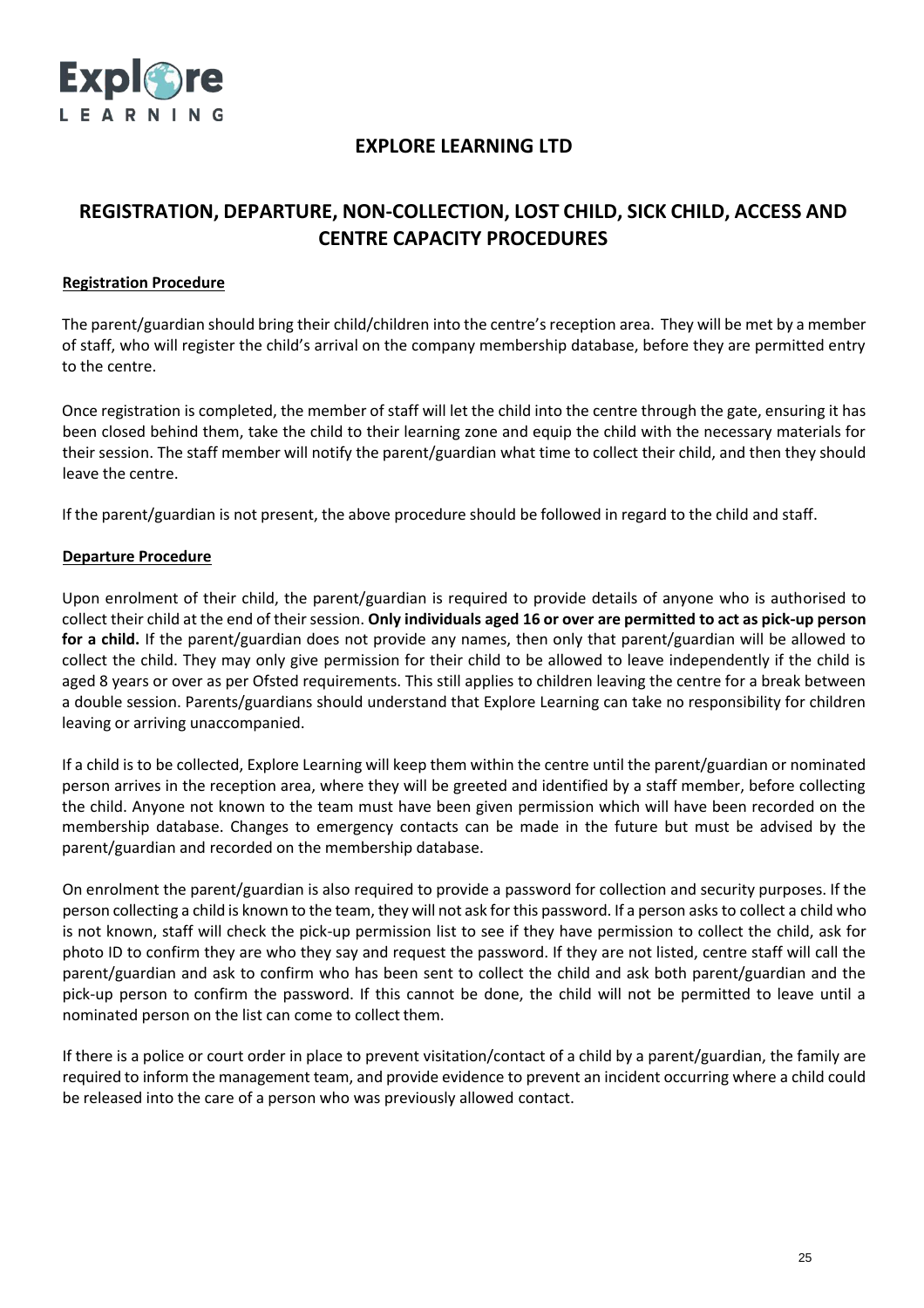If a couple divorces and a parent/guardian does not want their ex-partner or their new partner to have access to the child, they would need to notify the management team so they could change the pick-up arrangement records. Only the parent/guardian who originally enrolled the child/ren and is listed as the primary contact on our membership database has the right to change this.

Children leaving unaccompanied should leave before or at the end of a maximum stay of 1.5 hours. On leaving the centre, the child will be electronically signed out on the company membership database.

On leaving the centre, all staff take responsibility to conduct a thorough sweep of the entire centre and any additional rooms to ensure all children have departed.

## **Child Non - CollectionProcedure**

In the instance that a child within our care, who is not permitted to leave our care independently, is not collected within 45 minutes of their expected collection time or by closing time (whichever occurs sooner), the following action should be taken.

## **Centre in a Supermarket/Shopping Centre:**

- If the parent/guardian is known to be in store, and staff: child ratios permit, a member of staff should check the store in search of the parent/guardian. The child must remain in the centre with a DBS/PVG cleared over 18 member ofstaff.
- If the parent/guardian cannot be located in-store, request a tannoy announcement from the Customer Services Desk, asking that them come to Explore Learning.
- If this fails, or the parent/guardian is not in-store, phone them, or a person on the pick-up permission list.
- If the parent/guardian or any permitted pick-up contacts cannot be contacted, telephone the **Children's Social Care,** who are trained to support the child and help them cope with their vulnerable position. They may direct staff to contact the Police.

## **Stand Alone Centre:**

- Telephone the parent/guardian, or a person on their pick-up permission list.
- If the parent/guardian or any permitted pick-up contacts cannot be contacted, telephone the **Children's Social Care,** who are trained to support the child and help them cope with their vulnerable position. They may direct staff to contact the Police.

## **Lost Child Procedure**

In the instance of a finding that a child within our care is missing and unaccounted for, actions should be taken in the following sequence, until the child is located:

- Immediately inform the Centre Director and other staff members.
- Conduct a thorough search of the centre. Check that the child has not been signed out/collected by someone else.
- Where applicable, inform Sainsburys/Tesco/shopping centre staff at the Customer Services Desk and request a tannoy announcement, requesting that the child and parent/guardian come into the Centre.
- Ifthe child has not been found once the centre and store has been searched, telephone the parent/guardian.
- If the parent/guardian confirms that they do not know the location of the child, telephone **the Police immediately on 999.**
- Complete an Incident Report.
- Report to Explore Learning's Head of Ofsted & Safeguarding who willsupport the centre team investigate and review what measures could have been taken to prevent the incident.

## **Sick Child Policy and Procedure**

At the initial registration process all parents/guardians agree to adhere to a Membership Agreement, which states: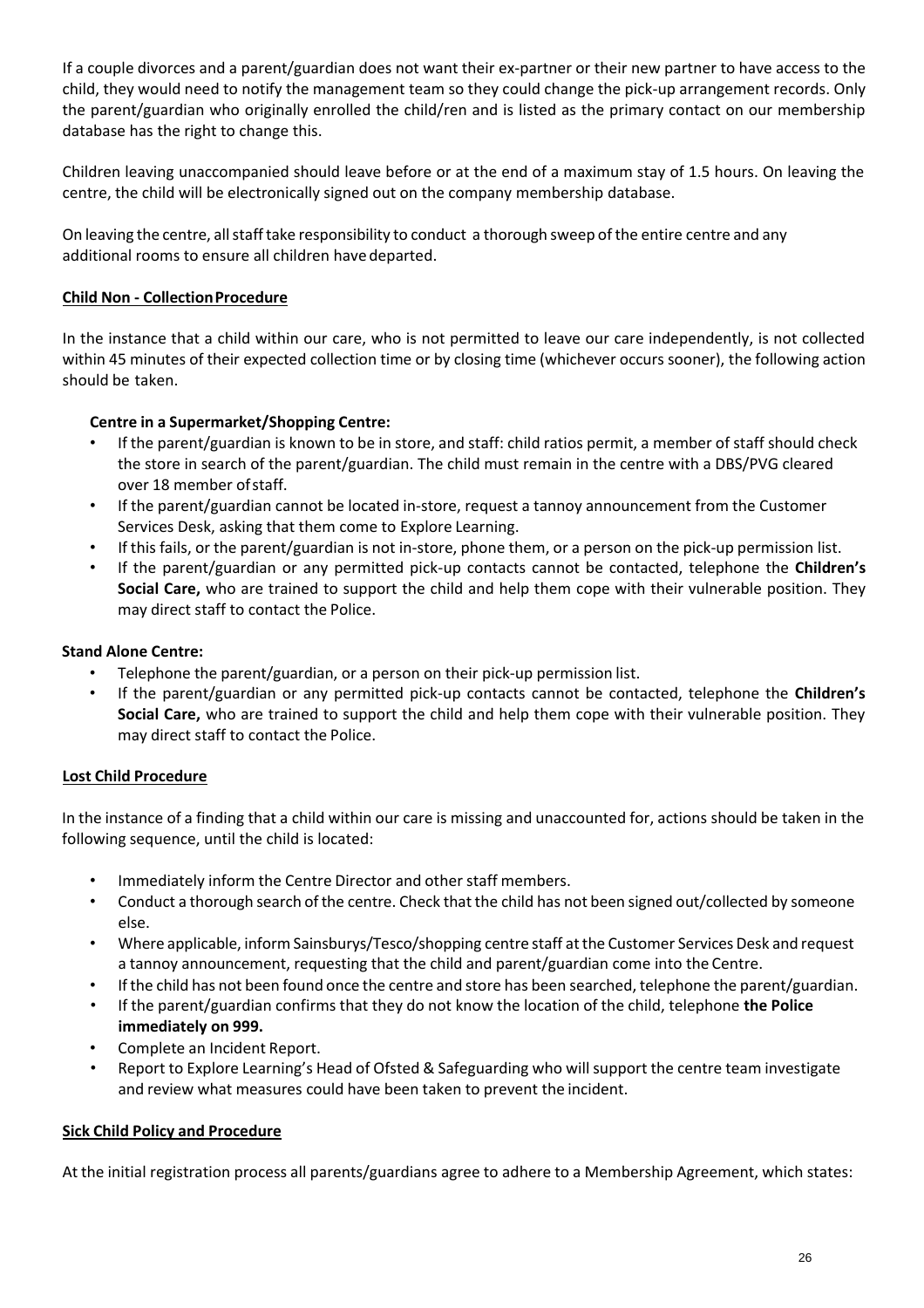- In an emergency, our staff may administer necessary emergency advice or treatment to your child/ren. Staff will attempt to contact you in the event of an accident or emergency, but if we are unable to do so, we will need to take the necessary action.
- Please do not bring your child to the centre if he/she is ill or infectious. Staff will adhere to guidelines from [https://www.nhs.uk/Livewell/Yourchildatschool/Pages/Illness.aspx,](https://www.nhs.uk/Livewell/Yourchildatschool/Pages/Illness.aspx) stating that children should not attend sessions:
	- For 24 hours after they begin to feel better from a cold, cough sore throat or raised temperature
	- For 48 hours after symptoms of vomiting and diarrhoea have ceased
	- Until all chickenpox spots have crusted over

In the instance of a child becoming ill whilst in Explore Learning's care, actions should be taken in the following sequence:

- 1. Immediately inform the Centre/Assistant Director or On-Call Supervisor qualified in Paediatric First Aid.
- 2. Assess the child's needs and treat accordingly. Check the child's membership records for details of any medical needs, stored medication and Emergency Medicine and Treatment PermissionForm.
- 3. If required, immediately call emergency services on 999 and request an ambulance.
- 4. Telephone the parent/guardian to inform them of the incident, if the emergency services have been called, or if we need them to collect the child.
- 5. Explain on collection the child's symptoms, how we responded, and any treatment given.
- 6. If medicine is administered (including self-administration) staff must complete an Administration of Medicine Form and give a copy to the parent/guardian. **For details on administration of medicine/treatment please refer to our Storage, Handling and Administration of Medicine/Treatment Policy.**

## **Access and Supervision**

Staff and all visitors must sign in and out with the time when entering and leaving the centre in our Staff and Visitor Log. This is to safeguard our members and for use as a register in an emergency centre evacuation.

Staff under the age of 18, and all visitors, must be supervised within the centre at all times by a member of staff aged 18 or over who holds an enhanced DBS/PVG check.

Owing to our safeguarding and Ofsted requirements, our toilets are solely for the use of our members and staff when they are within the centre, and are not accessible for public use. Relatives of members may be allowed to use the toilets if they are attending a meeting in-centre, providing they are accompanied to and from the bathroom at all times by a member of staff. Relatives of members accompanying a member to the centre may be permitted to use the toilet, but only if it is an emergency and no other toilets are available nearby e.g. in Sainsburys/Tesco/nearby café/library etc, providing they sign in/out of the centre and a member of staff is available to accompany them to and from the bathroom.

#### **Animals and Pets**

Animals are not permitted in our centres except registered assistance dogs.

#### **Centre Capacity Policy**

Explore Learning maintains a capacity limit of children within the centre at any one time.

Should a situation arise whereby admitting further children would exceed these limitations, we reserve the right to not admit these children. In this situation, we would reserve a place by completing a session note ready for them and request that parents/guardians return after a short period of time. If a child arrives alone, they should be bought into the centre for safety and the parent/guardian contacted.

**For further information on the temporary reduction of capacity within our centres owing to COVID-19, see the latest version of Explore Learning Ltd Reopening Post Lockdown Risk Assessment.**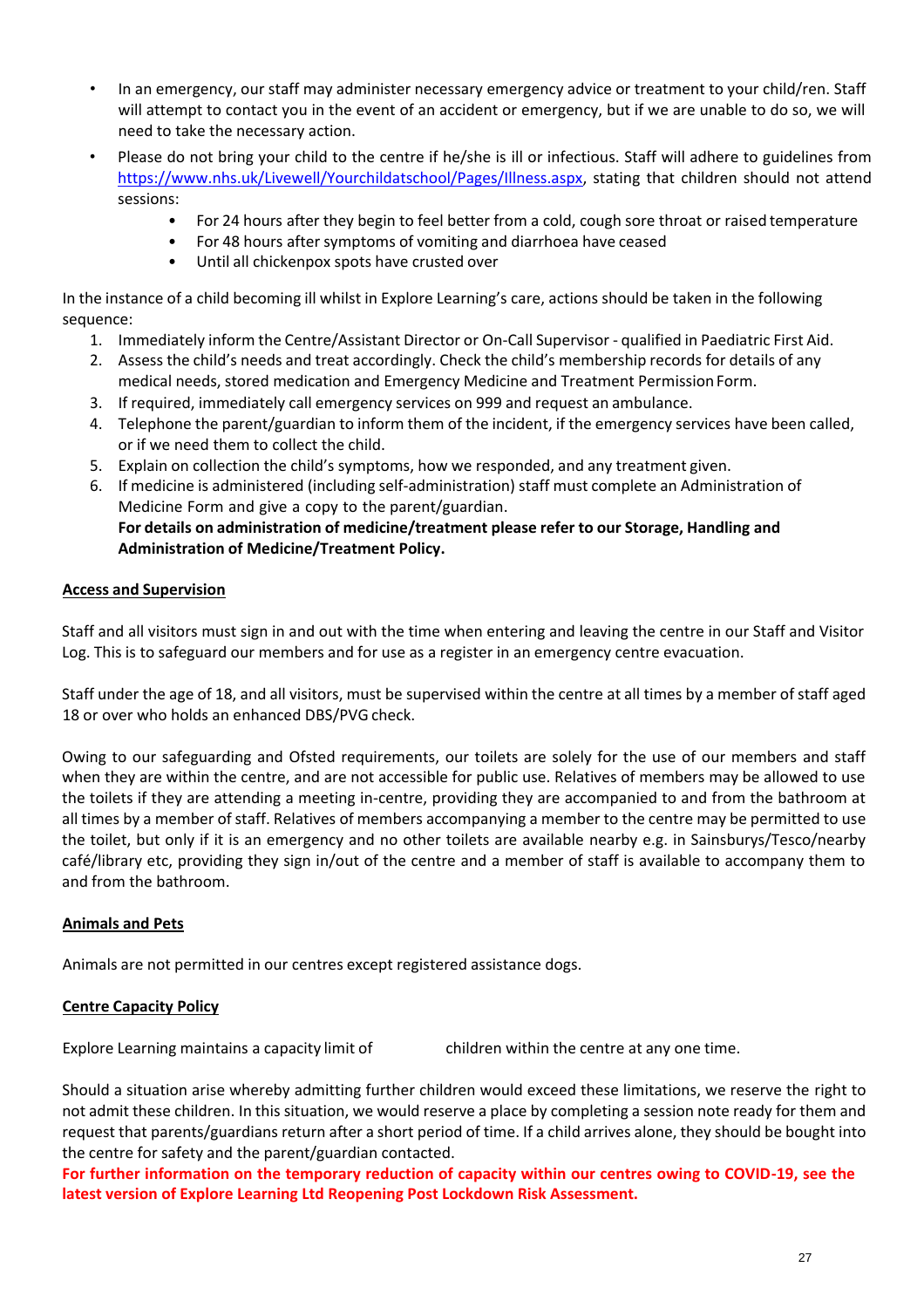

## **COMPANY HEALTH AND SAFETY POLICY STATEMENT**

*Based upon Health and Safety at Work Act 1974*

This is the Health and Safety Policy Statement of **Explore Learning Ltd.**

Explore Learning is committed to providing a safe environment for workers, children or any other visitors to Explore Learning centres. The safety procedures in operation are for the protection of people who work at or visit the organisation's premises and compliance with these procedures is mandatory.

### **Explore Learning Ltd. Statement of General Policy is to:**

- Provide adequate control of the health & safety risks arising from our work activities
- Consult with our employees on matters affecting their health & safety
- Provide & maintain safe plant and equipment
- Provide information, instruction and supervision for employees
- Ensure all employees are competent to do their tasks and to provide them with adequate training
- Prevent accidents and cases of work related ill health
- Maintain safe and healthy working conditions
- Review and revise this policy as necessary at regular intervals

In order that the organisation can achieve these objectives, it is important that all Board Members, Directors, Officers, Employees and Sub-Contractors recognise their legal duty, whilst at work, to take reasonable care for the health and safety of themselves and of other persons. Employees should also co-operate fully with the organisation, or anyone else concerned, to ensure that their obligations towards Health and Safety are complied with.

Explore Learning's Public and Employee Liability Certificates are displayed on the Company website and intranet.

**BILL MILLS, CEO.**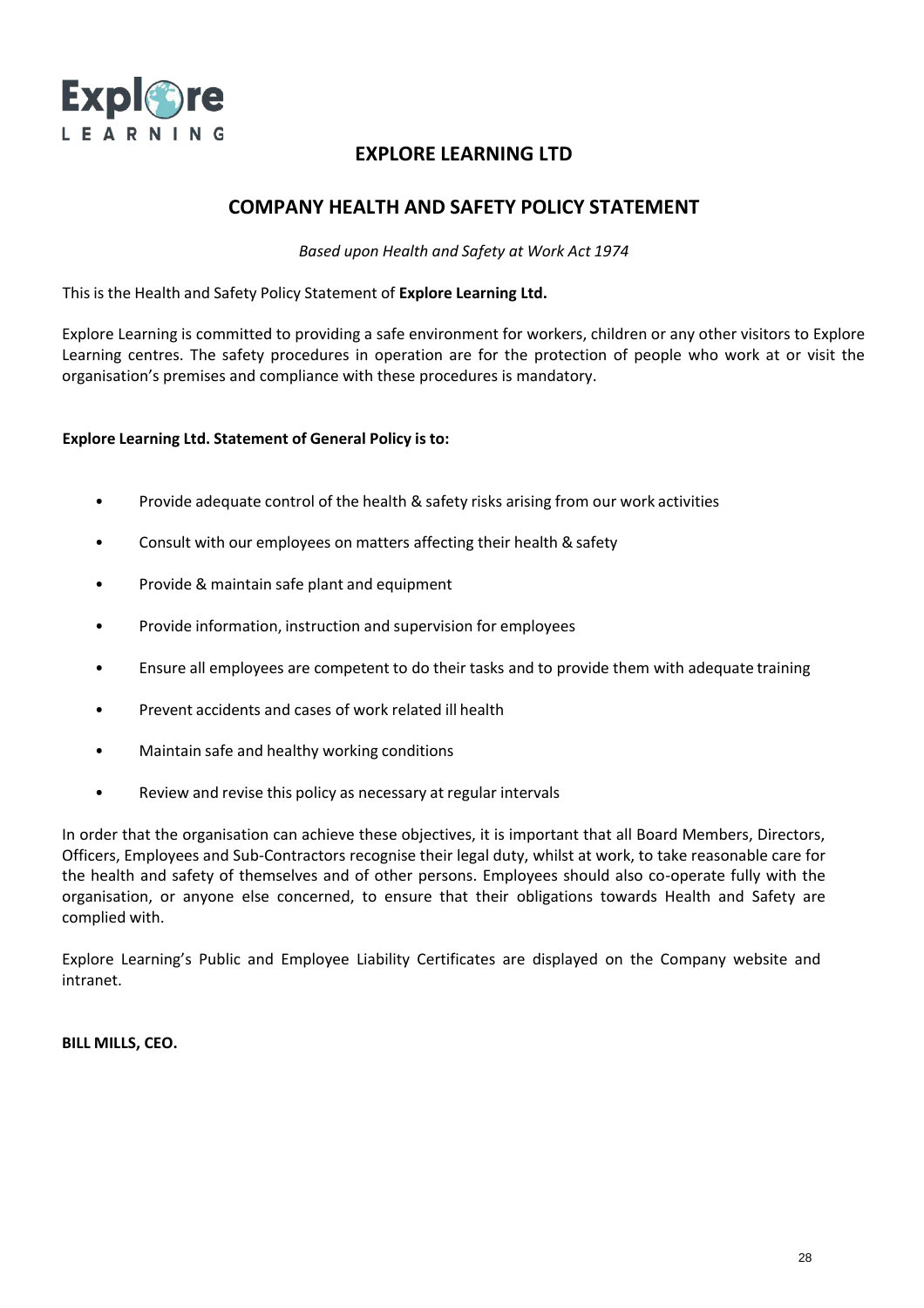

## **ENVIRONMENTAL POLICY STATEMENT**

This is the Environmental Policy Statement of Explore Learning Ltd.

Explore Learning recognises the importance of environmental issues and throughout its commercial and societal activities and operations is committed to fostering the preservation and protection of the environment. Explore Learning is also committed to continually improving its environmental performance.

#### **It is the policy of Explore Leaning to:**

- Minimise the extent of environmental impacts on operations within the organisations sphere of influence
- Conserve energy through minimising consumption and maximising efficiency
- Minimise the use of materials, which may be harmful to the environment
- Promote efficient purchasing, which will both minimise waste and allow materials to be recycled where appropriate
- Put in place procedures and support information that enables compliance with the law, regulations and codes of practice relating to the environmental issues
- Recognise and encourage the contribution every employee can make towards improving environmental performance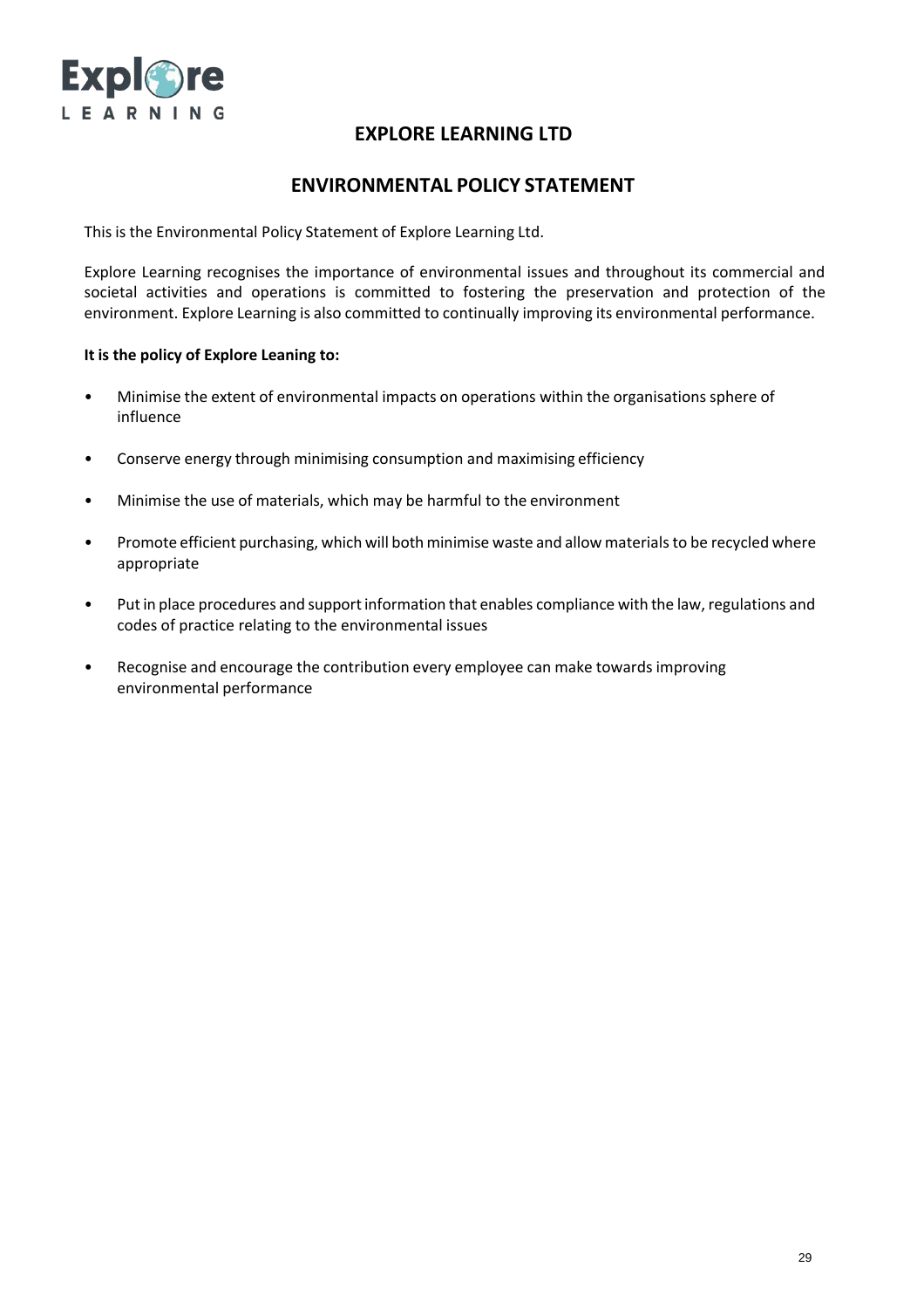

# **HEALTH AND SAFETY POLICIES AND PROCEDURES**

The following document details health and safety policies and procedures specific to the Explore Learning Centre.

### **Responsibilities**

- 1. Overall responsibility for Health and Safety is that of the CEO.
- 2. The day-to-day responsibility of ensuring this policy is put into practice is delegated to the Centre Director.
- 3. In the absence of Centre Director, day-to day responsibility will be delegated to either of the Assistant Directors or On-Call Supervisor.
- 4. All employees are personally responsible for health and safety within the Centre and should:
	- a. Co-operate with the Centre Director/Assistant Directors/ On-Call Supervisor on health and safety matters.
	- b. Take reasonable care of their own health and safety and that of the children in their care.
	- c. Not interfere with anything provided to safeguard their health and safety and that of the children in their care.
	- d. Report any concerns over health and safety to the Centre Director.

### **Health and Safety Risks Assessments**

- 1. The Centre Director will carry out regular risk assessments of the Centre.
- 2. The findings of the risk assessments will be reported to the Regional Manager and Facilities Manager, who should take appropriate actions to rectify all faults.
- 3. The Regional Manager or Facilities Manager will approve any action required to remove or control risk.
- 4. The Centre Director will be responsible for ensuring that all actions are implemented.
- 5. The Regional Manager will check that the implemented actions have removed and/or controlled the risk.
- 6. Risk assessments will be reviewed annually or when work activities change, whichever occursfirst.

## **Safe Plant and Equipment**

- 1. The Centre Director will be responsible for identifying all equipment needing maintenance.
- 2. The appropriate head of department will be responsible for ensuring effective maintenance procedures are drawn up.
- 3. The Centre Director will be responsible for ensuring all identified maintenance isimplemented.
- 4. Any problems found with equipment should be reported to the Centre Director.
- 5. The purchaser will check that any new equipment meets health and safety standards before it ispurchased.

#### **Safe handling, storage and use of substances**

- 1. The Centre Director will be responsible for identifying all substances used at the centre, which require a COSHH assessment (*Chemicals or Substances Hazardous to Health*).
- 2. The Centre Director will be responsible for undertaking COSHH assessments.
- 3. The Regional Manager will be responsible for ensuring that all actions identified in the assessments are implemented.
- 4. The Centre Director will be responsible for ensuring that all relevant employees are informed about COSHH assessments.
- 5. All purchasers will check that new substances can be used safely before they are purchased.
- 6. Cleaning products will be stored in a cool environment, in a locked cupboard orshelf out of reach of children.
- 7. Assessments will be reviewed annually or when work activities change, whichever issooner.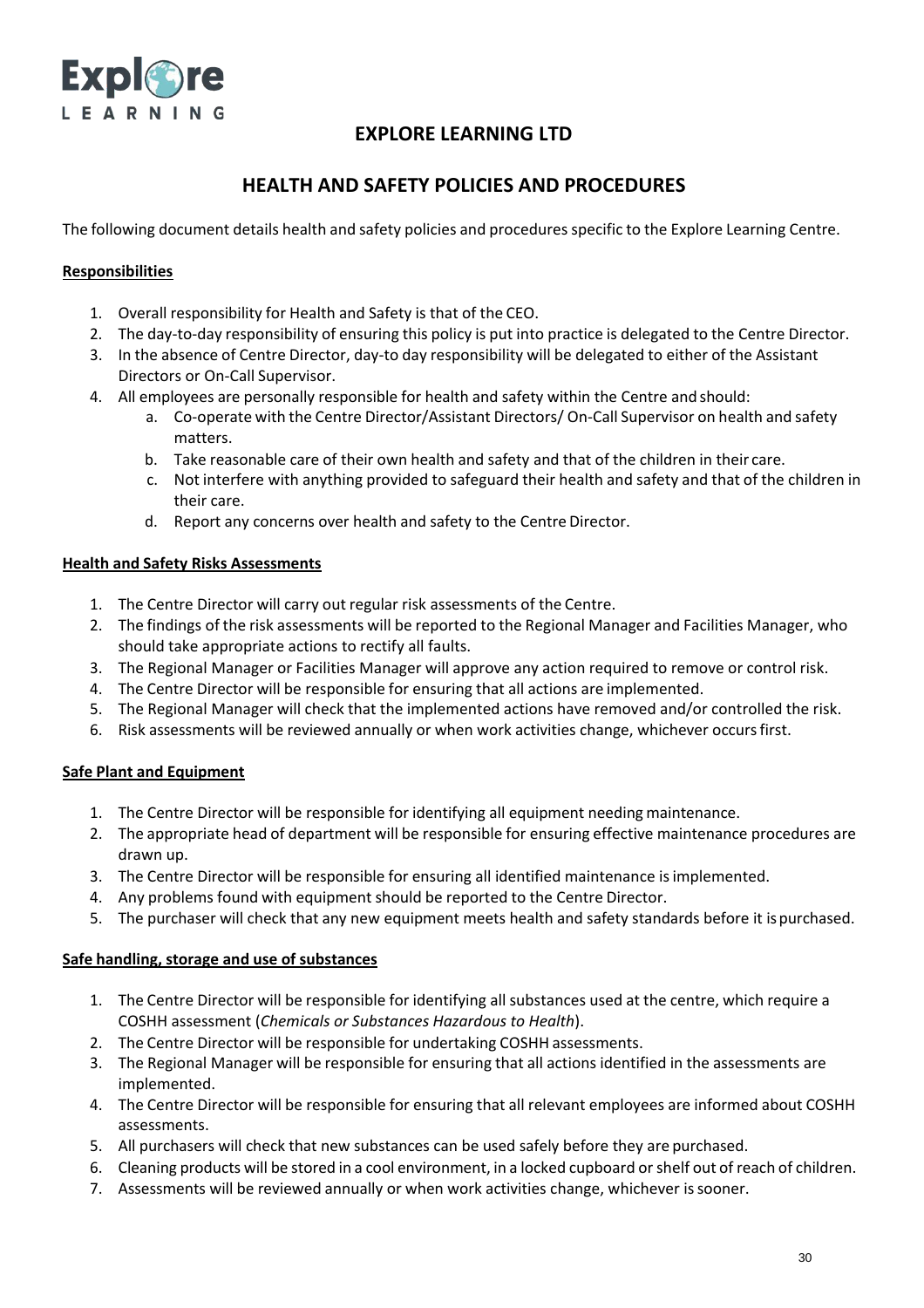### **Information, Instruction and Supervision**

- 1. The Health and Safety Law poster is displayed in the Centre office.
- 2. Health and Safety advice is available from the Centre Director, Regional Manager, Facilities Manager and CEO.
- 3. Supervision of part-time staff and trainees will be arranged, undertaken and monitored by the Centre Director.
- 4. The CEO is responsible for ensuring that employees working at locations under the control of other employers are given relevant health and safety information.

## **Health and Safety training**

- 1. Explore Learning ensures all staff receive induction H&S training. This is refreshed annually.
- 2. The Centre Director will arrange any job specific training as required.
- 3. All Centre Managers and On-Call Supervisors undertake First Aid training prior to working unsupervised.
- 4. Staff training records will be kept centrally and updated by the Centre Director.
- 5. The Centre Director will identify, arrange and monitor any training requirements.

## **Accidents & First Aid**

- 1. The first aid box is kept in the centre with a sign indicating its location; it contains a replenishmentlog.
- 2. The Managers will attend Paediatric First Aid training every 3 years, as well as liaising with Sainsburys/Tesco's Appointed First Aiders (where applicable).
- 3. All accidents are recorded in the Accident Folder which is kept in the Centre and updated by the Centre Director, Assistant Directors and On-Call Supervisors.
- 4. Explore Learning's Facilities Manager is responsible for reporting accidents, diseases and dangerous occurrences(RIDDOR) to HSE, the Head of Ofsted & Safeguarding will notify the enforcing authority, Ofsted.
- 5. Explore Learning's Head of Ofsted & Safeguarding is a qualified Children's Mental Health First Aider.

## **Monitoring**

- 1. A daily Centre check will be conducted by the Centre Director, Assistant Directors or On-Call Supervisor.
- 2. The Centre Director is responsible for investigating accidents.
- 3. The Centre Director is responsible for investigating work related causes of sickness.
- 4. The Centre Director is responsible for acting on investigation to prevent recurrence.
- 5. The Centre Director is responsible for reporting accidents and near misses to the Facilities Manager and Explore Learning's Head of Ofsted & Safeguarding to be recorded on the Central Incident Register.

### **Emergency Procedures**

- 1. The Centre Director is responsible for ensuring the Fire Risk Assessment or Annual Reviews are undertaken and any actions implemented.
- 2. The Centre Director is responsible for checking escape routes. Where based inside a supermarket, they will also be checked by a Sainsburys/Tesco's representative.
- 3. The Centre Director is responsible for checking fire extinguishers weekly.
- 4. Annual servicing to the fire extinguishers will be carried out by the supplier.
- 5. Fire Alarms are tested weekly and Emergency Lighting is tested monthly. Both are recorded in the Fire Log unless they are conducted by Shopping Centre or Supermarket management.

## **No Smoking Policy**

Smoking is forbidden anywhere on, or in close proximity to, the centre premises. It is the responsibility of the Centre Director to ensure that suitable signage is visible to the public, and that staff are aware of the company policy.

## **Reporting**

Serious H&S incidents must be written up in an Incident or Accident Report and reported centrally to Explore Learning's Facilities Manager. Electronic record forms should be used for reporting and shared with confidentiality.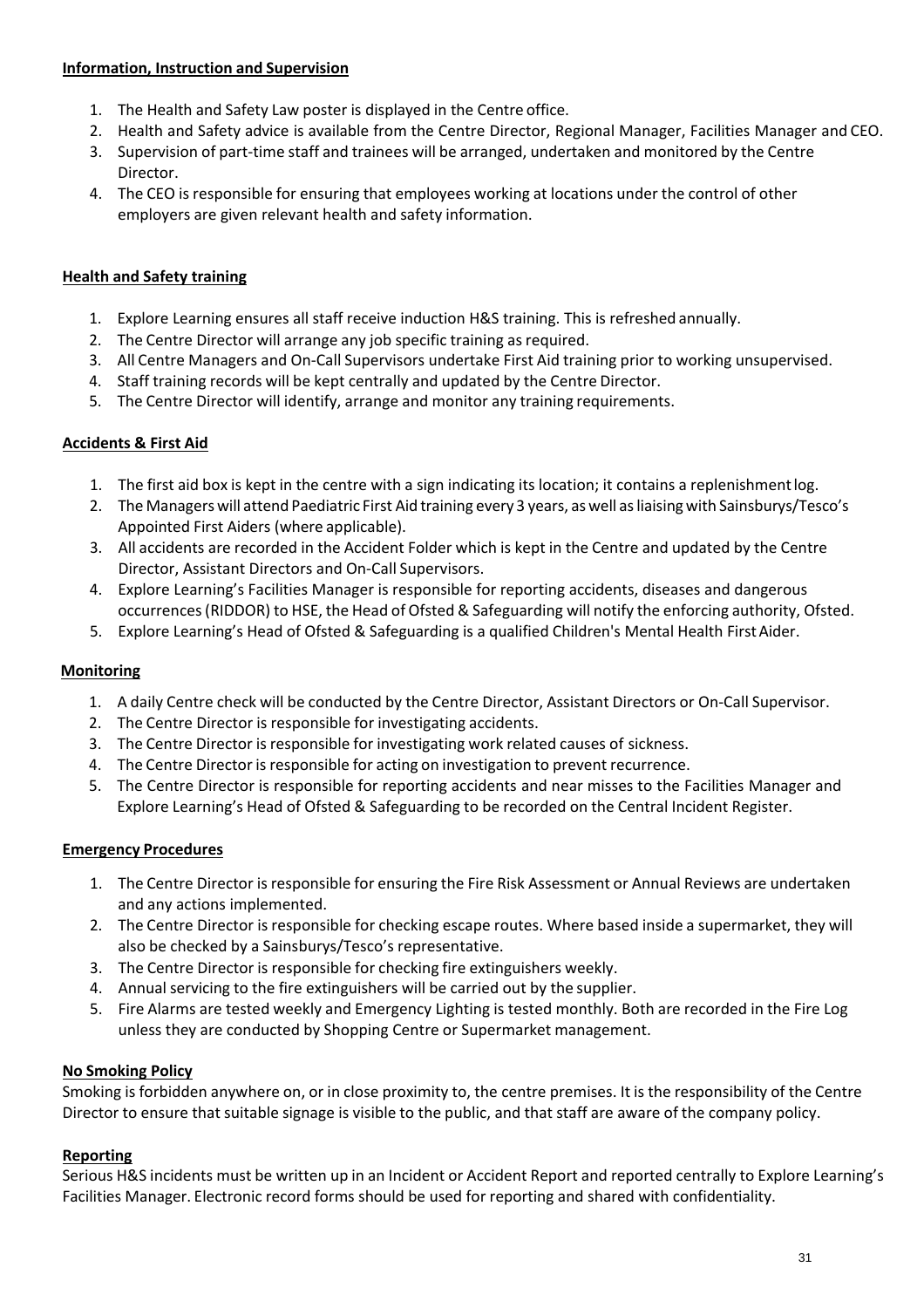

# **INFECTION CONTROL POLICY**

Explore Learning aims to promote the general wellbeing and health of all children and to ensure that the risk of infection is minimised amongst all children and staff.

#### **We ensure that**:

- All parents/guardians sign an agreement on registering that states they will not bring their children to the centre if they are unwell or infectious. If they have not attended school that day, they should not access the centre.
- Staff do not come into work if they are unwell and will inform management if they are feeling unwell during a shift.
- All incubation periods for illnesses are checked by staff through NHS Direct and using exclusion guidelines for schools.
- Good hygiene practice signs are displayed within the centre.
- Antibacterial hand gel is available on reception, and staff encourage visitors to use as they enter the centre.
- All bins contain bin liners.
- All staff actively encourage the children to regularly wash their hands to maintain good hygiene practice.
- Antibacterial soap and hand driers are provided in the toilet facilities.
- Tissues are provided in all areas of the centre.
- A water fountain or water dispenser with individual disposable cups are used for drinkingwater.
- Staff ensure the centre is cleaned daily; and equipment which is used by children on a regular basis is cleaned appropriately.
- During periods when children are present on site, visitors and staff are not allowed to bring food or animals into the centre, unless they require an assistance dog.
- Staff notify parents/guardians and Ofsted if there is spread of infection in the centre amongst children or staff.
- In the event of having to dispose of clinical waste, we would consult the Environment Agency to comply with correct guidelines.

Serious incidents must be written up in an Incident Report and reported centrally to Explore Learning's Head of Ofsted & Safeguarding. Electronic record forms should be used for reporting and shared with confidentiality.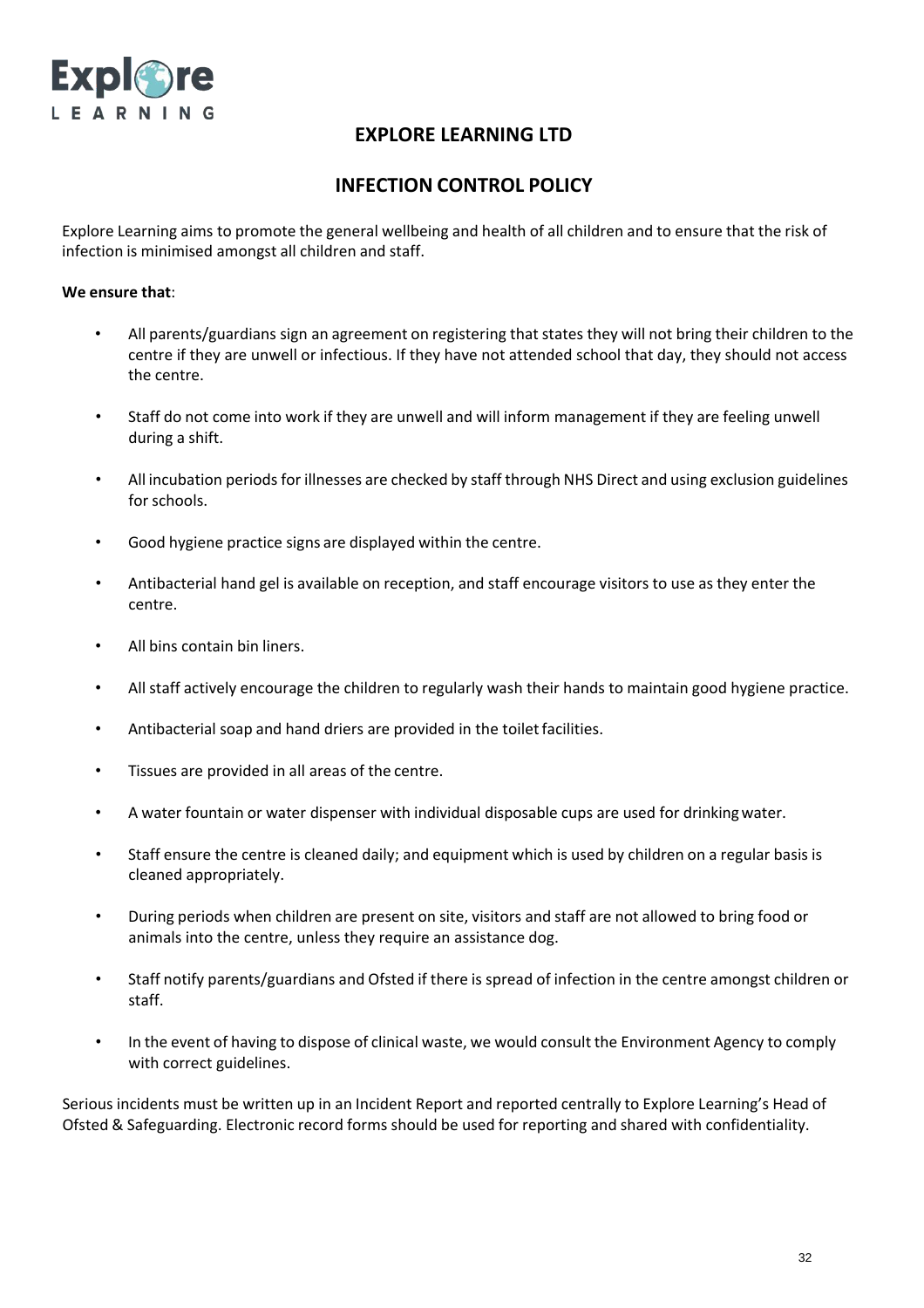

## **FIRE AND EVACUATION POLICIES & PROCEDURES**

#### **Management Responsibilities**

It is the Centre Director's overall responsibility to:

- Ensure all staff are familiar with Explore Learning's Fire Safety Policies and Procedures.
- Ensure all firefighting equipment on the premises is correct, sufficient and in good workingorder.
- Conduct fire alarm and emergency lighting tests, evacuation drills and training on a regular basis, and record in the Fire Log.

The Assistant Directors or On-Call Supervisor will assume responsibility when the Centre Director is absent. Allstaff maintain a day to day responsibility for fire safety. In the event of a fire procedures should be followed as outlined.

#### **Staff Training**

Explore Learning ensures all staff receive induction fire training. All staff also attend Sainsburys/ Tesco/ shopping centre fire training to stay aware of store policies and store fire call points, emergency exits and evacuation routes (where applicable). This is refreshed annually, as well as conducting Fire Drills at least twice a year.

#### **Fire Risk Assessment**

Every centre has a Fire Risk Assessment conducted at its launch, which is reviewed on an annual basis by the Centre Director who acts as the competent person. Action points are set out clearly with a time frame to be completed.

#### **Equipment**

In accordance with the local authority Fire Inspector the centre is equipped with:

- Member attendance records and Staff & Visitors Sign in/out Logs
- CO2 and Hydro Spray Fire Extinguishers
- Emergency Exit signs
- Emergency Evacuation posters
- Fire Log
- First Aid box

#### **Notification of Proceduresto Parents/Guardians and Children**

Parents/guardians receive the evacuation procedures in the event of a fire in the Membership Handbook.

Emergency Evacuation Procedure posters are displayed in the centre, including the Fire Meeting Point location. All fire related incidents must be written up in an Incident Report and reported centrally to the Facilities Manager. Electronic record forms should be used for reporting and shared with confidentiality.

#### **Staff Ratios**

Our high staff to child ratios allow us to safely and efficiently evacuate the centre as our staff are able to manage small groups of children, with one of the managers coordinating an evacuation.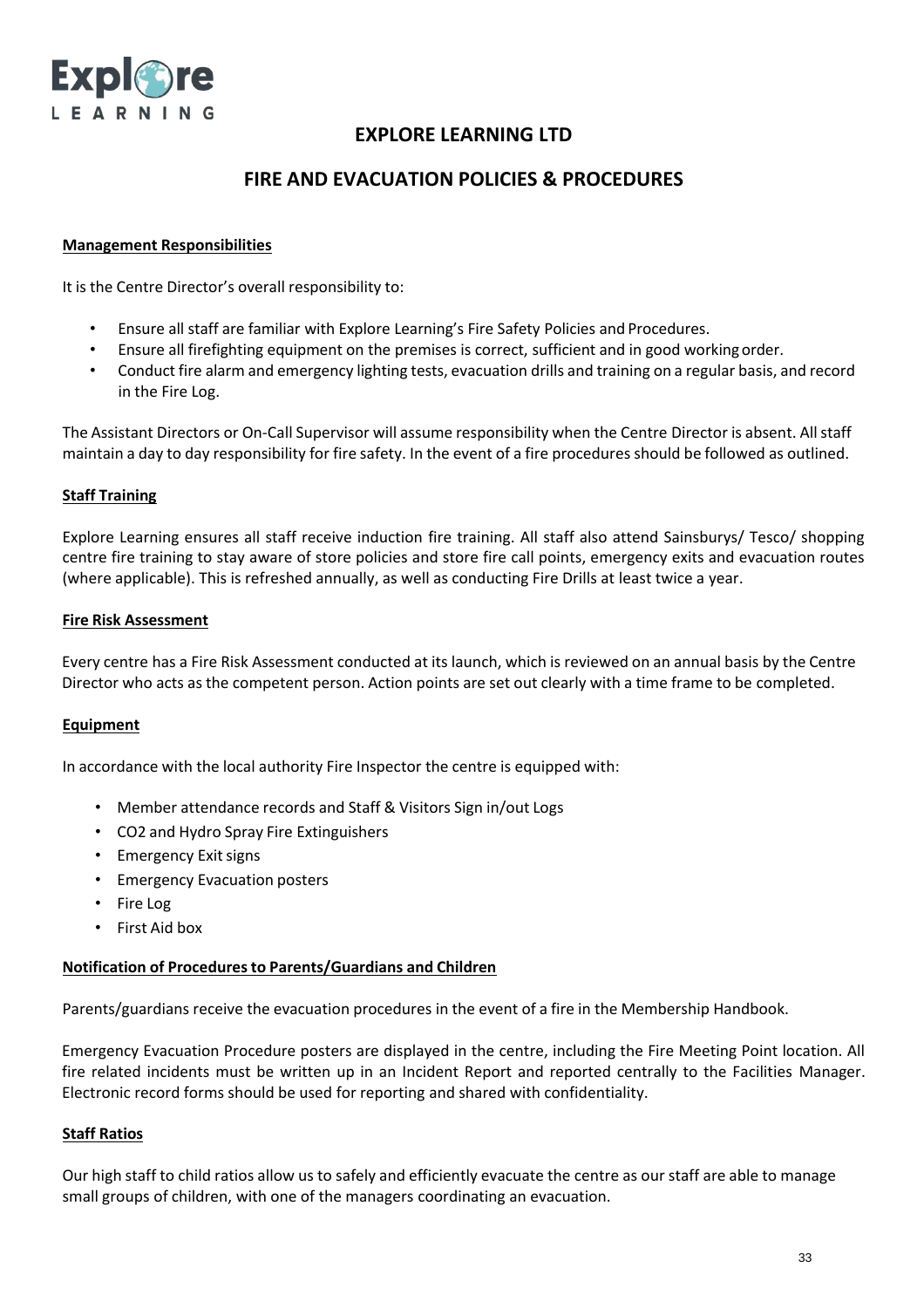### **Evacuation Exits and Routes**

The managers will ensure these routes are always clear from obstruction, well-lit and lead directly to a point of safety with a clear path to the Evacuation Meeting Point.

### **Assisting Children or Staff in a Centre Evacuation**

Upon enrolment at the centre, a Manager will discuss any additional needs a child may have with the parent/guardian, or with the staff member directly, and assess if extra procedures need to be put in place for them in the event of an evacuation, such as for a temporary/permanent, physical, medical, visual or auditory impairment.

Where applicable, a Personal Emergency Evacuation Plan (PEEP) will be developed by the manager in consultation with the parent/guardian or staff member. The plan will include details of the action to take in the event of an evacuation and outline the requirements of the person e.g. ability to independently reach the safety of a protected escape route or exit, or if require support from staff.

Should the centre be based on the second floor, and the lift is out of use in the event of an emergency evacuation, children and staff will have access to an evacuation chair, which trained members of staff will use to safely evacuate them out of the centre and to the Evacuation Meeting Point, as outlined in their PEEP.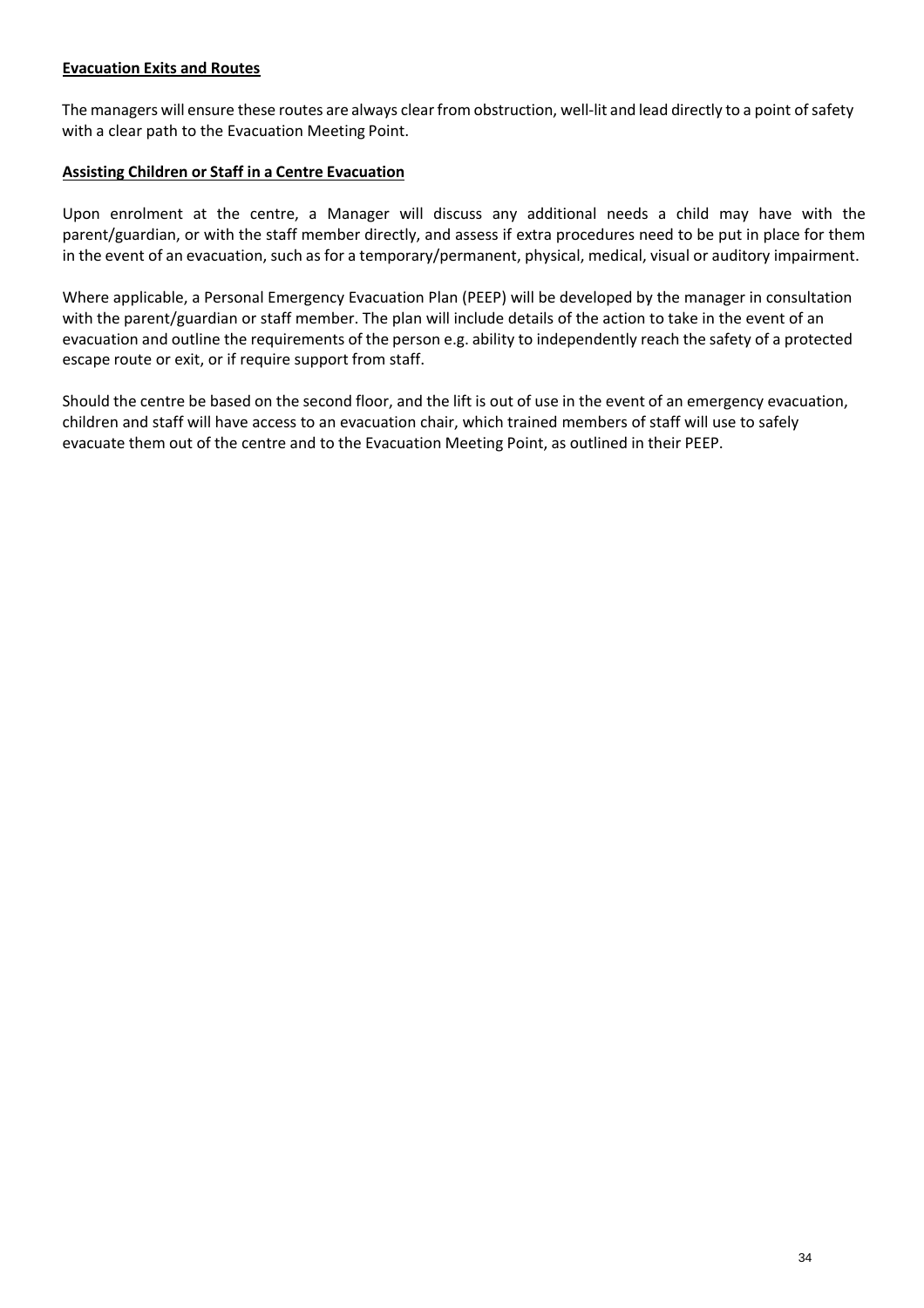# **Emergency Evacuation Procedures**

# **IF YOU DISCOVER A FIRE**

**Children:** Alert a member of staff

**Tutors:** Operate the fire alarm, at the nearest and safest point, by the appropriate method Alert other staff to start evacuating themselves and their children Do not take any unnecessary personal risks Close any doors/ windows if it is safe for you to do so Evacuate the building. Do not attempt to extinguish the fire unless trained to do so.

## **CALL THE FIRE BRIGADE**

## **ON HEARING THE ALERT ALARM i.e. intermittent alarm**

**Children:** Listen to your tutor

**Tutors:** Prepare to begin evacuation Ensure children DO NOT leave the centre unaccompanied i.e. to find parents/guardians Evacuate the premises calmly and safely

## **EVACUATION PROCEDURE**

| Children: | Stay calm<br>Listen to your tutor<br>Stay with your tutor and follow their instructions<br>Evacuate via your nearest fire exit to the fire assembly point                                                                                                                                              |
|-----------|--------------------------------------------------------------------------------------------------------------------------------------------------------------------------------------------------------------------------------------------------------------------------------------------------------|
| Tutors:   | Evacuate children through the nearest fire exit in an orderly fashion<br>Take responsibility for the children in your area<br>Escort children to the fire assembly point<br>Do not let children leave unaccompanied                                                                                    |
| Manager:  | Collect centre iPad to access company membership database for records of children in<br>attendance, Member and Staff/Visitor Attendance Registers and a phone. Conduct full and<br>final check of premises to ensure empty i.e. toilet, storage rooms, Surf Club and proceed to<br>fire assembly point |

#### **AT FIRE ASSEMBLY POINT**

- Call an Attendance Register for members, staff and visitors on arrival at the assembly point.
- Notify the Fire Brigade if anyone is not accounted for.
- Await further instruction from Fire Brigade.
- Do not return to the building unless instructed to do so by the Fire Brigade.
- If you are not permitted to return to the centre, children must be 'signed out' on company membership database before parents/guardians are permitted to take children home.
- Notify Head Office Parents/guardians can be informed via text message from the Member Admin Team in HO or staff phoning them directly.
- You can use the company membership database on the iPad to contact parents/guardians to collect their children.
- If you require further contact details you can call Head Office; after hours you can call your Regional Manager or a Performance Director.
- Details of the evacuation must be recorded in the Fire Log on return to the centre.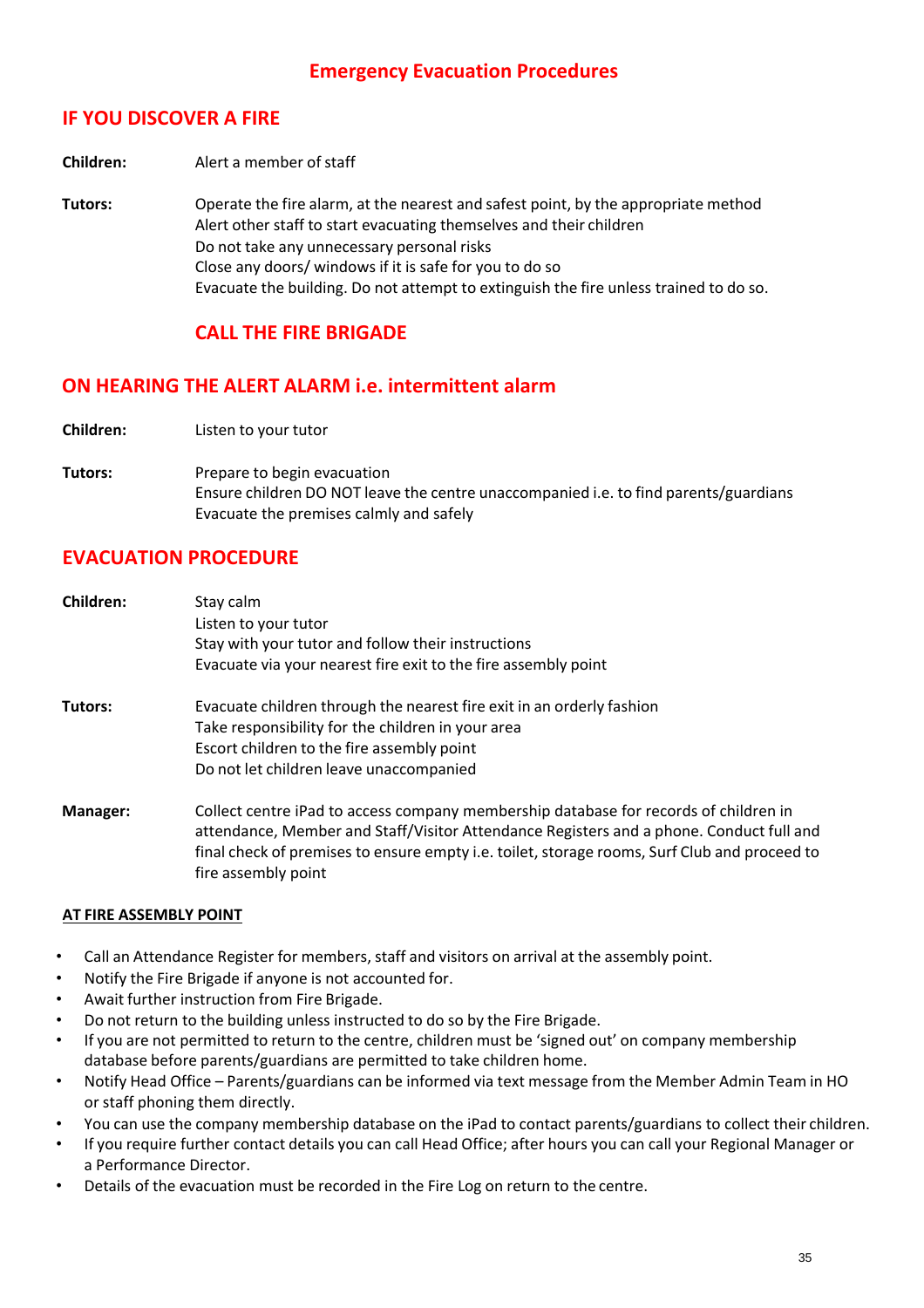

# **COUNTER TERRORISM POLICY AND LOCKDOWN PROCEDURES**

### **Policy Statement**

This policy is to enable staff to recognise and report suspicious activity, and to understand what action should be taken in the unlikely event of such an incident.

### **Management Responsibilities**

It is the Centre Director's overall responsibility to:

- Ensure all staff undertake safeguarding training to include awareness of The Prevent Duty, recognising the signs and symptoms that a child may be at risk from radicalisation, how to protect children from terrorism or extremism, and where to report concerns.
- Provide stability in the lives of children who may be at risk ofradicalisation.
- Recognise that attending children can be vulnerable and exploited by others.
- Be alert to the signs of vulnerability and/orsusceptibilities to any extremist indoctrination.
- Act as the first point of call for any child, staff, or parents/guardians who believe that a child or any staff member is at risk of radicalisation.

### **Making a Referral**

Explore Learning's Head of Ofsted & Safeguarding, as the Senior Designated Safeguarding Officer will advise and act upon all suspicion, belief and evidence of all reported cases of radicalisation.

Staff may also contact the **Anti-Terrorist Hotline on 0800 789 321** for advice or to report suspicions or concerns.

#### **Measures Taken to Aid the Prevention of Radicalisation**

#### **Staff Checks**

• All staff are subject to vetting checks before they can commence work at Explore Learning. For further details, refer to 'Staff Recruitment, Support and Training' within the Safeguarding Policy and Procedures.

#### **Information Security**

- For further information on filtering of websites containing radicalised or extreme material please refer to the ICT Security Management Policy.
- Confidential waste is disposed of safely and securely to prevent access to data.

#### **Centre Security Measures**

- External doors should not be propped open.
- If a staff member loses their keys or security alarm fob, the Facilities Manager must be informed immediately.
- Centre staff in stand-alone settings are trained how and when to use or reset their panic alarms which are linked to the Police.
- Centre staff in Sainsburys/Tesco/shopping centre based settings are familiar with theirstore security team, and how to contact them in the event of a concern or emergency.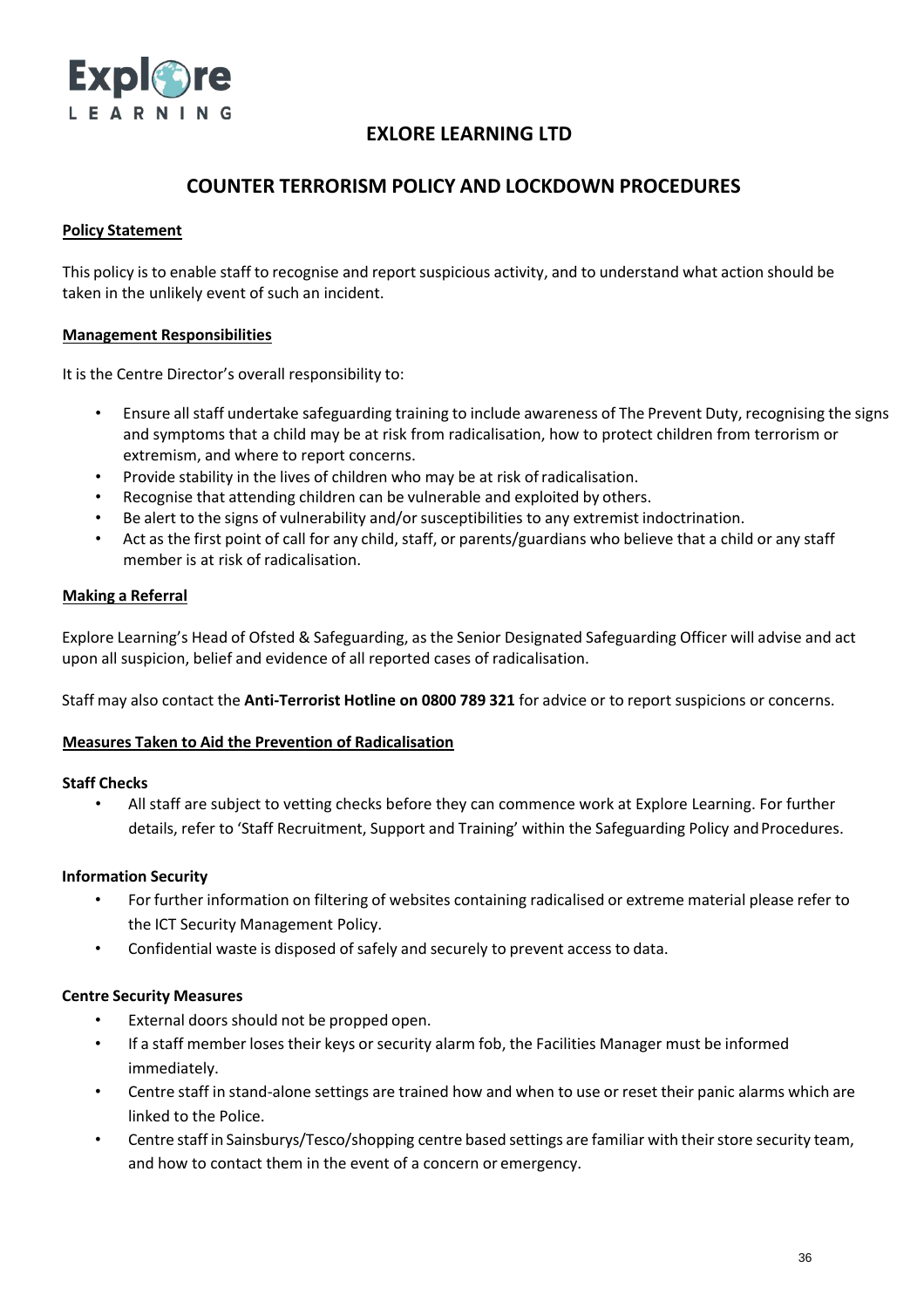## **Actions to be Taken in the Event of a Terrorist Threat or Attack**

### **Suspicious Mail or Deliveries**

Staff should be aware of any post that they receive to the centre. Deliveries could be explosive, incendiary, chemical, biological or radiological. If a suspicious parcel is found or received, the centre should be evacuated as per guidelines in the Emergency Evacuation Policies & Procedures, and a report made to the Police immediately.

### **Suspicious Items**

Centre staff are best placed to identify an item which is 'not right'. In the result that a suspicious item is found, the centre should be evacuated as per guidelines in the Emergency Evacuation Policies & Procedures, and a report made to the Police immediately. The item must not be touched.

## **Bomb Threat**

If a bomb threat is made against the centre, the centre should be evacuated as per guidelines in the Emergency Evacuation Policies & Procedures, and a report made to the Police immediately.

## **Lockdown Procedures**

In the unlikely event that a centre evacuation will put children, staff and visitors at more risk from an impending **attack, the centre will go into Lockdown, following the below procedures:**

- If it is unsafe to leave the centre, grab a phone, find cover and HIDE
- Lock or barricade yourself and attending children into the centre toilet/storeroom/cupboard
- Remain still and silent ensure mobile phones are silenced
- If possible, call 999 immediately
- Keep calm this will help children in your care to do the same
- Don't look for the attacker if you can see them, they might see you
- Be aware of your exits, should you need to escape quickly
- Await further instruction the Police will evacuate you when it is safe to do so
- Follow any instructions issued to you by the Police

Incidents must be written up in an Incident Report and reported centrally to Explore Learning's Head of Ofsted & Safeguarding. Electronic record forms should be used for reporting and shared with confidentiality.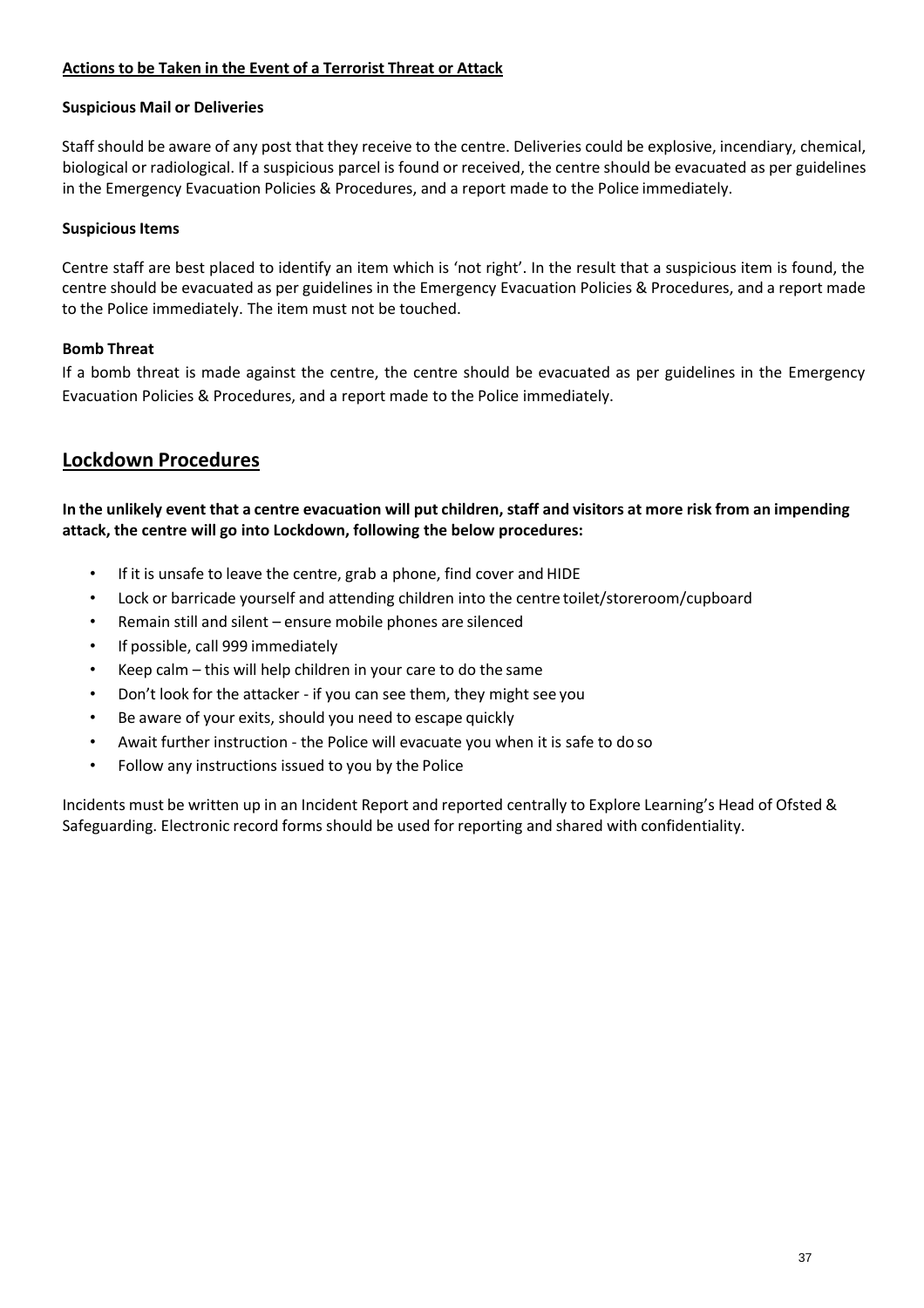

# **ACCIDENT POLICY**

Explore Learning has a commitment to the safety and wellbeing of the children, staff, parents/guardians and visitors who come to our centres. Our Accident Policy is designed to ensure that any accident that takes place within one of our learning centres is dealt with appropriately. This policy works in conjunction with our Behaviour Management and Incident policies.

## **Pre Existing Injuries**

An Accident Record should also be made if a child comes to a centre with an existing injury, enquiries should be made as to how and when it was obtained.

### **Accidents on the Premises**

Explore Learning will notify Ofsted of a serious injury or death to any child in our care or an adult on our premises.

Each Explore Learning Centre has a First Aider, First Aid Box and Accident Record Folder.

Where an accident takes place within an Explore Learning centre, the following procedure will take place:

- 1. As soon as accident is apparent, alert the first aider and a senior manager immediately.
- 2. Prioritise treating of the injured person. This may involve calling 999.
- 3. A detailed Accident Record will be completed.
- 4. If the accident involves a child, the parent/guardian will be notified at the earliest opportunity. If the accident is minor and no serious injury has been sustained the parent/guardian will be notified at the time of the collection of the child, otherwise will be call immediately after the accident.
- 5. If the accident involves a child, the parent/guardian will be asked to sign the Accident Record and given a copy. If the accident involved an adult, they will be asked to sign and be given a copy. The senior manager/first aider will advise on whether the injured party should seek further medical attention.
- 6. The centre management will then call the parent/individual later that evening or the next morning to see how the injured party are doing.

Where an accident takes place within an Explore Learning centre, it will be reported on an electronic (editable PDF) Accident Record and stored in the Accident Folder. The following will be recorded:

- 7. date, time and location of accident occurrence
- 8. name of the person(s) injured.
- 9. name(s) of the staff reporting the accident.
- 10.circumstances of the accident: type of accident, how it happened and what furniture/equipment/people were involved.
- 11.a description of any injury sustained (type, size and location on the body). A note should also be made if no visible injury or wound is visible.
- 12.what actions were taken and by whom e.g. First Aid administered, ambulance called etc
- 13.the signature of 2 members of staff, the First Aider and a witness to the event.
- 14.the signature of the parent/guardian collecting the child or of the adult to whom the accident happened.

A copy of the accident report should be given to the parent/guardian of the child involved or to the adult to whom the accident happened.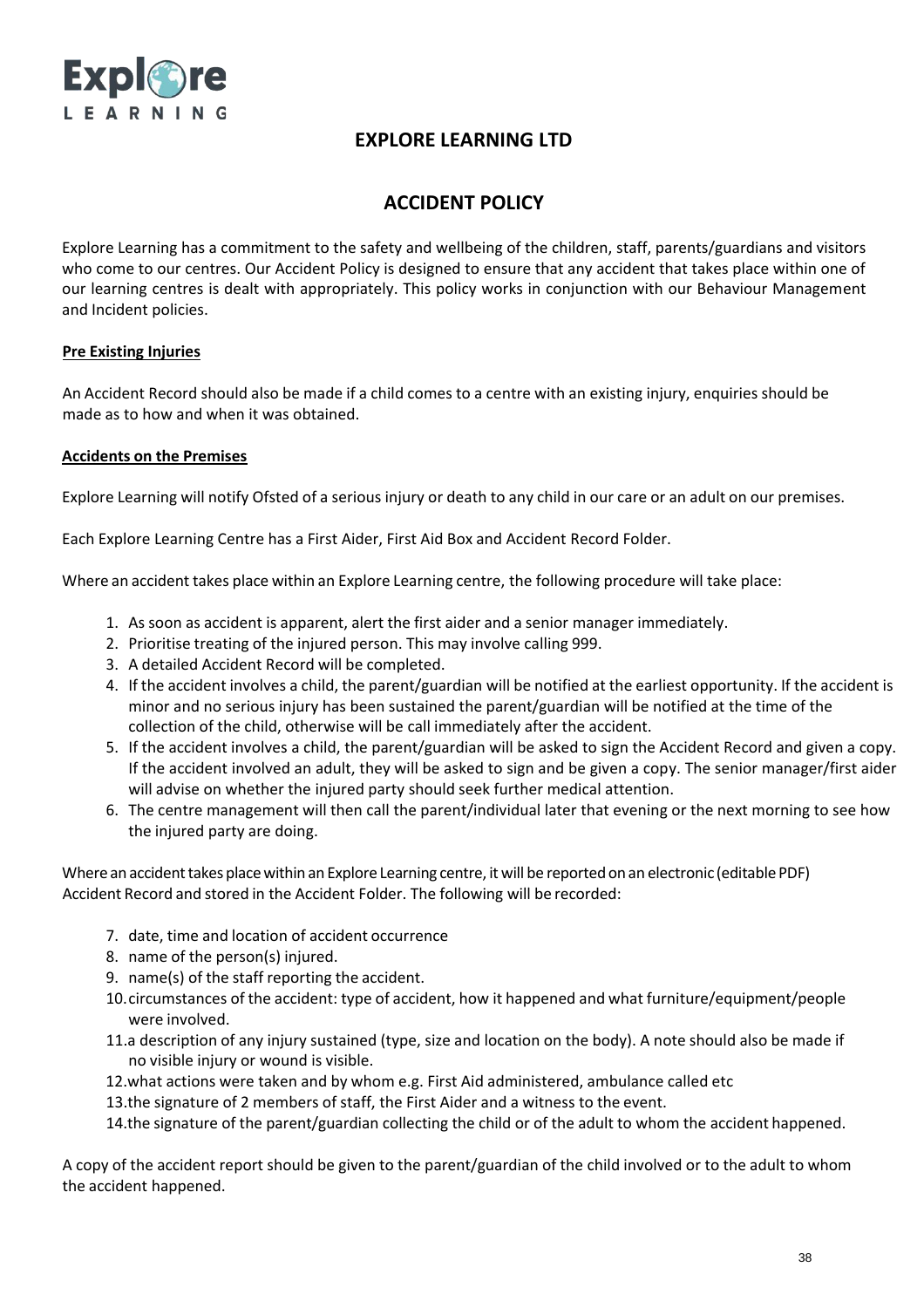If a child has had an accident and has permission to leave the centre by themselves and is not being collected by a parent/guardian, the Centre Director, Assistant Director or On-Call Supervisor in charge will telephone the parent/guardian and notify them of the accident, explaining that it has been recorded in the Accident Record Folder. The staff member should make sure the parent/guardian signs the record confirming they have been notified the next time they come into the centre. If the child has been involved in an accident, and the staff do not feel it is appropriate for the child to leave on their own, they will call the parent/guardian and ask them to collect the child.

Serious Accidents or those requiring hospitalisation must be written up and reported centrally to Explore Learning's Facilities Manager. Electronic record forms should be used for reporting and shared with confidentiality. Explore Learning's Facilities Manager is responsible for reporting accidents, diseases and dangerous occurrences (RIDDOR) to HSE, the Head of Ofsted and Safeguarding will notify the enforcing authority, Ofsted.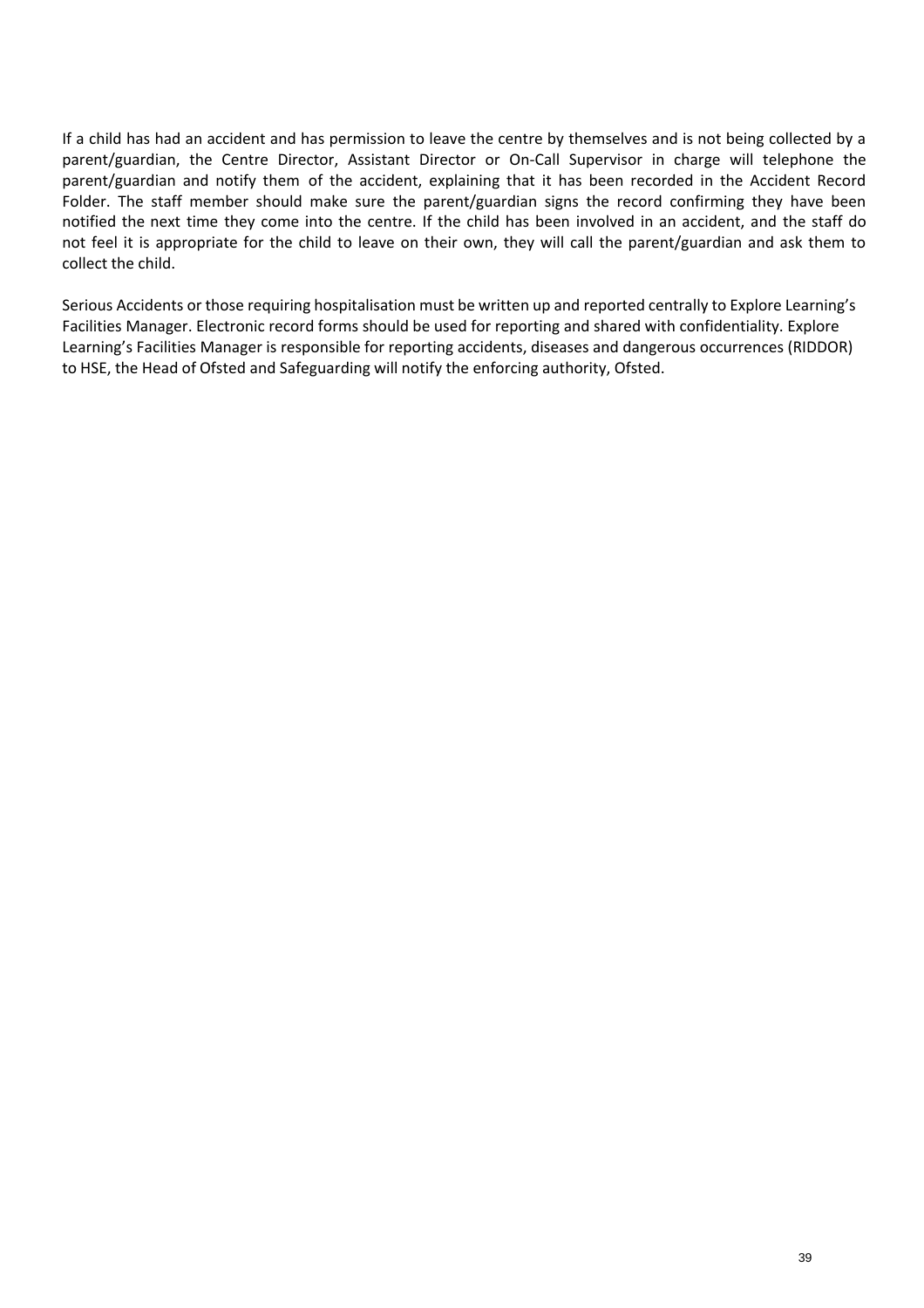

# **INCIDENT POLICY**

Explore Learning has a commitment to the safety and wellbeing of children under the care of Explore Learning staff. Our Incident Policy is designed to protect the children, staff, parents/guardians of Explore Learning and visitors to our centres and ensure that any incident is dealt with appropriately. This policy works in conjunction with our Behaviour Management and Accident Policies.

Explore Learning defines an 'incident' as any incident causing concern for the welfare of staff, child, parent/guardian or visitor that is not accidental. This may or may not have resulted in an injury, and includes any situationwhere:

- a child behaves inappropriately
- it is necessary to restrain a child physically due to severe or dangerous behaviour
- an individual attempts to or actually causes deliberate harm to another person
- an individual abuses verbally, or in writing, another person
- a child attempts to escape from the premises or actually escapes from the premises
- a child is removed without authorisation from the centre
- any type of safeguarding incident or concern occurring in centre, outside or online
- individuals are discriminated against on the basis of their race, colour, nationality, culture, language or religion
- staff code of conduct is breached
- theft, burglary or vandalism
- centre closure

This above list is not exhaustive – refer to the Incident Folder for further examples of what should be recorded.

Where an incident takes, the situation will be recorded on an electronic Incident Record Form and stored securely on the centralised server or within the centre Incident Folder. The following details will be recorded:

- 1. date, time and location the incident happened
- 2. child's full name, age and address
- 3. full name of the member(s) of staff or others involved and their role
- 4. an account of the incident by a member of staff, any children involved, and anywitnesses
- 5. how the incident was handled
- 6. the outcome of the investigation
- 7. the signature of two members of staff (the member of staff involved and another as a witness)
- 8. the signature of the parent/guardian (as long as the allegation is not regarding them)
- 9. whether the incident required reporting to Children's Social Care/LADO or enforcing authorities such as Ofsted, and the Police.

Staff will notify the parents/guardians of the children involved in the incident after the session, or telephone them immediately, depending on the severity of the incident. **If staff feel that a child may be at additional risk from harm,** they may not share this information with the parent/guardian, and instead contact the relevant external authority **for advice and guidance on how best to escalate a concern.** Explore Learning staff will review the child's behaviour with the parent/guardian and the child and agree the best course of action. Explore Learning reserves the right to exclude a child from sessions or an Explore Learning centre at any time.

If the incident cannot be reported to the parent/guardian immediately, a Manager will telephone them to notify them of the incident and that it has been recorded. Serious incidents must be written up in an Incident Report and reported centrally to Explore Learning's Head of Ofsted & Safeguarding. Electronic record forms should be used for reporting and shared with confidentiality.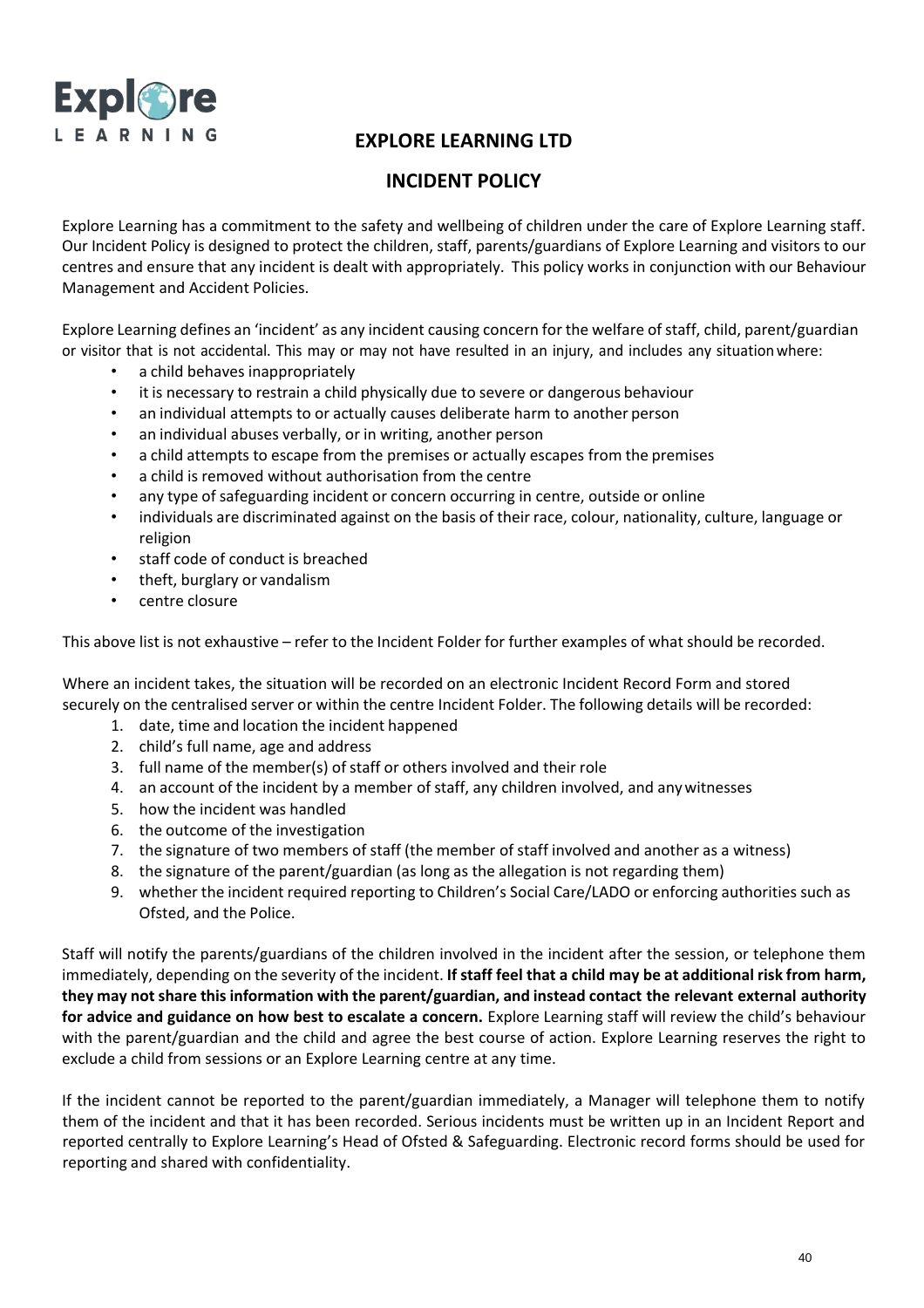

## **POLICY FOR THE STORAGE, HANDLING & ADMINISTRATION OF MEDICINE/TREATMENT**

Explore Learning is committed to bringing educational opportunities and benefits to as many children as possible including those with disabilities, special additional needs, special educational needs, and physical and mental health needs.

Whilst Explore Learning has a general policy of not administering any medication to children whilst they attend an Explore Learning centre, Explore Learning recognises that certain children, in certain circumstances, might require the administration of a specific medication or treatment in a life-threatening situation. This includes children with life threatening allergies.

In such situations with the following information and written permission from the child's parents/guardians, a First Aid trained member of staff will administer the necessary medication or treatment.

**Should staff need to administer the necessary medication or treatment to a child in an emergency or lifethreatening situation, the parent/guardian are required to provide:**

- **A full written description of the medication/treatment required** on an 'Emergency Medication and Treatment Permission Form' to include: type, name and strength of medication, how the medication should be stored, the dose required, the time and location that medication should be administered and any other relevant information.
- **A relevant medical history for the child** in question with the following information: the name of the child's GP with the address and telephone number of their GP's surgery.
- **Signed parental/guardian consent** on the 'Emergency Medication and Treatment Permission Form', giving permission for a First Aid trained member of staff to administer the named medication or treatment should the need arise. The completed form must be stored in the First Aid & Medicine Folder for easy access.
- **Any medication required** as per the child's medical needs. The parent/guardian is responsible for providing indate medication and the disposal of out of date medication. Medication must be stored out of reach from children in the centre Medicine Box and must be clearly labelled with the child's name and dosage required in a zip lock bag along with a copy of the completed 'Emergency Medication and Treatment Permission Form'.
- **Any medication provided by the parent/guardian must be signed in/out of the centre using a Handling Medication Form.** Parent/guardians should be advised where possible to provide spare medication to be kept permanently on site and recorded on the Long-Term Storage of Medicine Tracker.

#### **In addition, should the administration of the named medication/treatment require specific training:**

- The parent/guardian should either give all First Aid training members of staff the necessary training or arrange for the necessary training to be given.
- A record of these training events will be kept. It is the parent/guardian's responsibility to ensure that full-time staff are kept up to date with the relevant training to administer the child's medication or treatment in a lifethreatening situation.
- When any new First Aid trained member of staff joins the centre team, the Centre Director will notify the relevant parent/guardian to arrange for the new member of staff to be appropriately trained.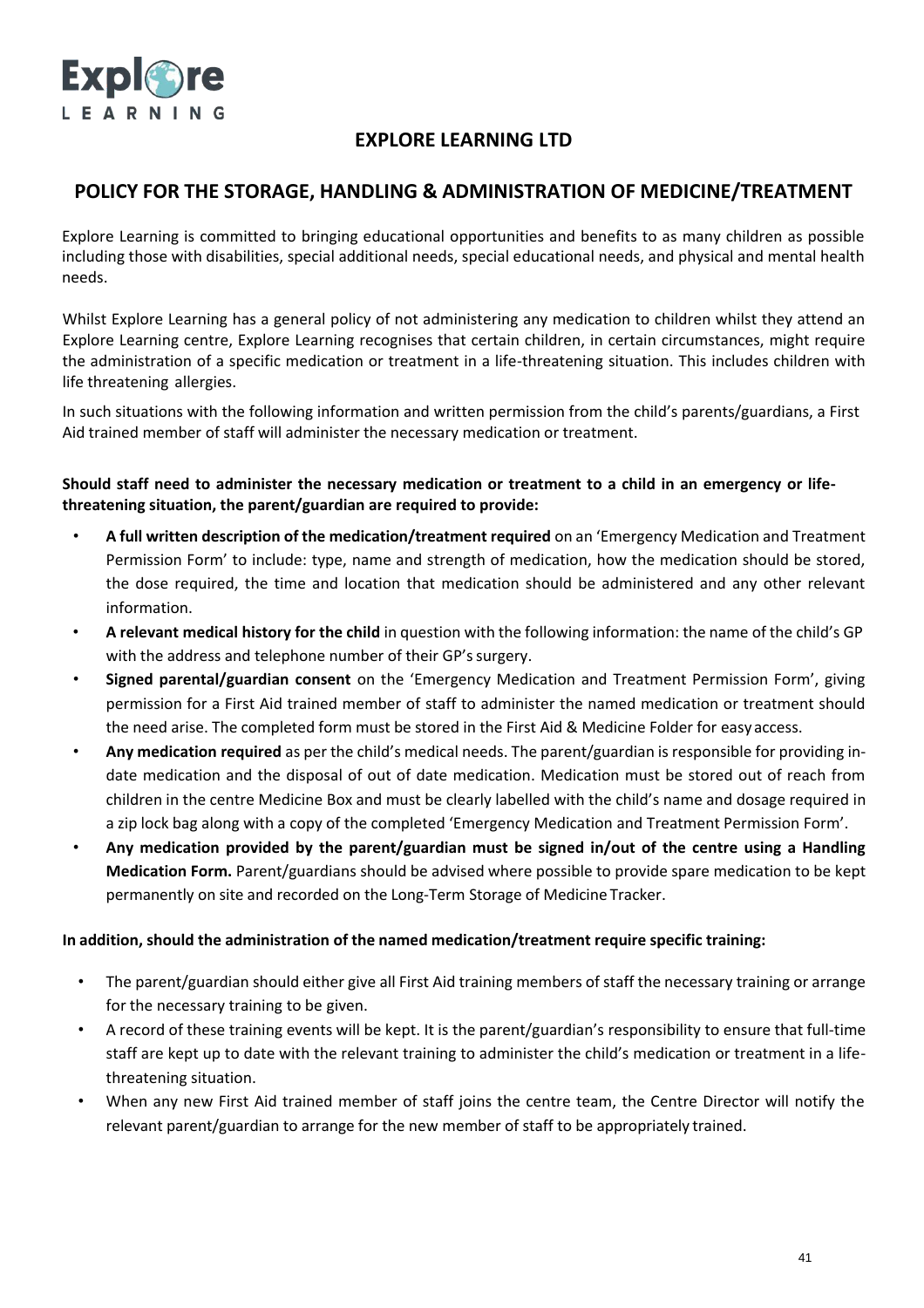### **Explore Learning will:**

- Record children's medical details on our membership database.
- Keep an up to date list of children with severe allergies or life-threatening medical conditions, on display in the office, so all staff know which children are atrisk.
- Ensure Emergency Medication and Treatment Permission Forms are also kept in the First Aid & Medicine Folder for easy access.
- Ensure the safe storage of such medicines or life-saving equipment in a clean hygienic storage box in the office out of reach of children. A small fridge can be supplied if medicine requiresrefrigeration.
- Ensure each medicine is clearly labelled with the child's name, date of birth and dosage requirements in a plastic ziplock bag, with a copy of their Emergency Medication and Treatment Permission Form and will be referred to before any medication is given.
- Contact the parent/guardian of the child should any life-threatening situation arise.
- Ensure that any medication administered is recorded on an Individual Administration of Medicine Form with the following information:
	- 1. The date and time the medication has been administered
	- 2. The full name of the child being given the medication
	- 3. Information about the child's medical condition and confirmation thatstaff have permission to administer medication
	- 4. The medication administered: name, type, dosage and method of administration
	- 5. Any notes of observations
	- 6. The full name and signature of the staff member administering themedication
	- 7. The parent/guardian should also sign the record on collecting the child.

## Explore Learning will give the parent/guardian a record of any medication administered to reduce the risk of **overdose.**

Serious incidents and accidents must be written up in an Incident or Accident Report and reported centrally to Explore Learning's Head of Ofsted & Safeguarding. Electronic record forms should be used for reporting and shared with confidentiality.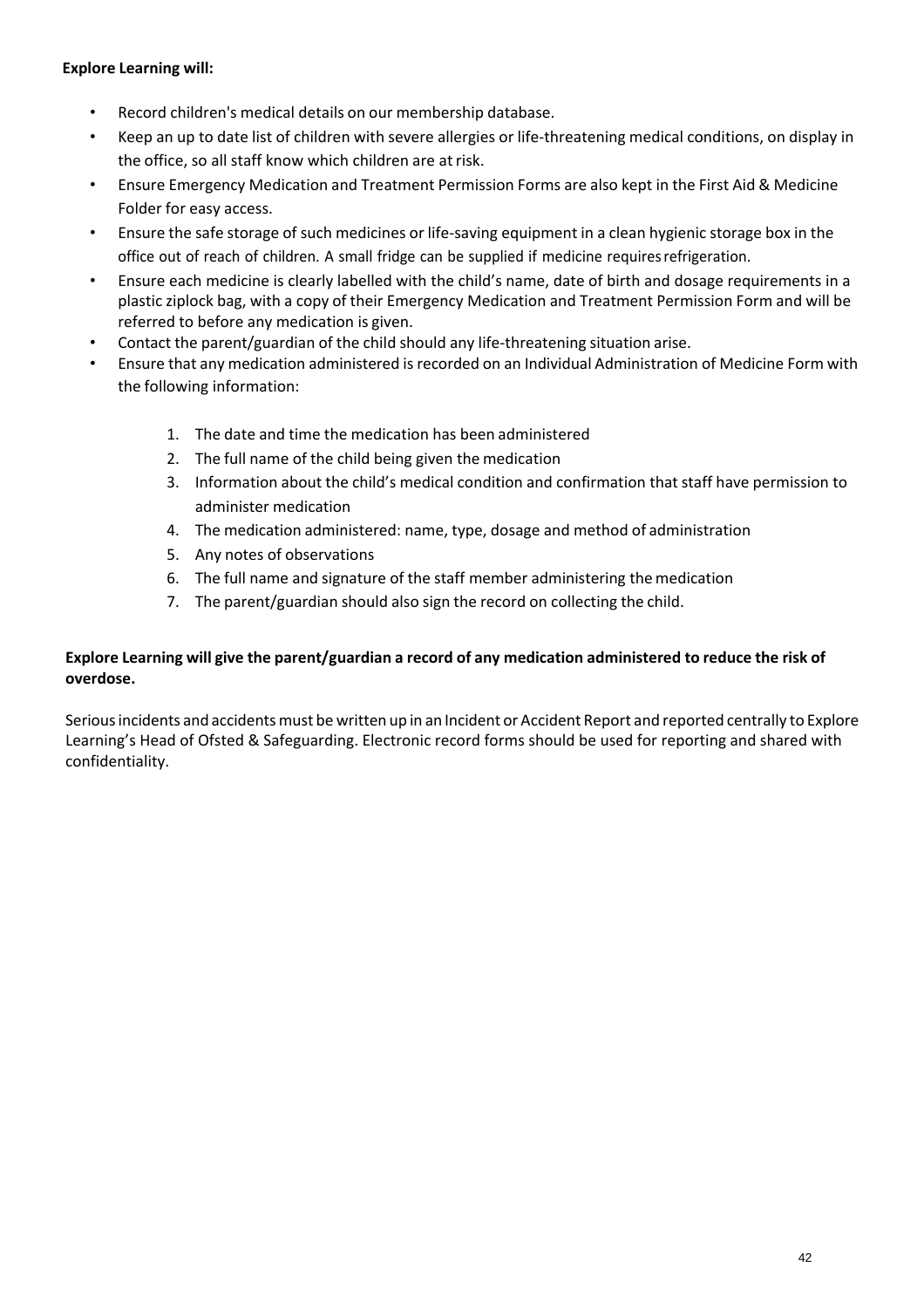

# **POLICY FOR THE SAFE STORAGE AND MANAGEMENT OF CONFIDENTIAL DOCUMENTS AND RECORDS**

Explore Learning Ltd complies with the General Data Protection Regulation 2018 and is committed to the safe storage of records. This information will be kept on the centre premises within the secure environment of the staff office and/or within our secure database systems.

## Explore Learning will keep records of the following and retain them for a minimum period of two years and a **maximum period of three years:**

- The name, home address and date of birth of each child who is registered with Explore Learning
- The name, home address, phone number and email address of a parent/guardian of each child who is registered with Explore Learning
- Staff and Visitor Log
- Bank details
- Emergency contact information
- Medical conditions and SEN details

### **Explore Learning will keep the following records and retain them for a period of three years:**

- A daily record of the names of the children undertaking sessions both online and in centre and their booking times
- Staff files
- Complaint records

#### **Explore Learning will keep records of the following and retain them indefinitely:**

- Accidents which involve the children being cared for occurring on the premises where childcare is provided.
- Incidents which involve the children being cared for occurring on the premises, or during online sessions, to include disclosures and allegations made by children or concerns about a child's welfare orsafety.
- Any medicine administered to any child who is cared for on the premises, including the date and circumstances and who administered it, including medicine which the child is permitted to self-administer, together with a record of a parent/guardian's consent.

#### **Children's Records:**

- All children's records comply with the Children Act 1989 Regulations.
- An electronic record will be kept on the membership database.
- Are openly shared with the child's parent/guardian and their contribution is valued.

In the event of a centre closing, all records are sent to a secure storage unit within Explore Learning Head Office or another centre and kept for the appropriate period of time as described above.

In the event of Explore Learning Ltd as a company ceasing to operate, all records and documentation will become the responsibility of the CEO. He will maintain the secure storage of the above records and documentation for the appropriate length of time. All electronic data will be stored in accordance with the GDPR.

While Explore Learning staff share records and information concerning a child and their family, this information is private and therefore treated with strict confidentiality. On joining Explore Learning Ltd all employees sign a contract of employment and agree to keep all information about a child and their family, other employees and the Company strictly confidential.

Ofsted have the right to inspect our records at any point.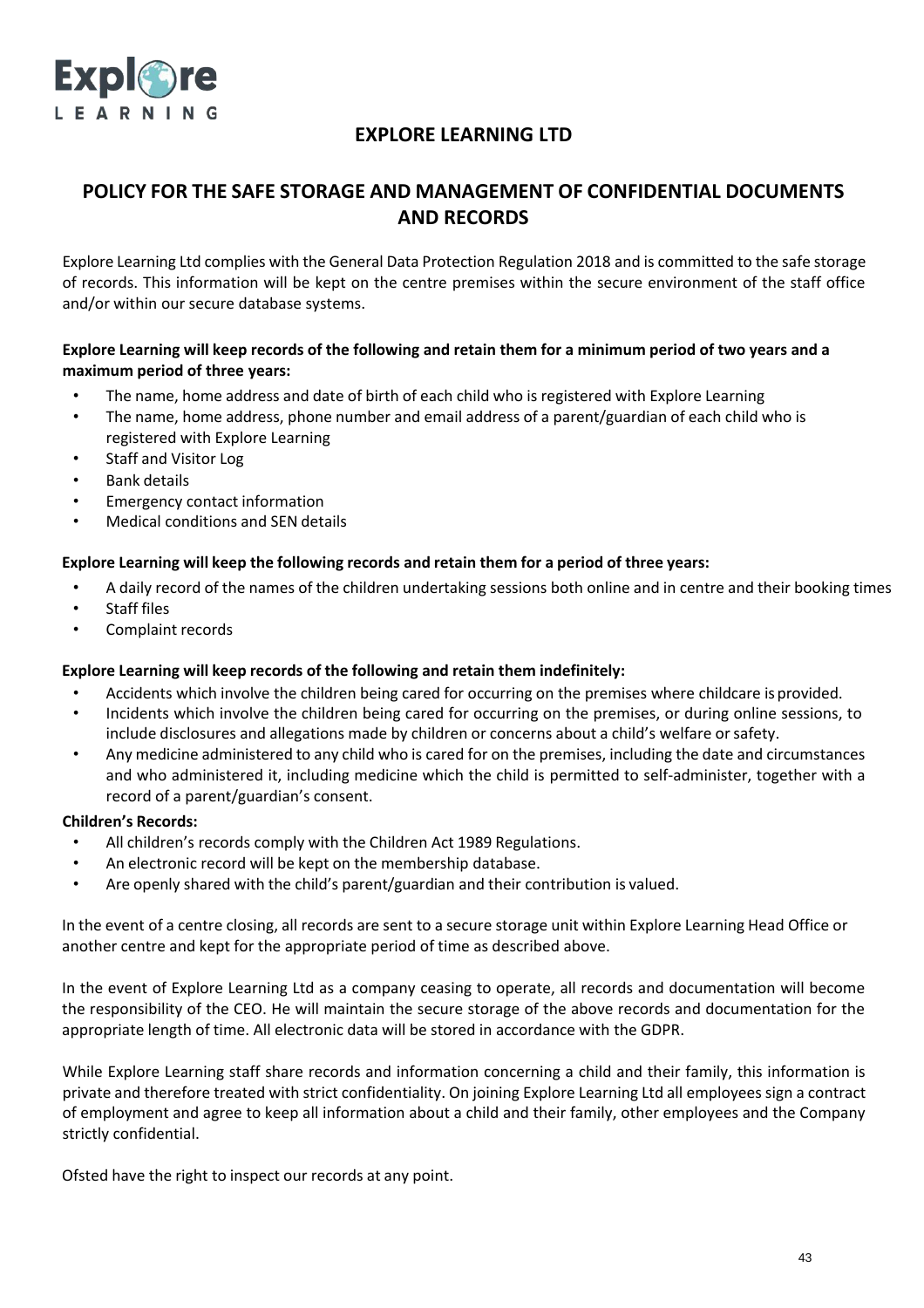

## **POLICY FOR THE NOTIFICATION OF INFORMATION TO ENFORCING AUTHORITIES**

Explore Learning Ltd understands its requirements to comply with Ofsted's Voluntary Childcare Requirements in England.

#### Staff of registered centres must inform Ofsted of the following, no later than 14 days after the change occurs:

- A change to the address or registration details of the premises where childcare isprovided.
- A change in the type of childcare we provide.
- Any change of the Managers or Nominated Person.
- Any change of the Managers or Nominated Person's name, address or telephone number.
- Any significant event which is likely to affect the Managers or Nominated Person's suitability or any person caring for children on the premises, such as any offences or orders that may disqualify them.
- Any incident of food poisoning affecting two or more children in the provider's care.
- Any serious accident or injury to, or the death of any child while receiving childcare.
- Any serious accident or injury to, or the death of, any other person on the premises on which childcare is provided.
- Any allegation of serious harm to, or abuse of, a child committed by any person looking after children at the premises (whether that allegation relates to harm or abuse committed on the premises or elsewhere), or by any person, where the allegation relates to harm or abuse occurring on those premises.
- Updated for 2020 any confirmed case of COVID-19 at the premises where childcare is provided. Ofsted must be notified if a setting has to close as a result.

Ofsted notification forms can be used along with guidance to inform them of such events as detailed above.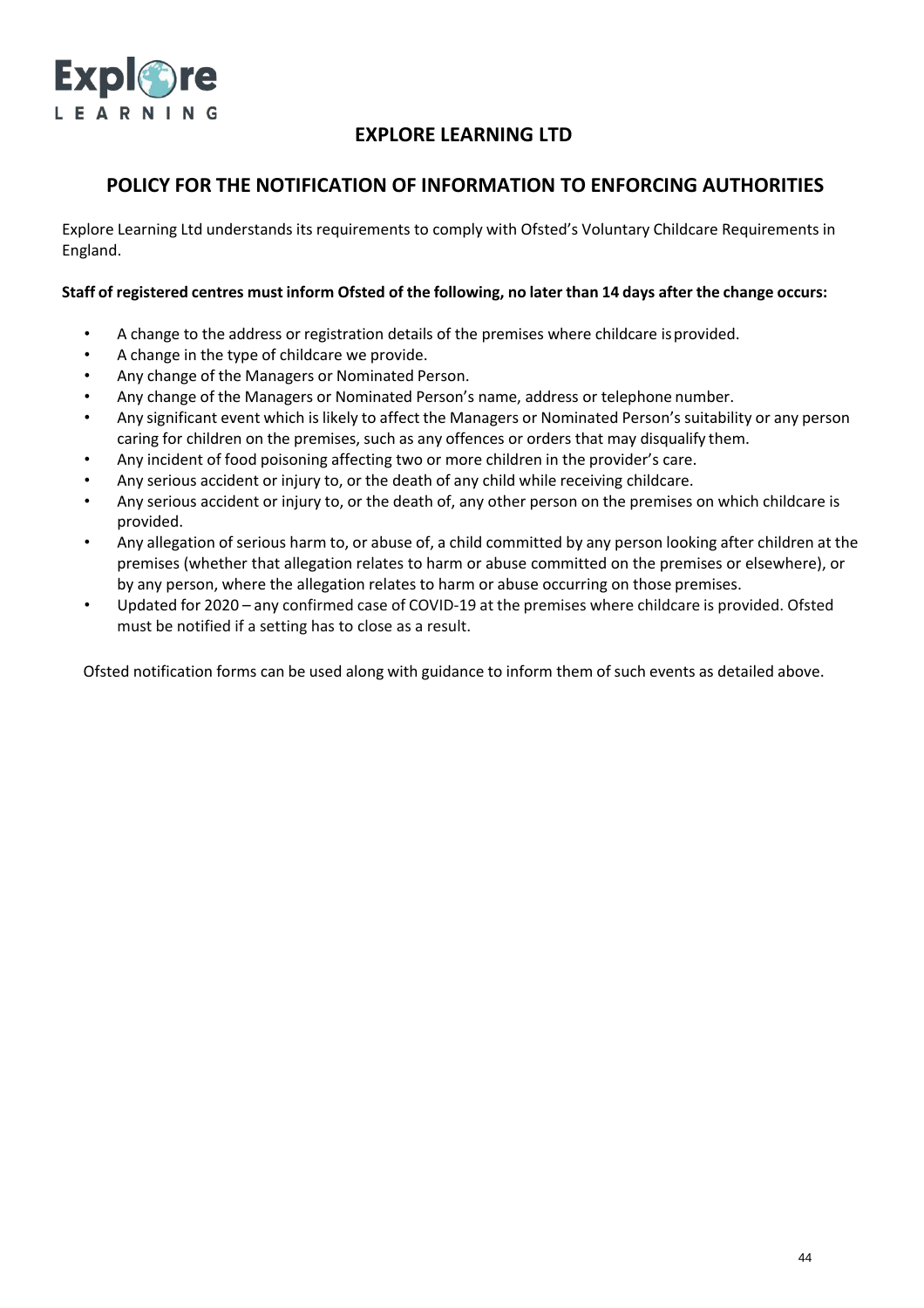

## **MODERN SLAVERY POLICY**

#### **Introduction and Statement from the People Director**

Explore Learning Ltd takes its responsibilities very seriously with regard to the Modern Slavery Act2015. This statement sets out the approach taken by the company to understand all potential modern slavery risks related to its business and the actions undertaken to mitigate any such risks.

### **Organisation Structure**

Explore Learning is one of the leading maths and English tuition providers in the UK and operates in 99 centres in the UK offering both in-centre and online tuition. Explore Learning's head office and all of its trading premises are in the UK and the company employs over 3500 employees.

### **Explore Learning Ltd. statement on slavery and human trafficking**

Explore Learning Ltd has a zero-tolerance approach to any form of mistreatment of people and is committed to operating and conducting its business in such a way that human rights are respected and protected. We will not permit or condone any form of slavery, servitude, forced or compulsory labour or human trafficking. We recognise that our business has a role to play in managing this issue and we are firmly committed to working to identify and eradicate modern slavery practices from our operations and our supply chains, to the extent that they exist. Explore Learning employs over 300 salaried employees and over 3000 variable hours employees. All staff must readour full Policies and Procedures on an annual basis and answer a set of questions to check for understanding.

The key policies that support this Modern Slavery policy are:

- Whistleblowing policy
- Recruitment policy
- Code of conduct

As part of our ongoing commitment to eradicating modern slavery from all aspects of our business and supply chains, we have identified the key areas that pose the highest risk. The below areas are not exclusively the onlyareas of risk, however they pose the highest risk due to the volume and nature of the areas.

These are:

- The recruitment of staff
- The purchase of goods that Explore Learning offers to its members as part of the Reward and Recognition scheme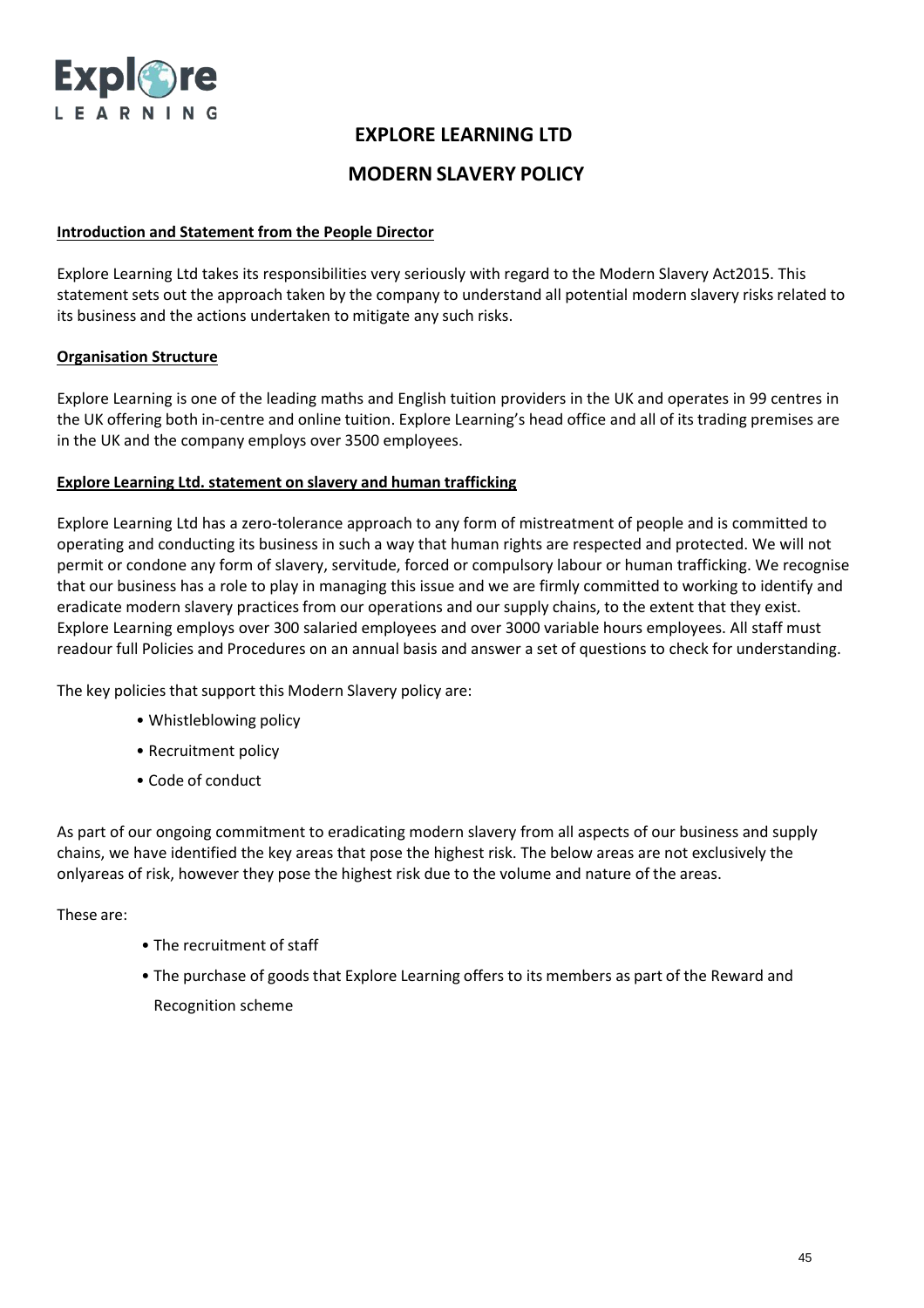### **Responding to these risks**

#### **Recruitment**

We operate a robust recruitment and employment process. We embrace principles supportive of equal treatment without discrimination and with the protection of employment law for all staff. We treat all staff equally, without discrimination and with respect for their human rights. All staff enjoy the protection of relevant UK law in respect of their employment. Explore Learning is legally required to undertake certain basic documentation checks on every potential employee to avoid employing illegal workers. This policy applies to all new employees of the Company, irrespective of their national origin. Before any individual of any nationality starts work for the Company, it is obligatory that they can prove entitlement to work in the UK.

### **Document checks**

To ensure that all employees are eligible to work in the UK, Explore Learning will ensure that for all new staff, thefollowing must be done:

- The new staff member must show proof of eligibility to work in the UK with original documents
- The original documents that prove eligibility must be checked with the new staff member present
- Copies of the documents will be held on our secure employee database
- The date the documents were uploaded and verified on our internal systems will be recorded

#### **Supplier adherence to our values**

We have zero tolerance to slavery and human trafficking. We expect all those in our supply chain and contractors to comply with our values. Senior managers are responsible for compliance in their respective areas and departments and for their supplier relationships in relation to the monitoring and enforcement of our internal policies and values.

#### **Purchasing of goods for member reward/recognition**

Our supply chains include over 50 suppliers covering all aspects of building maintenance to technology. We encourage our suppliers to endorse such principles to demonstrate their opposition to human trafficking and modern slavery. We have communicated with our key suppliers, and have obtained their modern day slavery policies to ensure that their internal processes are meeting the high standards that we expect. Where a supplier fails to meet their own policy and our own high standards, we request a full response to the reasons for the failing, and if not suitable or future failings happen, terminating contract is the final option.

#### **Due diligence processes for slavery and human trafficking**

We have in place a policy to protect whistle blowers who highlight to us any risk of slavery or human trafficking within our business.

We understand that our responsibility to eradicate any form of modern slavery in our business and supply chains is an ongoing process. We will continue to review all aspects of this policy and publish an updated version on an annual basis. All employees are required to read our full policy document on an annual basis and answer questions relating to the policies to ensure all employees understand their role.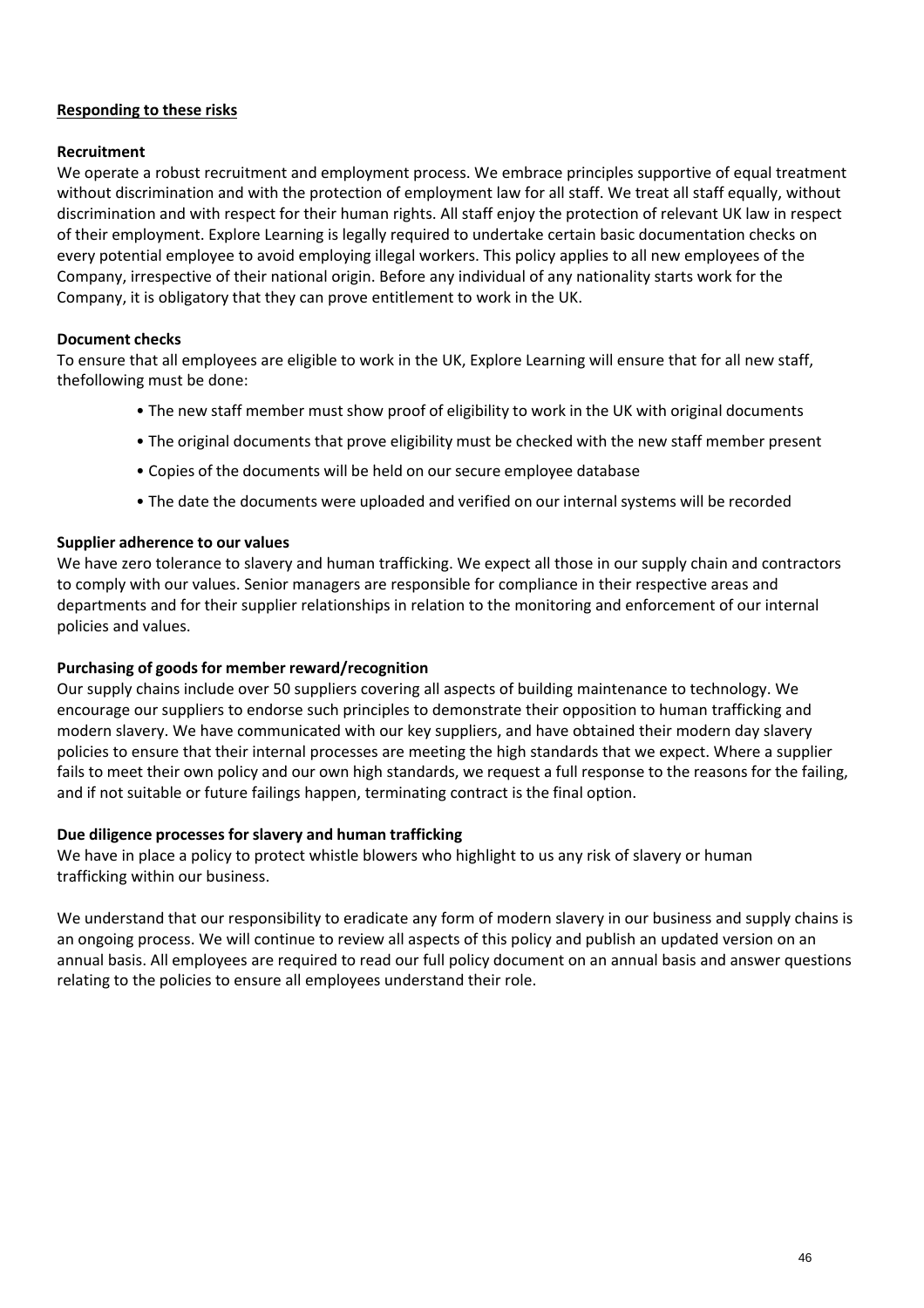

## **SAFER RECRUITMENT POLICY**

#### **Introduction**

Explore Learning is committed to safeguarding and promoting the welfare of children and young people and expects all staff to share this commitment.

Safer recruitment means taking steps to ensure we only appoint individuals who are suitable for providing unsupervised tutoring, while keeping children and young people safe from maltreatment, neglect, violence and sexual exploitation.

#### **Purpose**

The purpose of this policy is to set out the minimum requirements of the recruitment process for employees of Explore Learning that aims to:

- attract the best possible applicants to vacancies;
- deter prospective applicants who are unsuitable for work with children and young people;
- identify and reject applicants who are unsuitable for work with children and young people.

#### **1. Recruitment Training**

1.1 All staff involved with recruiting and selecting staff are trained in child safeguarding and the requirements and behaviours required to ensure safe and fair recruitment.

1.2 Each member of the centralised recruitment team has successfully completed accredited training in safe recruitment procedures (CPD accreditation, run by the NSPCC).

#### **2. Recruitment procedures**

2.1 Recruitment adverts include a role description including the qualities and standards required in the successful candidate, and details of the checking procedures to be carried out.

2.2 An application form and CV are required, and carefully scrutinised. Shortlisting includes checking for qualifications, experience and skills relevant to the job role.

2.3 Recorded video assessments are used for all roles that involve time working with children. These provide a further opportunity to assess candidate suitability prior to final stage interviews.

2.4 Hiring decisions are carried out by a minimum of 2 trained staff members, at different stages of the recruitment process. An interviewer must declare if he or she knows the applicant prior to interview.

2.5 Interviews include identity checks, strengths-based questions and safeguarding scenariosrelevant to the role.

2.6 Written notes are made during and after each interview to ensure fair evaluation and / or comparison of candidates against consistent criteria.

2.7 Where an individual application form has raised particular questions e.g. employment gaps or spent convictions, these must be satisfactorily explored in the interview.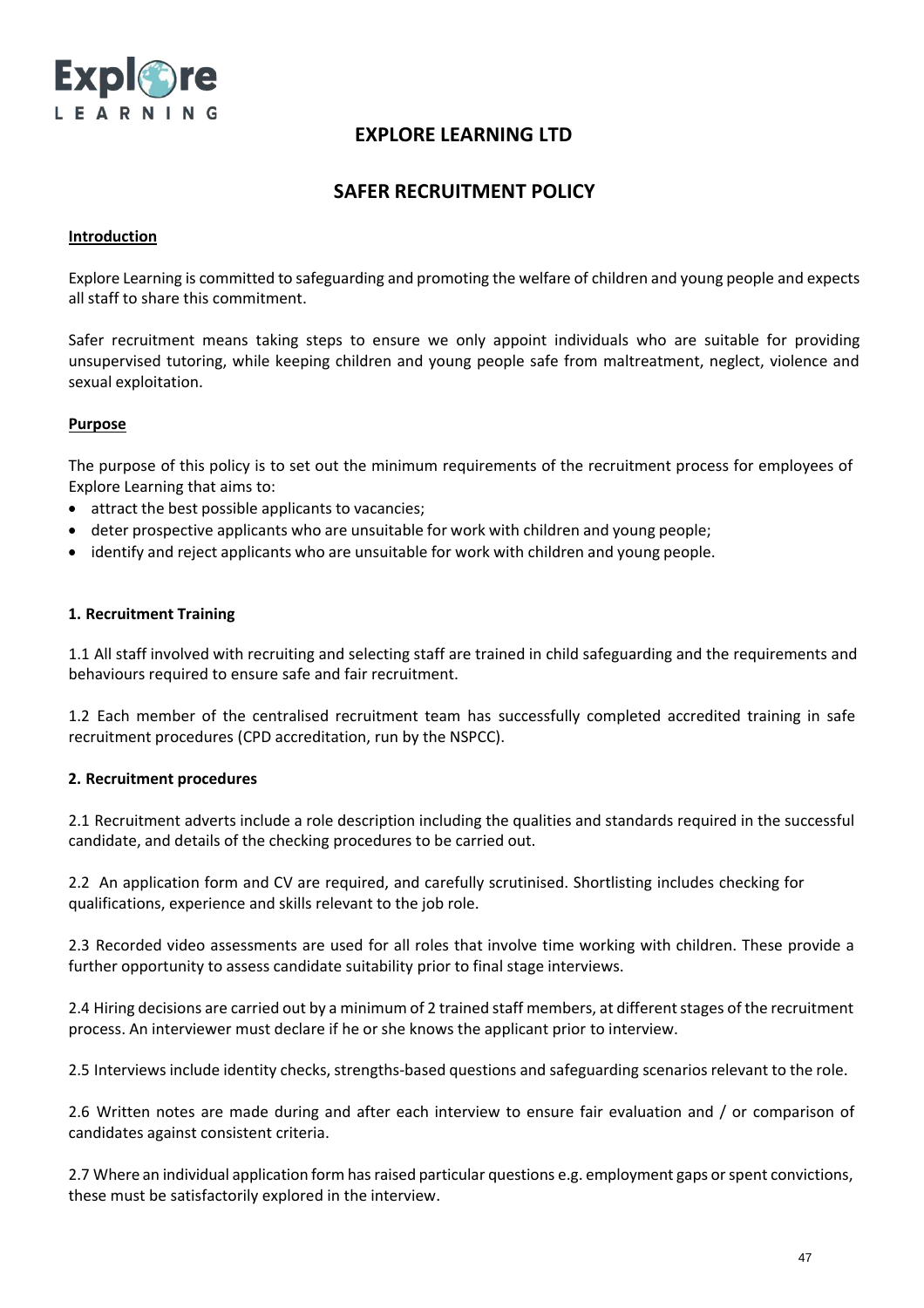2.8 Any disclosures or concerns relevant to safe recruitment are clearly identified and referred to the responsible director before recruitment decisions are made.

2.9 With the candidate's permission, application forms, work history, qualification data where relevant and certified copies of original identity documents are securely retained on file for each individual during their time working with the organisation and for a period of three years following their employment.

### **3. Verification**

3.1 Any gaps in employment are investigated and verified where necessary.

3.2 Where an individual left previous employment, the circumstances of departure are established e.g. disciplinary procedures or compromise agreements. Any concerns are referred to a director for assessment.

3.3 Where required for the purposes of the role, qualifications are verified.

3.4 Two dated references requesting details of their previous experience and suitability to work with children are required. Where available, one must be from their most recent employer.

3.5 Identity documentation checks are carried out for all recruits.

3.6 The individual's right to work in the UK is verified and documentation securely retained.

3.7 A suitability self-declaration and a record of current and history of physical and mental health is completed by all recruits.

3.8 An Enhanced DBS/PVG check, with Children's Barred From List check, is carried out on all contract, temporary and permanent staff. All staff are subject to the same check unless they are only working in non-Regulated Activities under supervision. DBS/PVG certificates must be issued before staff begin employment unless they can be fully supervised during their shifts until this is returned.

3.9 Updated DBS/PVG checks are carried out on long-term staff at a minimum frequency of 5 years. Staff cannot continue to work if their DBS/PVG is over 5 years old and a new certificate has not been applied for and returned. All staff are automatically notified when they are due for a renewal.

3.10 All DBS/PVG information is recorded on our central system 'SelectHR'.

3.11 Any Positive Disclosure information revealed is referred to a director and made subject to a thorough assessment before a recruitment decision is made.

3.12 Where any doubts remain as to the safety of recruiting the individual, the principle of child safety first is followed.

#### **4. Probation**

4.1 Staff are subject to a probationary period as a term of their contract. This is either 3 or 6 months, depending on the role.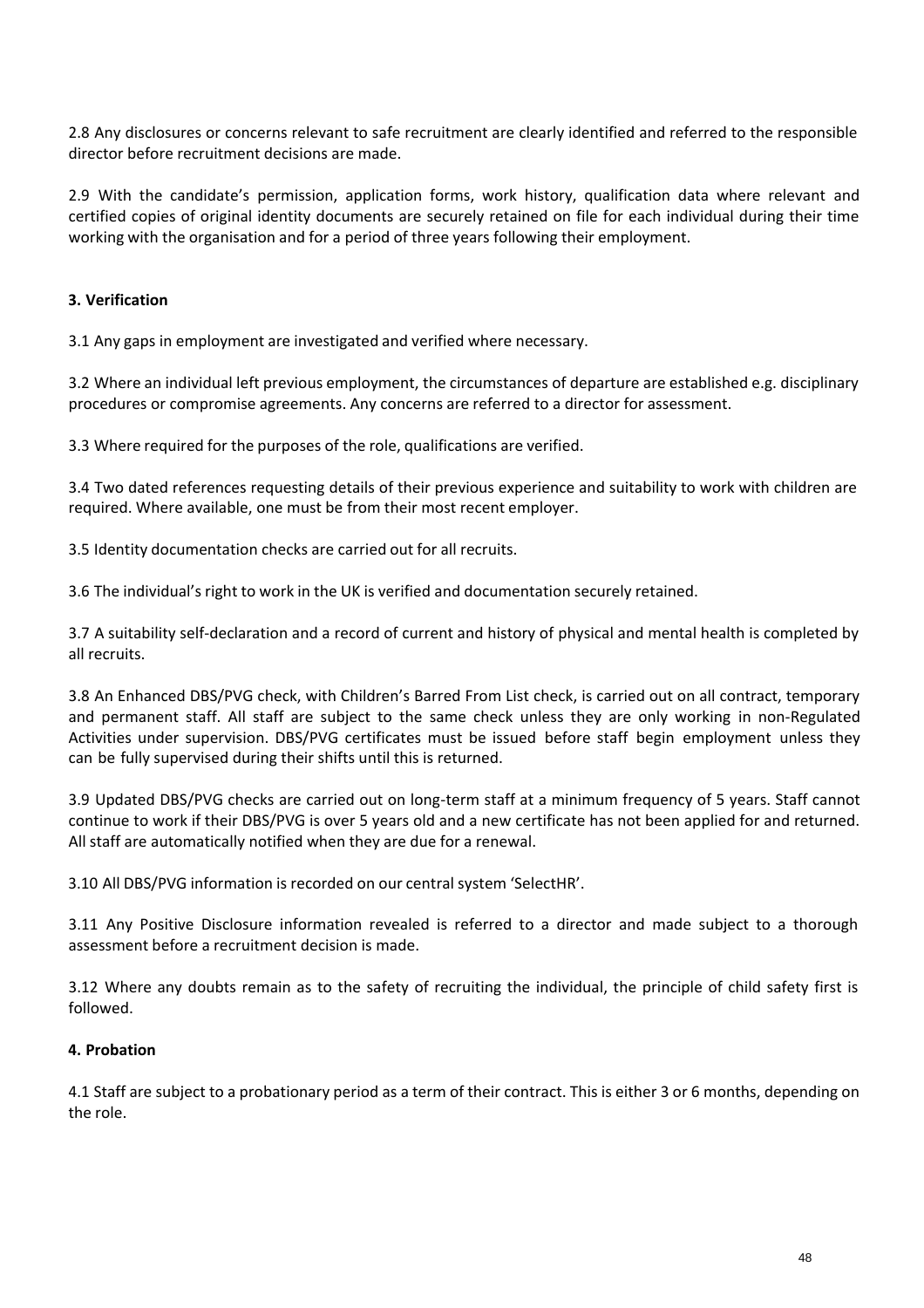## **5. Staff training**

5.1 Once recruited, all new team members receive training and written policies and procedures to ensure they remain fully aware of our Safeguarding Policies & Procedures.

5.2 All staff receive training and written guidelines on safer working practices.

5.3 All staff receive training and written guidelines on reporting procedures if they suspect that a child or young person is at risk of harm.

5.4 All staff receive training and written guidelines on managing allegations against members of staff/whistleblowing.

### **6. Working with third party service providers**

6.1 Staff are responsible for ensuring that any individuals coming into contact with children and young people to provide activities or other services are subject to the same safeguarding requirements.

6.2 Written assurances of the above are gained from third party providers in advance of any service contract being agree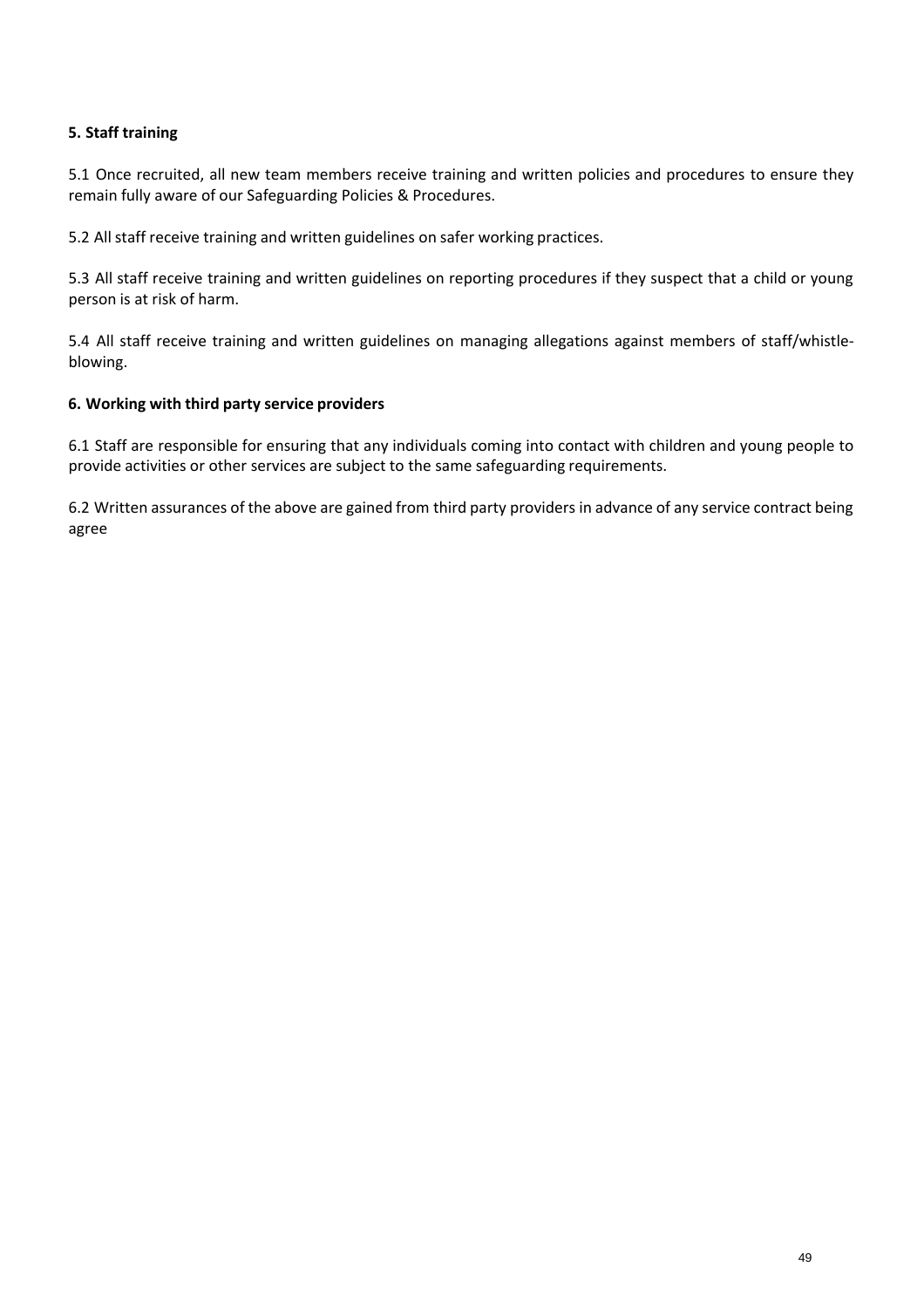

## **MANAGER RECRUITMENT PROCESS**

### **Candidate Requirements**

Managers are hired as Assistant Directors, who are trained and developed to become Centre Directors. We look for all candidates to be strong in our 7 core competencies:

- **Passion** a strong desire to grow the business, to make a meaningful impact, our people are inspirational, ambitious and goal-orientated.
- **Communication** everyone here is energetic, warm, positive, articulate, adaptable, credible and empathetic with fantastic interpersonal skills.
- **Receptiveness** always seeking feedback, strong self-reflection is crucial to recognise their own strengths and areas for development.
- **Leadership** developing into strong people managers and taking responsibility means they should be confident, driven, assertive, decisive and demonstrate strong self-belief.
- **Resilience** when juggling multiple responsibilities resilience is crucial to deal with setbacks and problem solve any pinch points that staff may encounter.
- **Initiative** we love nothingmore than a can do go get them attitude, we really look for gumption, in absolute bucket loads!
- **Teamwork** one of our fundamental values is Family, this means embracing the collaborative elements of being in a team, taking shared ownership and a conscientious accountability for work.

#### **The Key Responsibilities of the Centre Director role**

Centre Directors effectively manage their centre whilst ensuring that the team reaches targets relating to centre growth, marketing, retention, revenue and centre-controlled costs.

As well as meeting all the requirements and responsibilities for the Tutor role, Managers also have overall responsibility for the quality of sessions that members receive and for building sustained relationships with parents/guardians.

Centre Managers carry out the following duties whilst constantly working towards, and with, the companies Vision and Values:

- Overall responsibility for their centres performance
- The sales process
- Retention of members
- Overall responsibility for operations
- Finance and budget
- Ofsted and Safeguarding
- Incident Management
- Centre maintenance
- Creating a vision for the team
- Setting targets for individuals and groups of staff
- Leading and motivating a team
- Analysing performance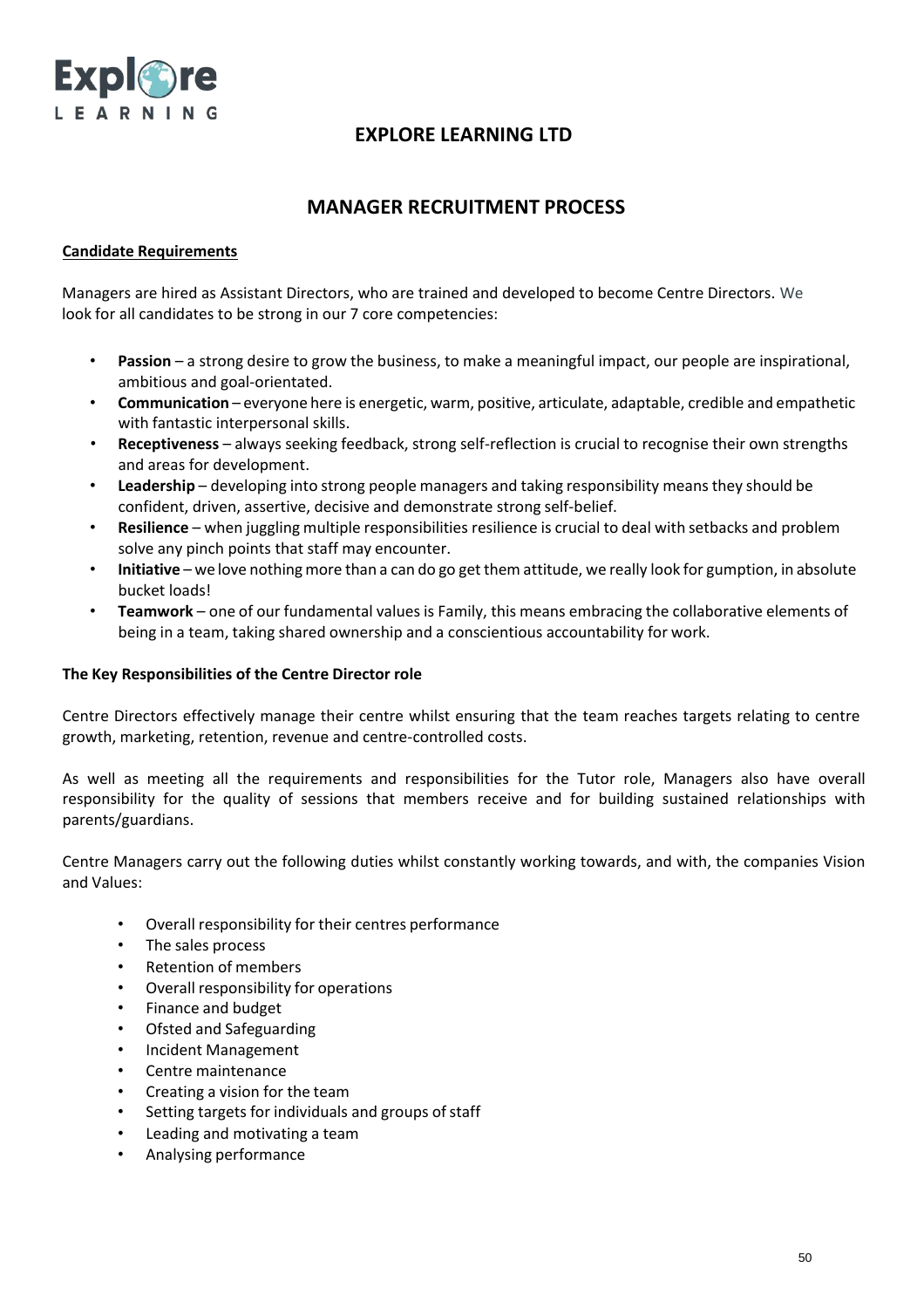- Managing centre priorities
- Ensure the delivery of excellent customer service
- Training Assistant Directors to become Centre Directors
- Effective time management
- Point of liaison between centre staff and Head Office

The Explore Learning Training Personal Development Programme is dedicated to the development of each and every employee. We recruit only the very best graduates and are committed to training each individual in a wide variety of child welfare, educational and business skills. The Assistant Director Induction Training is provided via an extensive centre-based programme; Training centre-based consolidation training and inter-centre exchanges. Ongoing training is provided throughout a Manager's entire career with Explore Learning.

All staff complete a Training Needs Questionnaire within their Self Declaration Form when they start and have regular appraisals with their Line Manager to review their performance and continually assess their training needs. Records of these reviews are held in their staff file and their training on the training platform Prodeceo. Staff are allowed time away from their daily duties to complete any training they may require.

### **Application Process**

We will assess an individual's suitability through:

- 1. Vetting questions at their interview,
- 2. Reviewing qualifications, skills and experience,
- 3. A self-declaration of their suitability, including their current and history of physical and mental health.

Job offers are made with the contractual agreement that we must receive proof of qualifications, a suitable DBS Enhanced Disclosure/PVG certificate and 2 suitable references, ideally one from their most recent employer, and one that can testify to their suitability to work with children.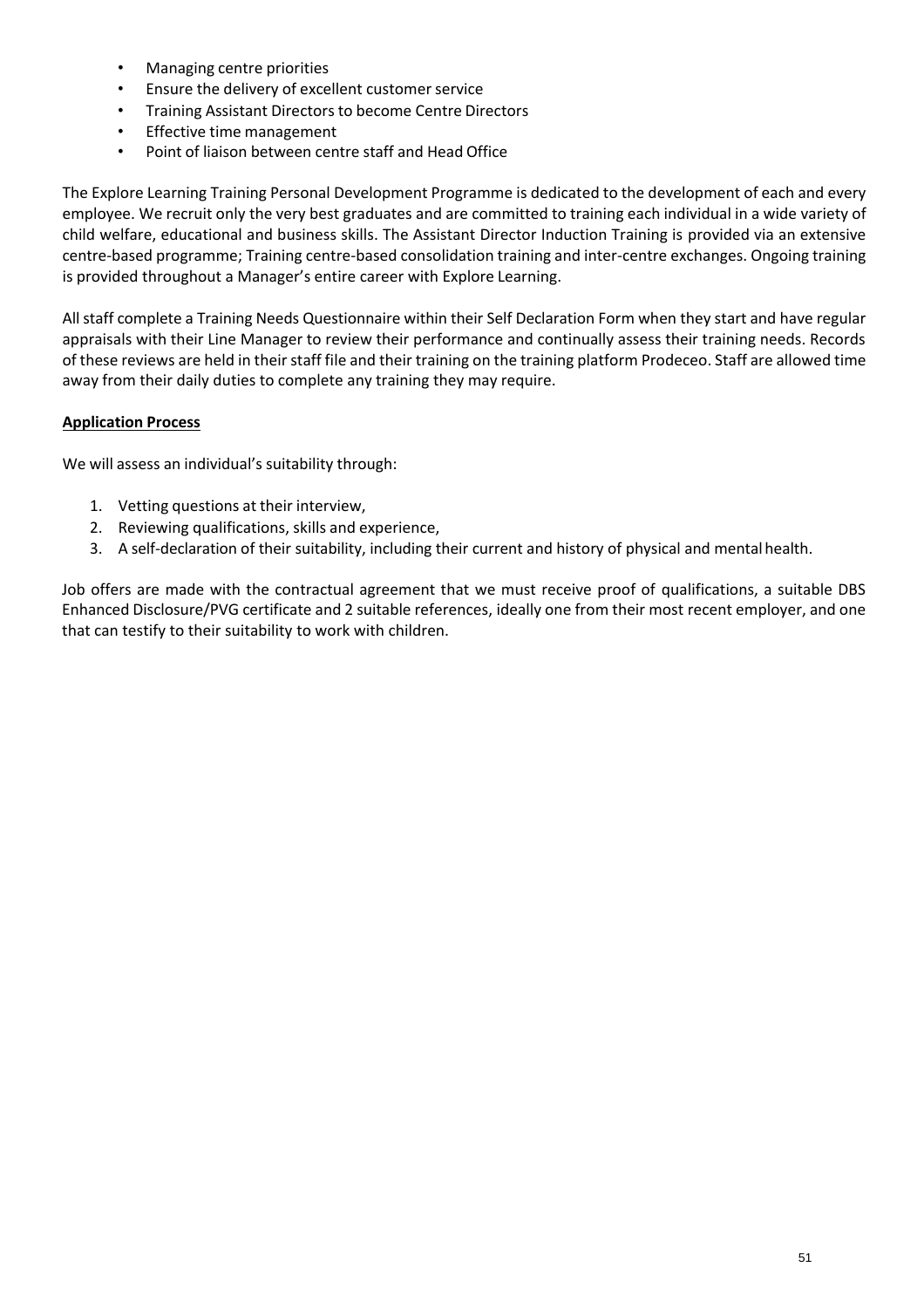

## **TUTOR RECRUITMENT PROCESS**

### **Candidate requirements**

We are looking for exceptional people, who fulfil our 7 competencies and:

- Have the ability to bring a child's learning to life
- Are passionate about helping children achieve their potential
- Can relate to, and build a good rapport with children
- Have a strong academic background in English & maths
- Are presentable, reliable and possess excellent communication skills
- Can work well in a team and help to generate a positive, fun and exciting atmosphere

### **Job Description: Explore Tutors**

### **At Explore Learning, you will be working as part of a team and we encourage everyone to help in generating a positive, fun and exciting atmosphere where children will love to learn.**

Specific duties include:

- Help children with maths and English using engaging teaching methods.
- Effectively tutor up to 6 children at a time, ensuring every child gets equal time, attention and quality of teaching.
- Inspire and motivate our members and pass on a genuine enthusiasm for learning, so that they become excited by learning, and adopt a have-a-go attitude to trickier tasks.
- Provide useful feedback to Centre Managers about notable successes or problems during a child's session; enabling us to give good quality feedback to their parents/guardians.
- Develop a thorough knowledge of the curriculum at Explore Learning.
- Act as a positive role model to all our members.
- Support the management of children's behaviour in a calm and fair manner.
- Be vigilant regarding the welfare and safety of all children and adults in the Centre.
- Assist with administrative and maintenance duties as requested by the Centre's Managerial team.
- Maintain high Health and Safety standards within the centre.
- Contribute to the centres aims to meet Ofsted requirements and standards.
- Treat any knowledge of customers' personal details and the internal affairs of Explore with total confidentiality.
- Publicly represent Explore Learning in the best possible manner through your personal conduct.

Training and support are provided, through regular formalised group training sessions as well as on an impromptu basis during shifts. For staff to be able to develop the necessary skills and knowledge to perform the duties listed above to the best of their ability, we place an extremely heavy emphasis on teamwork, expecting all the staff to support one another in the daily running of the Centre.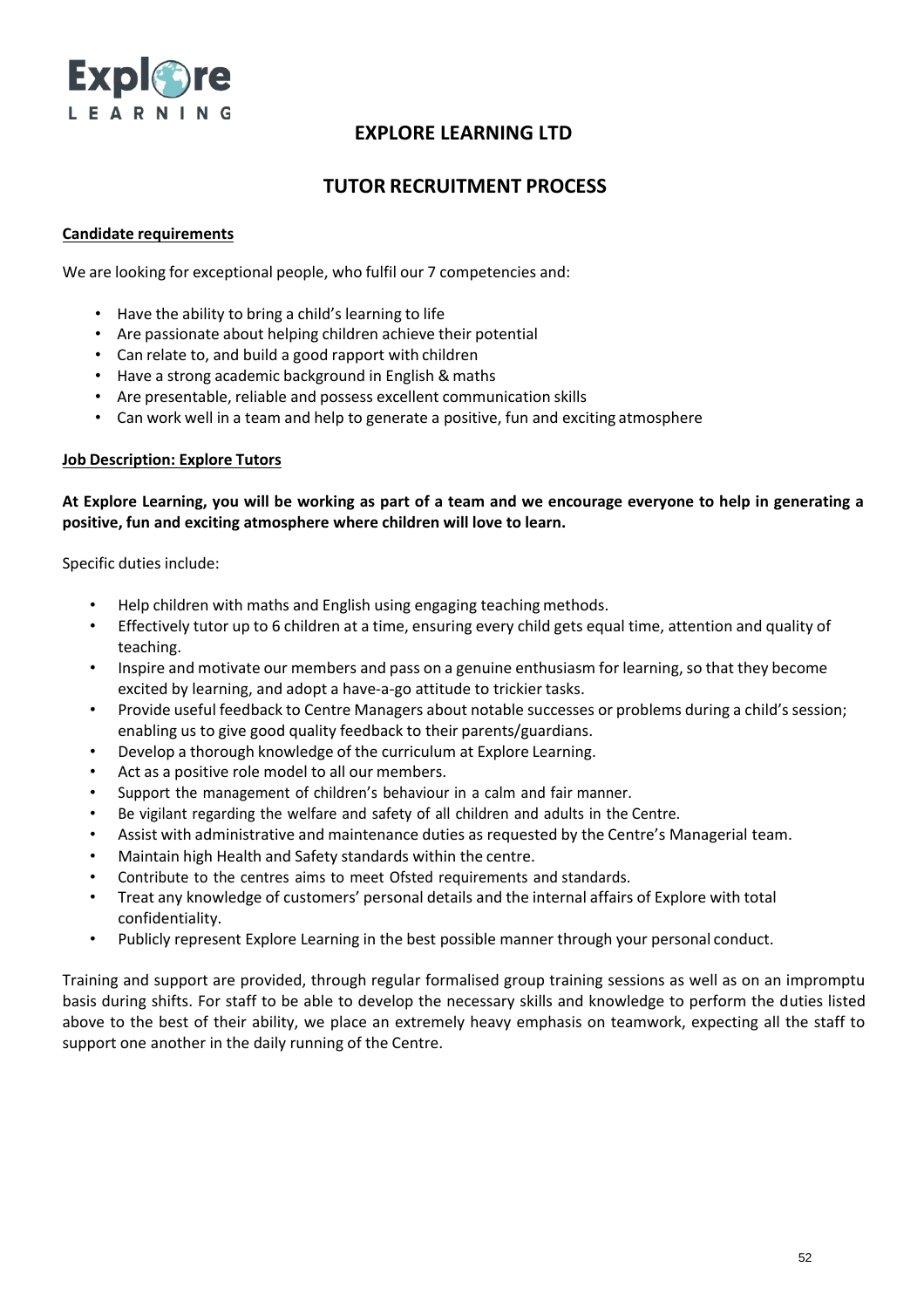## **Application Process**

We will assess an individual's suitability through:

- 1. Vetting questions at their interview,
- 2. Reviewing qualifications, skills and experience,
- 3. A self-declaration of their suitability, including their current and history of physical and mental health.

Job offers are made with the contractual agreement that we must receive proof of qualifications, a suitable Enhanced Disclosure/PVG certificate and 2 suitable references, ideally one from their most recent employer, and one that can testify to their suitability to work with children.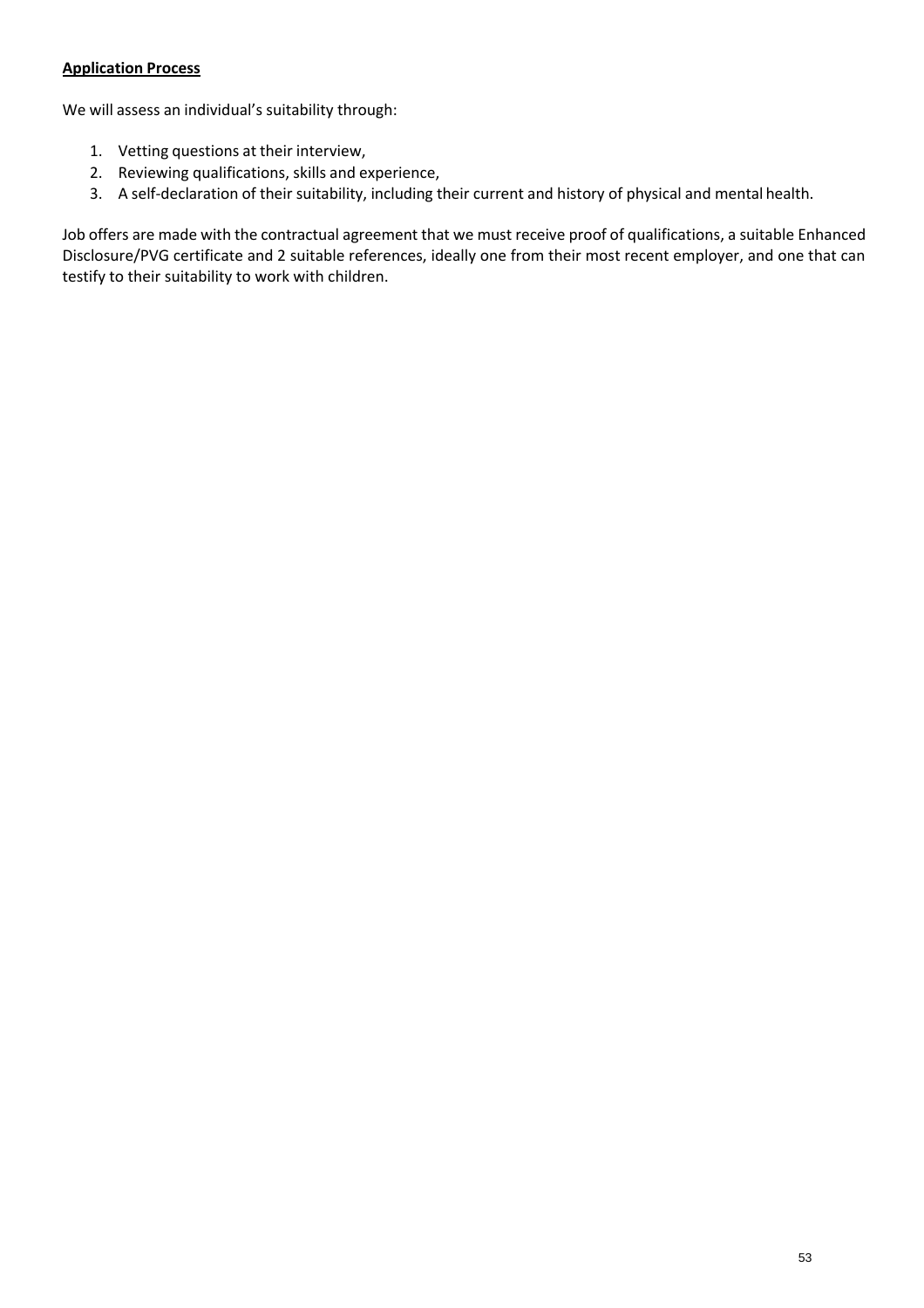

## **POLICY FOR STAFF ELIGIBILITY TO WORK IN THE UK**

Explore Learning is legally required to undertake certain basic documentation checks on every potential employee to avoid employing illegal workers. This policy applies to all new employees of the Company, irrespective of their national origin.

Before any individual of any nationality starts work for the Company, it is obligatory that he or she can prove entitlement to work in the UK.

### **DOCUMENT CHECKS**

To ensure that all employees are eligible to work in the UK, Explore Learning will ensure that for all new staff, the following must be done:

- The new staff member must show proof of eligibility to work in the UK with original documents
- The original documents that prove eligibility must be checked with the new staff member present
- Copies of the documents will be held within the staff member's electronic staff file or on the HR system if the employee is a Tutor
- The documents will be checked at the point of interview for every employee
- Any documents that have an expiry date will be rechecked on those dates as required

More information on this policy, including what documents prove eligibility to work in the UK, can be found in Explore Learning's Policy for Identity Checks in Recruitment.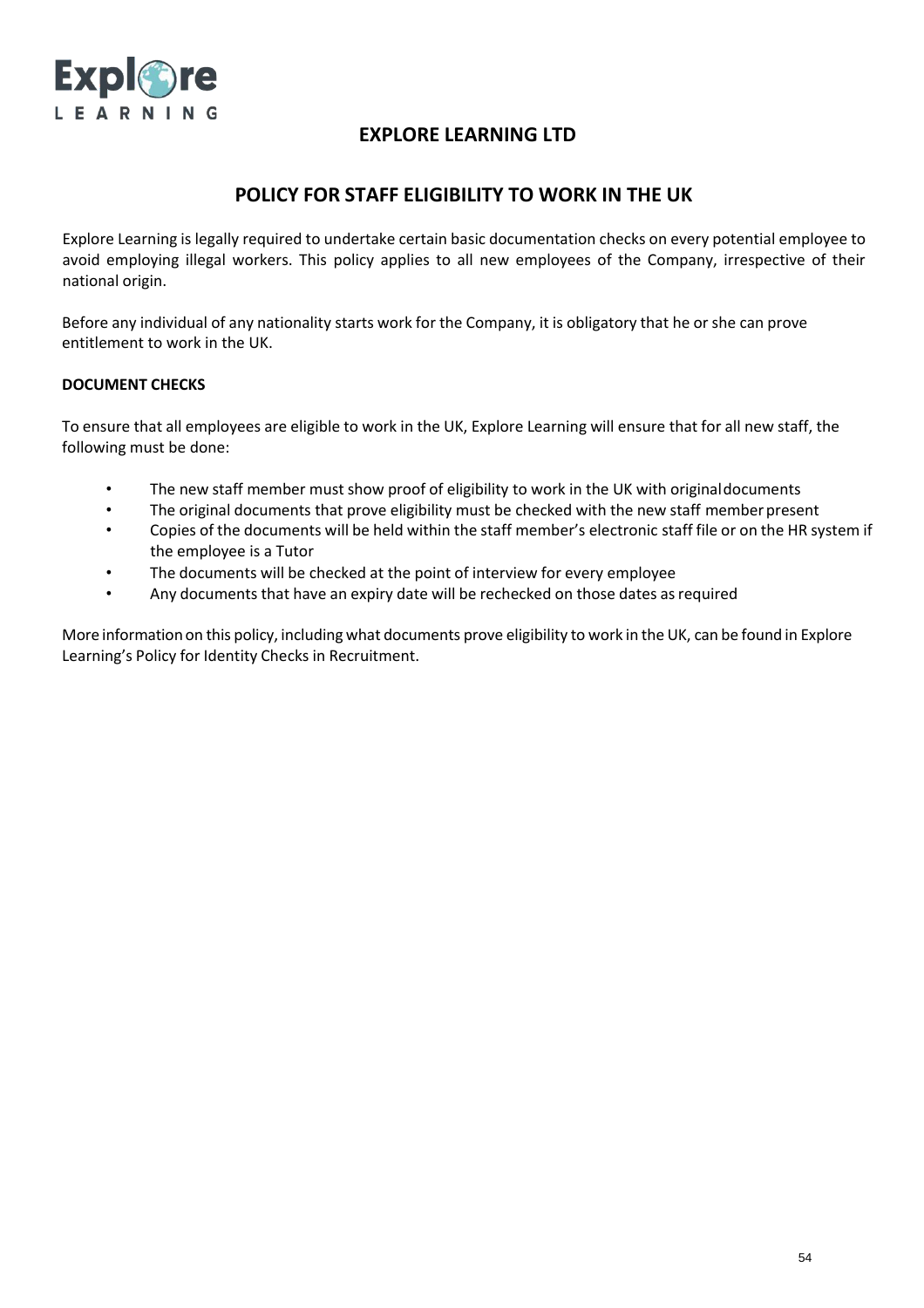

## **WHISTLE BLOWING POLICY**

Explore Learning actively encourages a very open culture within its workplace, which includes a high level of communication between all levels of staff and managers. Explore Learning operates an appraisal system that includes a 360-degree feedback for managers.

If any member of staff is concerned with the working practices of another member of staff, they must report this to their Line Manager asset out in the terms and conditions of their contract of employment. If they are concerned with the working practices of their Line Manager, they should report their concerns to their Regional Manager / Service Performance Manager. They may do this by either telephone or email in the first instance, and at their request a confidential meeting will be arranged. Any member of staff may telephone or email the persons below setting out any concerns that they may have with the working practices of any other member of staff including their managers.

| <b>Head Office:</b>                 | 01483 447410                                           |
|-------------------------------------|--------------------------------------------------------|
| <b>Head of Operations:</b>          | Lisa Haycox: lisa@explorelearning.co.uk, or            |
| CEO:                                | <b>Bill Mills: bill@explorelearning.co.uk</b>          |
| <b>Performance Director:</b>        | Richard Hubbert: richard@explorelearning.co.uk         |
| <b>Performance Director:</b>        | Louise Johnson: louise@explorelearning.co.uk           |
| <b>Service Performance Manager:</b> | Vanessa Gifford: vanessa.gifford@explorelearning.co.uk |
| <b>Service Performance Manager:</b> | Kirsty Purdon: kirsty.purdon@explorelearning.co.uk     |

If you have concernsin connection to safeguarding or regulation, and feel they are not being addressed appropriately you can contact:

| <b>Explore Learning's Head of Ofsted &amp; Safeguarding:</b> |  |
|--------------------------------------------------------------|--|
| <b>Ofsted Complaints Line:</b>                               |  |
| <b>Scottish Social Services Council:</b>                     |  |
| <b>NSPCC Whistleblowing Advice Line:</b>                     |  |

**Explore Learning's Head of Ofsted & Safeguarding: 01483 447412 Ofsted Complaints Line: 0300 123 1231 Scottish Social Services Council: 0345 60 30 891 NSPCC Whistleblowing Advice Line: 0800 028 0285**

| Tutor/Assistant Director/On-Call Supervisor Procedure                                                                                                                                                                           | <b>Centre Director / Service Delivery Manager Procedure</b>                                                                                                                                                                                 |  |
|---------------------------------------------------------------------------------------------------------------------------------------------------------------------------------------------------------------------------------|---------------------------------------------------------------------------------------------------------------------------------------------------------------------------------------------------------------------------------------------|--|
| Bring up concerns with the Centre Director / Service<br>Delivery Manager                                                                                                                                                        | Bring up concerns with the Regional Manager / Explore at<br>Home Service Performance Manager                                                                                                                                                |  |
| Bring up during bi-annual appraisal (if within a month of<br>initial concerns)                                                                                                                                                  | If it is not suitable to speak to the Regional Manager /<br>Service Performance Manager please speak to the<br>Performance Director / Explore at Home Performance<br>Manager                                                                |  |
| If the appraisal is scheduled more than a month away or if it<br>is not suitable to wait or speak to the Centre Director /<br>Service Delivery Manager, speak directly to the Regional<br>Manager / Service Performance Manager | If you still have concerns or it is not suitable to speak to<br>any of the above staff, please speak directly to: Head of<br>Operations, C.E.O.,<br>Head of Ofsted & Safeguarding                                                           |  |
| If it is not suitable to speak to the Regional Manager /<br>Service Performance Manager please speak to the<br>Performance Director / Explore at Home Performance<br>Manager                                                    | If a member of staff is suspected, alleged or actually<br>abused a child, the staff member would be suspended, and<br>the event fully investigated following our Managing<br>Allegations Against Members of Staff Policy and<br>Procedures. |  |
| If you still have concerns or it is not suitable to speak to<br>any of the above staff, please speak directly to: Head of<br>Operations, C.E.O., Head of Ofsted & Safeguarding                                                  |                                                                                                                                                                                                                                             |  |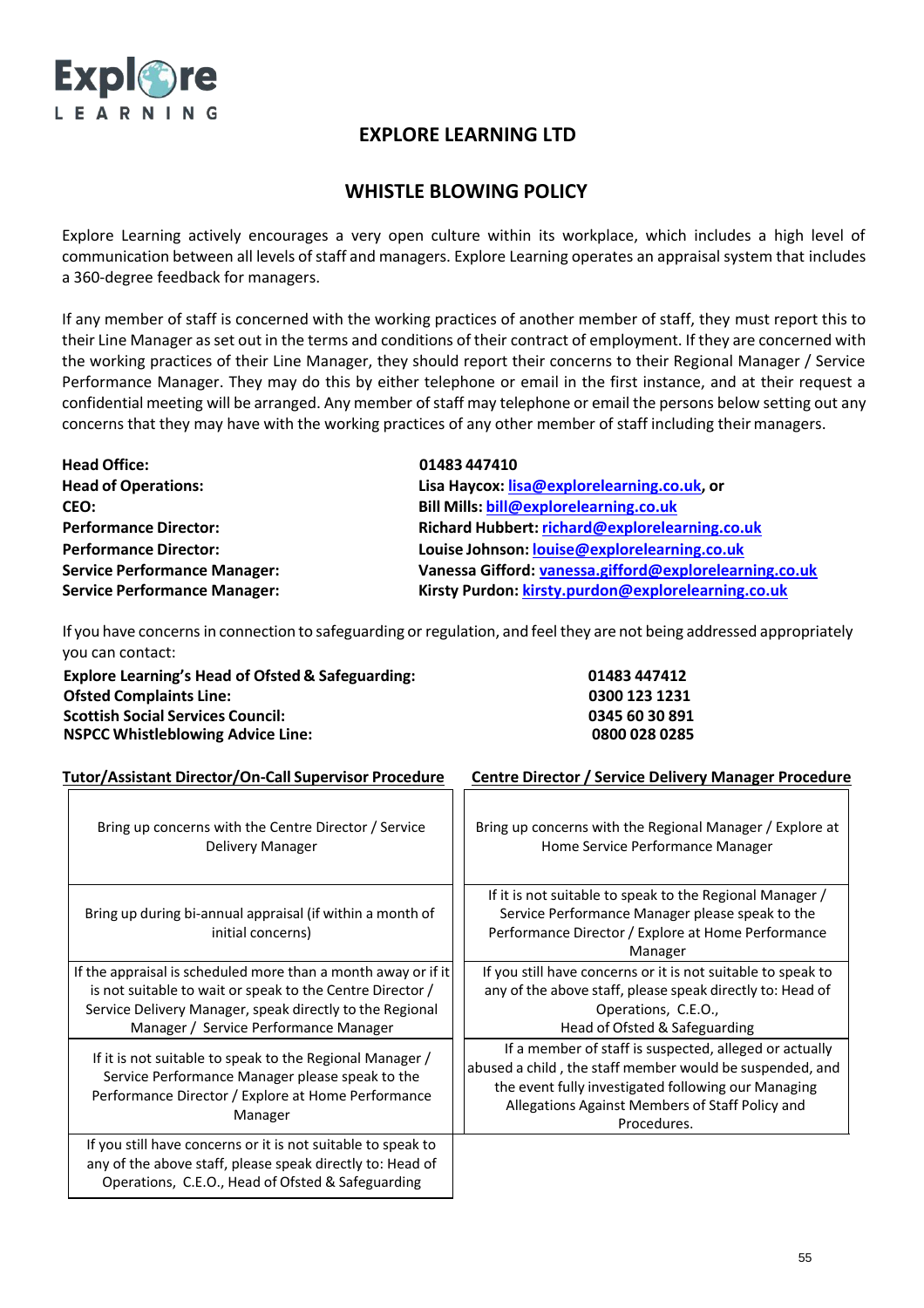

## **COMPLAINTS POLICY**

#### **Explore Learning Membership Complaints**

Parents/guardians are informed that, should they feel at any time that they have reason for complaint or concern regarding the quality of service provision, in the first instance they should speak to a Manager.

If they are still not satisfied, or if they would prefer not to discuss their concerns with a Manager, we recommend that they contact Explore Learning's Head Office on [enquiries@explorelearning.co.uk,](mailto:enquiries@explorelearning.co.uk) who will then be able to investigate the matter and escalate it to the relevant member of staff.

### **Complaintsin Relation to Meeting Ofsted Requirements (England)**

1. Any complaint made in writing or made by e-mail that relates to the Requirements of the Voluntary Childcare Register (in England) will be fully investigated.

2. Any complaint will be dealt with in full within 28 days of receipt of the written complaint, including a written response which will include an account of the findings of the investigation and any action taken as a result.

3. Explore Learning keeps a record of complaint (electronic editable form) which includes:

- the nature of the complaint,
- the Ofsted requirement it relates to,
- how the complaint was dealt with,
- the outcome of the investigation,
- any action taken, and
- whether the parent/guardian was given an account of the findings within 28 days of the date on which the complaint was received.

4. Complaint report summaries (data protected) are available to parents/guardians and Ofsted on request.

5. Complaints records are kept for three years, in line with Ofsted requirements.

If the complainant is not happy with the final decision made or wishes to contact Explore Learning's regulatory body before speaking to the management team, they can take their complaint directly to Ofsted / Scottish Social Services Council (SSSC).

Complaints made to Ofsted about a provider may be referred to the provider for investigation.

| <b>Ofsted Complaints Line:</b>           | 0300 123 1231  |
|------------------------------------------|----------------|
| <b>Scottish Social Services Council:</b> | 0345 60 30 891 |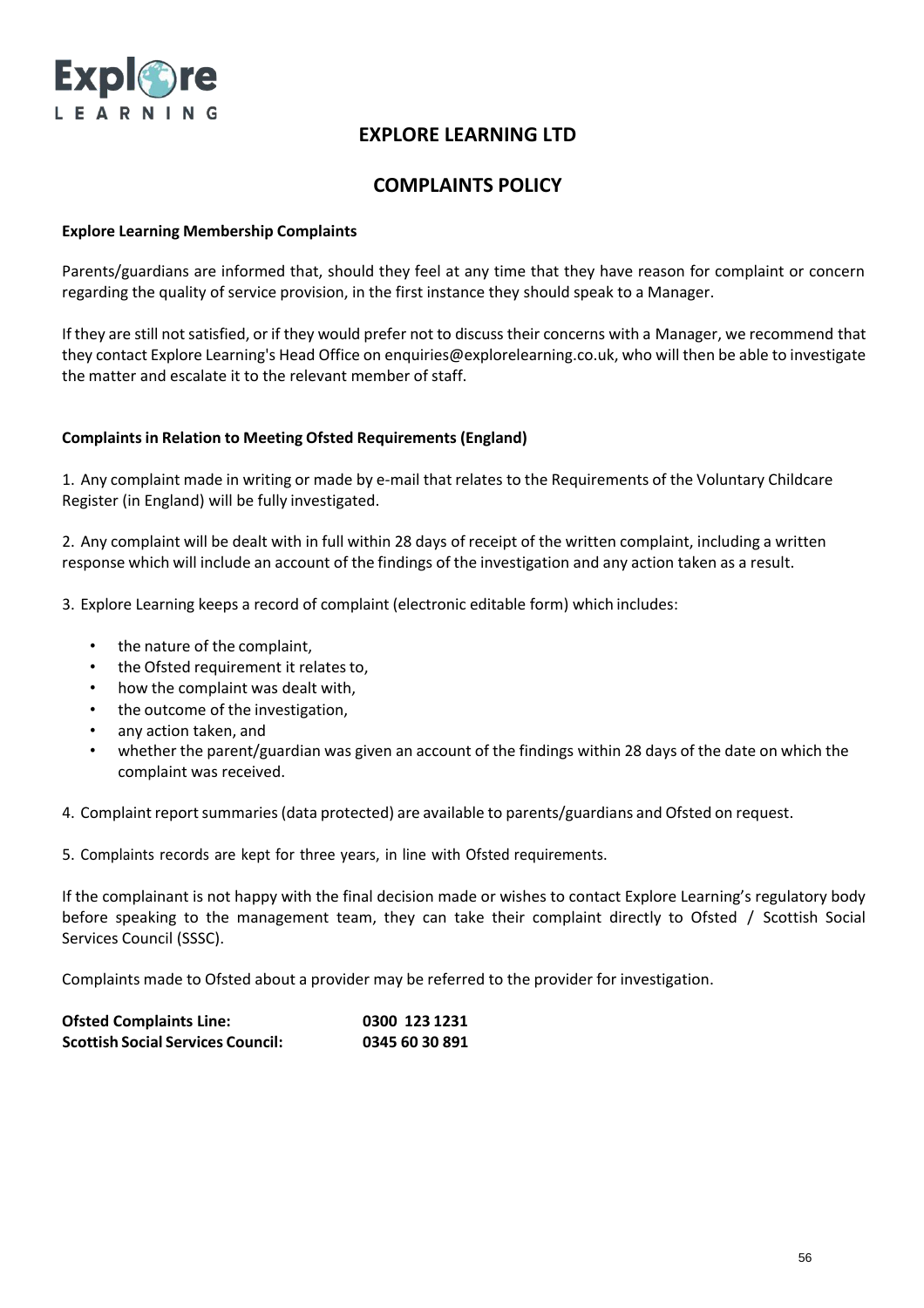

## **CENTRE SECURITY MEASURES AND ICT SECURITY POLICY AND PROCEDURES**

This document identifies the key elements of Explore Learning's security management systems and the ways in which we seek to improve security for our members, families, staff and visitors who may be affected by centre activities. This document also sets out Explore Learning's Information Security Policies governing protection of the confidentiality, integrity and availability of the computer network and its resources.

It establishes the responsibilities for IT security, preserve integrity of the computer network, protect the computer network and its resources, preserve confidentiality and protect assets against unauthorised disclosure.

Explore Learning staff and members are a key resource and it is essential that risks to their security are properly controlled through an effective security management system and commitment at all levels.

### **Explore Learning Security Procedures**

#### **Responsibilities**

#### *The Senior Management Team*

- The Senior Management Team will ensure a security measures policy is in place and is monitored and reviewed annually.
- The Senior Management Team will ensure that Explore Learning staff are aware of and adhere to the security measures policy and participate in training where appropriate.

## *The Centre Staff*

Will have delegated responsibility for the day to day security of the Explore Learning centre and for ensuring such things as:

- All staff appreciating the importance of security and understand the security measures policy/procedures and their own responsibilities.
- New staff are informed of the security measures policy/procedure.
- Parents/guardians and attending members are informed of the security measures policy/procedure and encouraged to help ensure that Explore Learning has a safe centre culture.
- Advice will be sought from the police where necessary.
- All crimes will be reported to the police.
- Carry out regular routine security checks within visual risk assessments of the centre, report any maintenance issues of centre security systems and equipment, and raise awareness of security issues.
- All staff considering the sensitivity of the information they handle.
- All staff protecting information in proportion to its sensitivity by ensuring that information, whatever its format, is secured by physical means or by using approved electronic means(laptop/table-pc).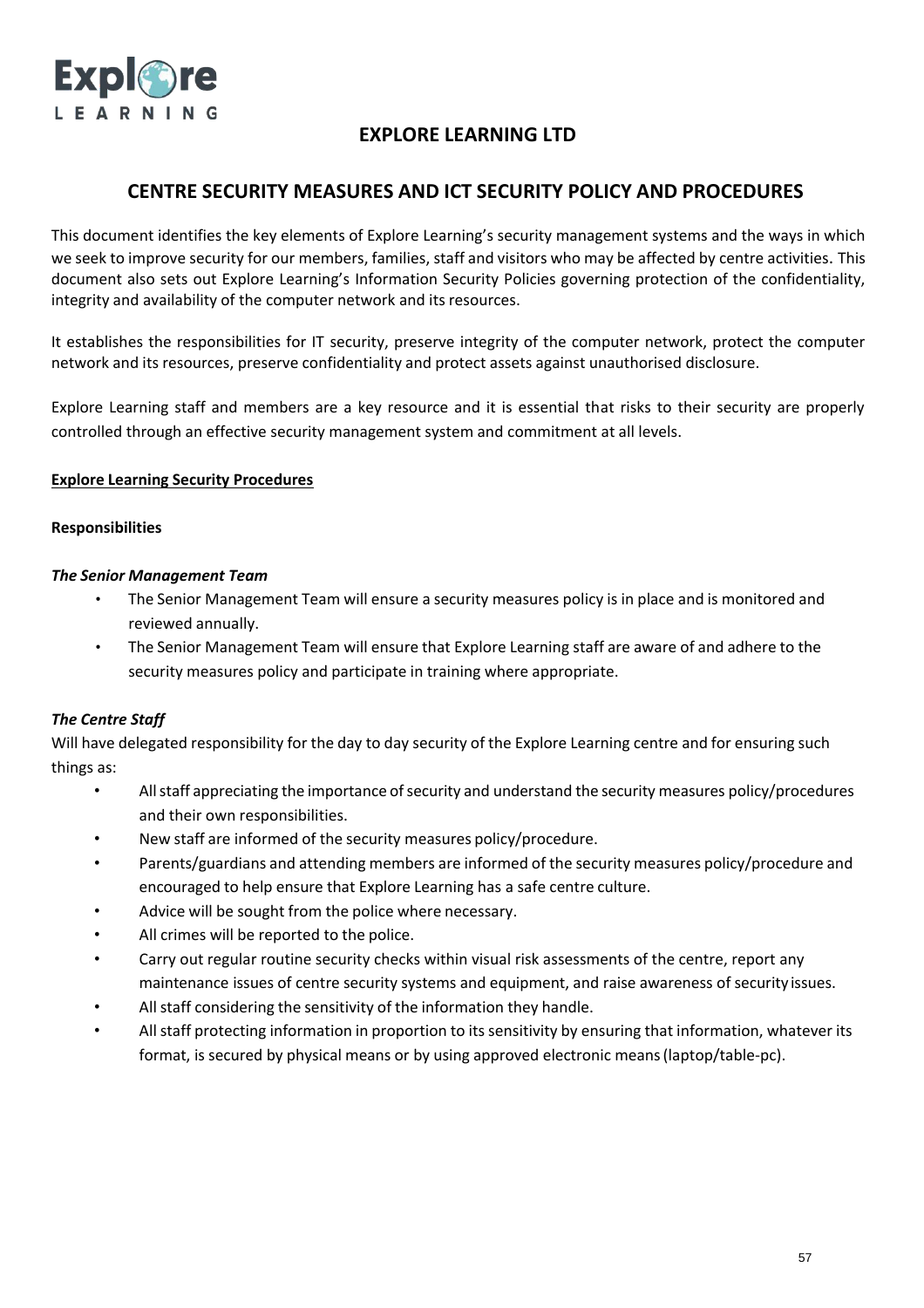#### **Centre Security Measures**

### **Site Security**

### *Centre managers are responsible for the security of buildings and property.*

- External doors should not be propped open.
- If a member of staff loses their keys or security alarm fobs, they should inform the Facilities Manager immediately.
- Centre staff in stand-alone settings are confident on how to and when use orreset their panic alarms, which are linked to the Police.
- Centre staff in Sainsburys/Tesco/shopping centre based settings are familiar with their store security team, and how to contact them in the event of a concern or emergency.
- Centres with rear emergency access have alarmsinstalled to monitorincorrect use of this exit. Alarm panel keys must never be kept in the system, and the alarm must be active at all times.
- At the end of the Explore Learning day each member of staff should ensure that all windows and external doors are securely fastened prior to a check by site staff.
- At the end of the Explore Learning day each member of staff should ensure that the centre office door is securely fastened as an additional security measure. Where possible, external cleaners should not be permitted access to the office.

### **Contractors**

- Contractors on centre site (including cleaning staff) are required to observe the centres security measures policy/procedure.
- Building materials and cleaning equipment must be locked away or kept out ofreach of children at all times.
- Centre managers must agree centre access with contractors and cleaning staff, and provide keys, alarm fobs and suitable training on centre security measures where appropriate.

## **Personal Property**

Members are discouraged from bringing valuable items into the centre and in the event that they do so Explore Learning accepts no liability. Staff are responsible for their own personal property.

## **Money on Site**

- Membership at Explore Learning is paid by Direct Debit, Tax Free Childcare or Childcare Voucher monthly payments, meaning that limited cash is stored on site.
- On the occasion that cash payments are taken on site for outstanding membership fees, money is secured until it is banked.

## **ICT Security Procedures**

#### **Network Security**

Only Explore Learning employees, using company laptops/tablets and P/C's can connect to the Head Office network. This policy is also the same for all centres in the UK, where the same policy applies. These laptops/tables and P/C's are firstly set-up and managed by the I.T team prior to deployment and use in Head Office and centres.

## **Computer Security & Monitoring**

Allstaff must abide by the rules of the General Data Protection Regulations 2016 and the Computer Misuse Act 1990.

All resources of the company, including computers, email, and voicemail are provided for legitimate use. If there are occasions where it is deemed necessary to examine data beyond that of the normal business activity of the company then, at any time and without prior notice, the company maintains the right to examine any systems and inspect and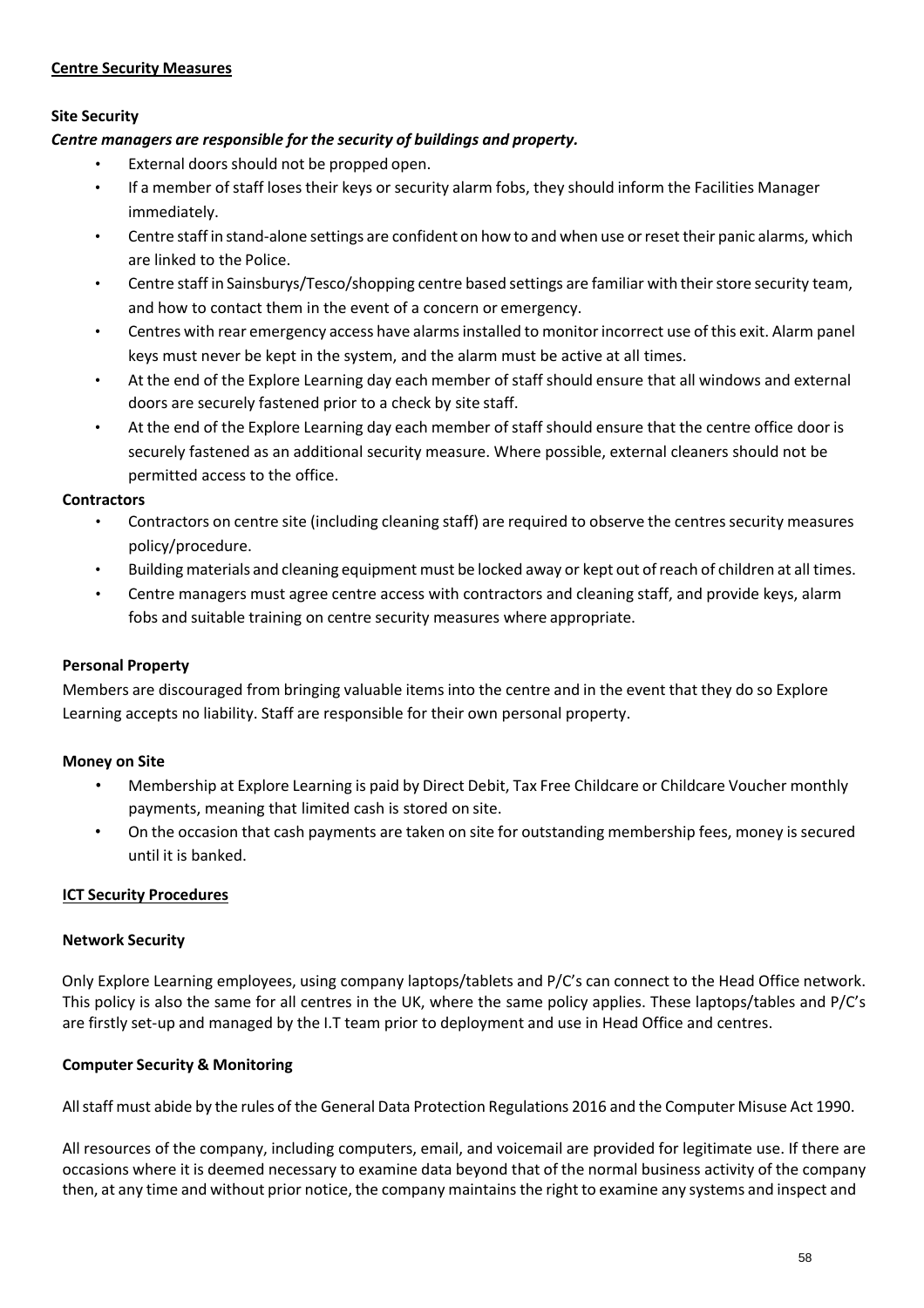review all data recorded in those systems. This will be undertaken by authorised staff only. Any information stored on a computer, whether the information is contained on a hard drive, USB pen or in any other manner may be subject to scrutiny by the company.

This examination helps ensure compliance with internal policies and the law. It supports the performance of internal investigations and assists in the management of information systems.

This is a secure storage area which is regularly backed up and is therefore resilient to failure.

### **Web Security including Intranet (the bubble)**

The Head Office environment, all UK wide centres are part of the Zen Internet UK wide MPLS (Multiprotocol Label Switching) network. This enables the company to manage all internet traffic via one breakout point, currently Zen datacentre in Manchester, with failover in Slough Berks, supported via two active firewalls providing content, malware and security-based policy protection.

The bubble is hosted by Orchid Software in conjunction with Microsoft's Azure Platform, also fully secure and redundant.

The internal curriculum and membership systems are fully hosted within the Microsoft Azure platform, and form part of its Platform as a service (PaaS). This is fully secured, and access is controlled centrally and managed through Active Directory.

### **Wireless Security**

All employees who log into the Explore network via access points or more commonly known as WIFI, will be presented with a password prompt. The network is secure and uses industry standard encryption to manage the passwords.

Limited access is available to guests. MAC addresses (media access control) are unique to each machine or mobile device that connects to the network, are also retained for security and monitoring movements around the network.

#### **Email use and Security**

Emails sent or received on the hosted email system, Office 365 (Microsoft), form part of the official records of the company. Explore Learning does not recognise any right of employees to impose restrictions on disclosure of emails within the system.

When using emails, employees must: ensure they do not disrupt the wider IT systems or cause an increase for significant resource demand in storage, capacity, speed or system performance e.g. by sending large attachment to a large number of internal recipients (currently set to 25MB), and bring it into disrepute, incur liability on the part company or adversely impact on its image.

Employees must not seek to gain access to restricted areas of the network or other "hacking activities" is strictly forbidden must not use email for the creation, retention or distribution of disruptive or offensive messages, images, materials or software that include offensive or abusive comments about ethnicity or nationality, gender, disabilities, age, sexual orientation, appearance, religious beliefs and practices, political beliefs or social background. Employees who receive emails with this content from other employees, should report the matter to their line manager or supervisor not send email messages that might reasonably be considered by recipients to be bullying, harassing, abusive, malicious, discriminatory, defamatory, and libellous or contain illegal or offensive material, or foul language. not upload, download, use, retain, distribute, or disseminate any images, text, materials, or software which might reasonably be considered indecent, obscene, pornographic, or illegal.

Employees should use their corporate email accounts for correspondence within their role at Explore Learning. They should not try to create forwarding rules to external addresses, if any changes are required to their account they should raise this with the IT Department via a formal support ticket.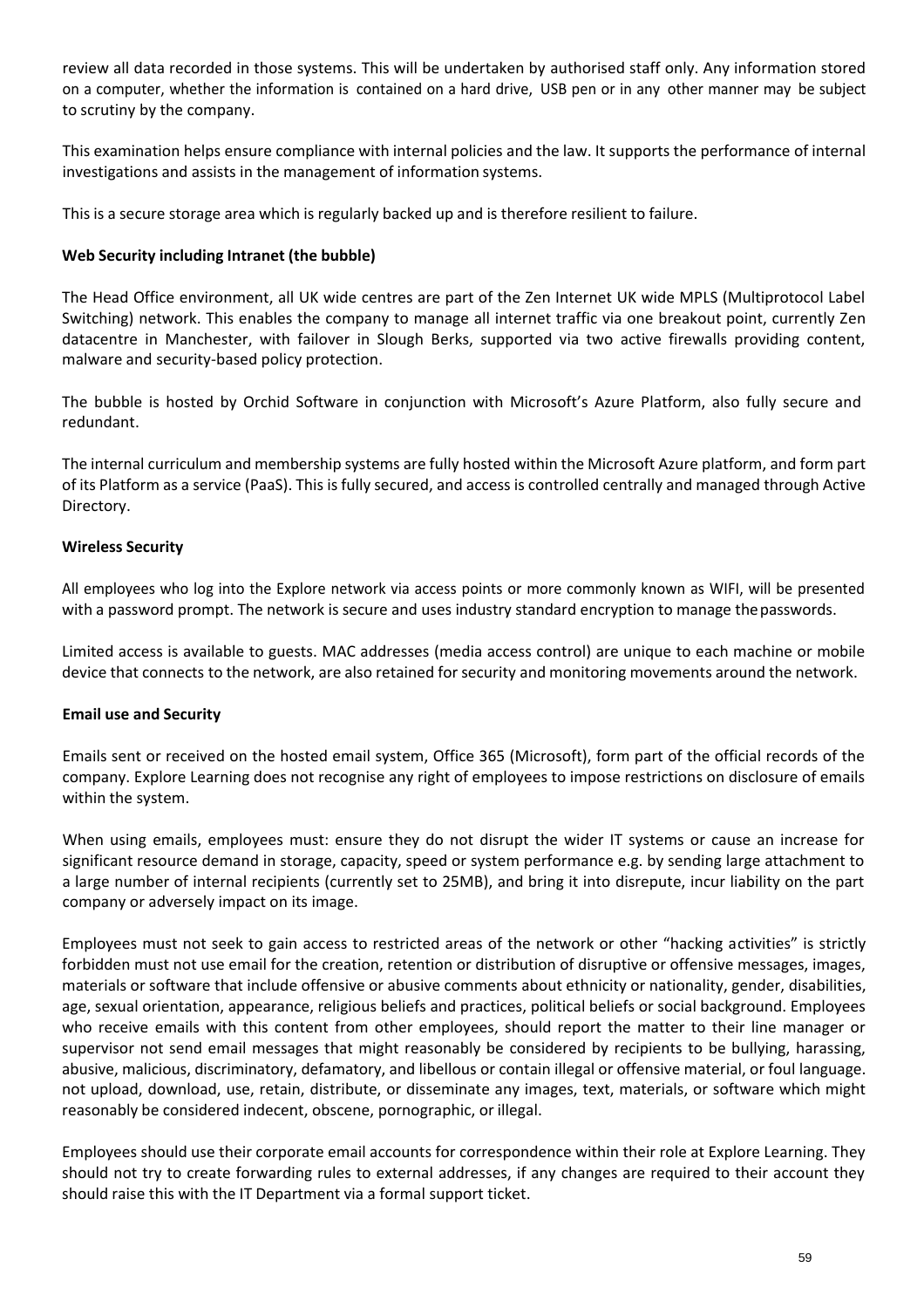Employees must not engage in activities that serve to deny service to other users be outside of the scope of normal work-related duties – for example, unauthorised selling/advertising of goods and services affect or have the potential to affect the performance of damage or overload the company system, network, and/or external communications in any way be a breach of software licence.

Staff who receive improper email from individuals inside or outside the Company, should discuss the matter in the first instance with their line manager or supervisor.

As part of the email security filters, we also utilise Barracuda network security, which scans incoming and outbound emails for viruses, Trojans, and network threats and vulnerabilities.

### **Passwords**

Passwords should not be written down or given to others to use under **any** circumstances, and for individual use only.

Passwords must be a minimum of 8 case sensitive characters and should be a combination of upper/lower/numeric/special characters. Ideally Passwords should also contain random characters such as **#@?!\$&** etc.

Passwords must be changed every 90 days as a minimum.

If your manager needs access to your computer, for example if you are off sick, they must contact the I.T team to request managerial access to your computer.

Explore Learning complies with Windows Server 2012r2 Password Policy.

### **Viruses**

Bitdefender Endpoint Security anti-virus protection is installed on all laptop/PC/servers throughout the entire Explore networked environment. As part of our current Windows 10 rollout, windows defender is automatically configured, providing real-time threat protection/spyware/viruses/rootkits and other malicious software, updated across Microsoft's Azure cloud data centres.

## **Telephone & Mobile**

All Explore Learning smartphones setup with work email accounts and/or internet-based access to company data must be protected with four-digit security passcode. Mobile phones may not be used to store and/or transmit personal data for which are company sensitive.

Telephones are provided primarily for business use to assiststaff in carrying out official company business. Company landlines and mobile phones must not be used for any secondary business purpose.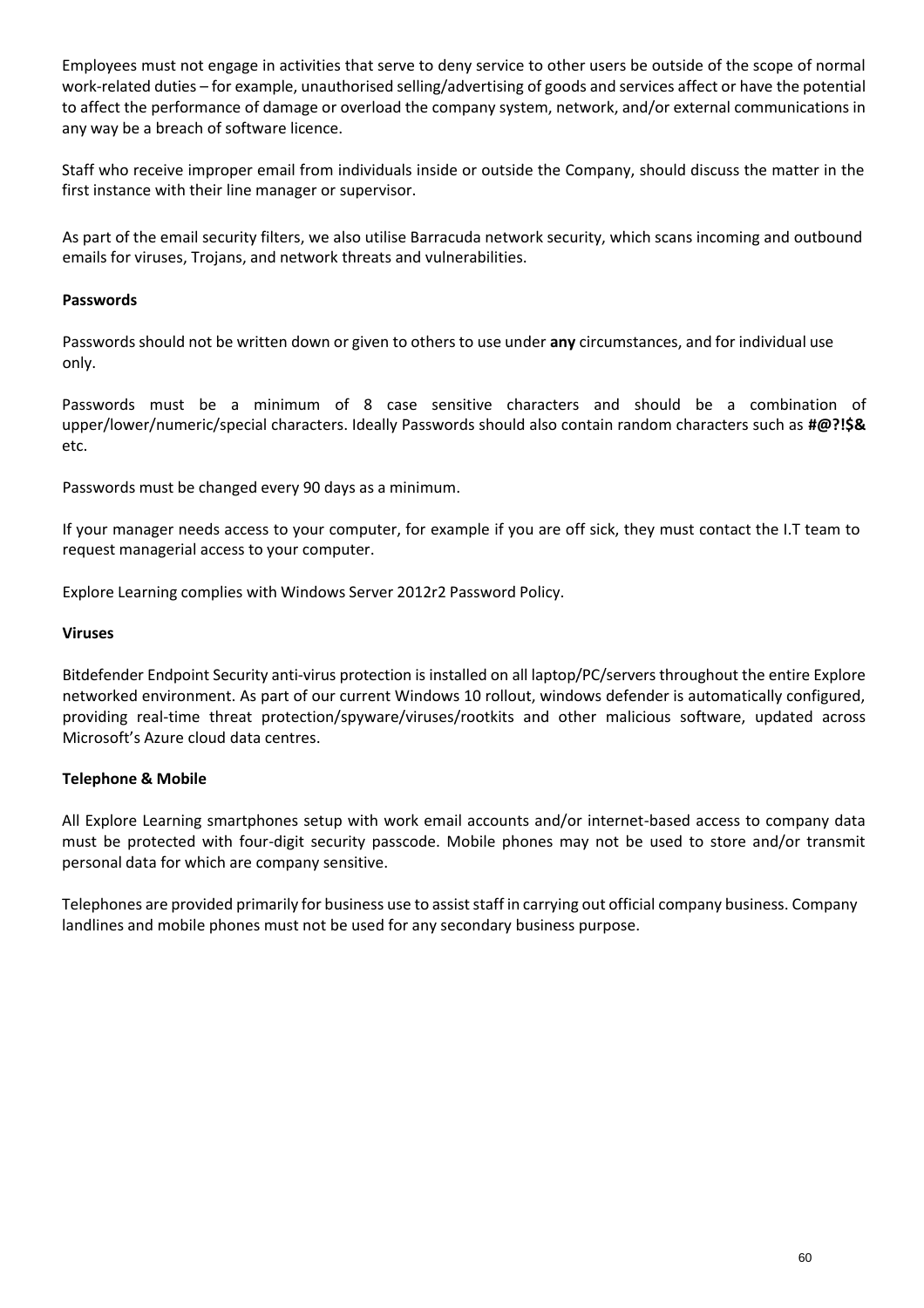

## **PRIVACY POLICY**

### **Introduction to our Privacy Policy**

Explore Learning is a company registered in England and Wales (registration number 4117281) under the name Explore Learning Ltd; the address of our registered office is **Spaces Station View, Austen House Units A-J, Guildford, Surrey, England, GU1 4AR**. We are registered as a data controller with the Information Commissioner's Office (registration number Z3440439).

#### **Policy Aims**

Explore Learning is committed to being transparent about how it collects and uses the personal data of its members and its workforce, and to meeting its data protection obligations. This policy sets out the organisation's commitment to data protection, and individual rights and obligations in relation to personal data.

Explore Learning Ltd. operates "Explore Learning" centres and "Explore at Home" online tuition. This policy concerns both Explore Learning and Explore at Home services.

#### **Explore Learning is committed to complying with data protection legislation and good practice including:**

- Processing personal information only where this is strictly necessary for legitimate organisational purposes
- Collecting only the minimum personal information required for these purposes and not processing excessive personal information
- Providing clear information to individuals about how their personal information will be used and by whom
- Only processing relevant and adequate personal information
- Processing personal information fairly and lawfully
- Maintaining an inventory of the categories of personal information processed by Explore Learning
- Keeping personal information accurate and, where necessary, up to date
- Retaining personal information only for as long as is necessary for legal or regulatory reasons or, for legitimate organisational purposes
- Respecting individuals' rights in relation to their personal information, including their right of subject access
- Keeping all personal information secure

#### **Responsibilities under the General Data Protection Regulation (GDPR)**

- Explore Learning is a Data Controller and a Data Processor under the GDPR.
- Senior Management and all those in managerial or supervisory roles throughout Explore Learning are responsible for developing and encouraging good information handling practices within the organisation.
- A member of the senior management team is accountable to the Board of Directors for the management of personal information within Explore Learning and for ensuring that compliance with data protection legislation and good practice can be demonstrated.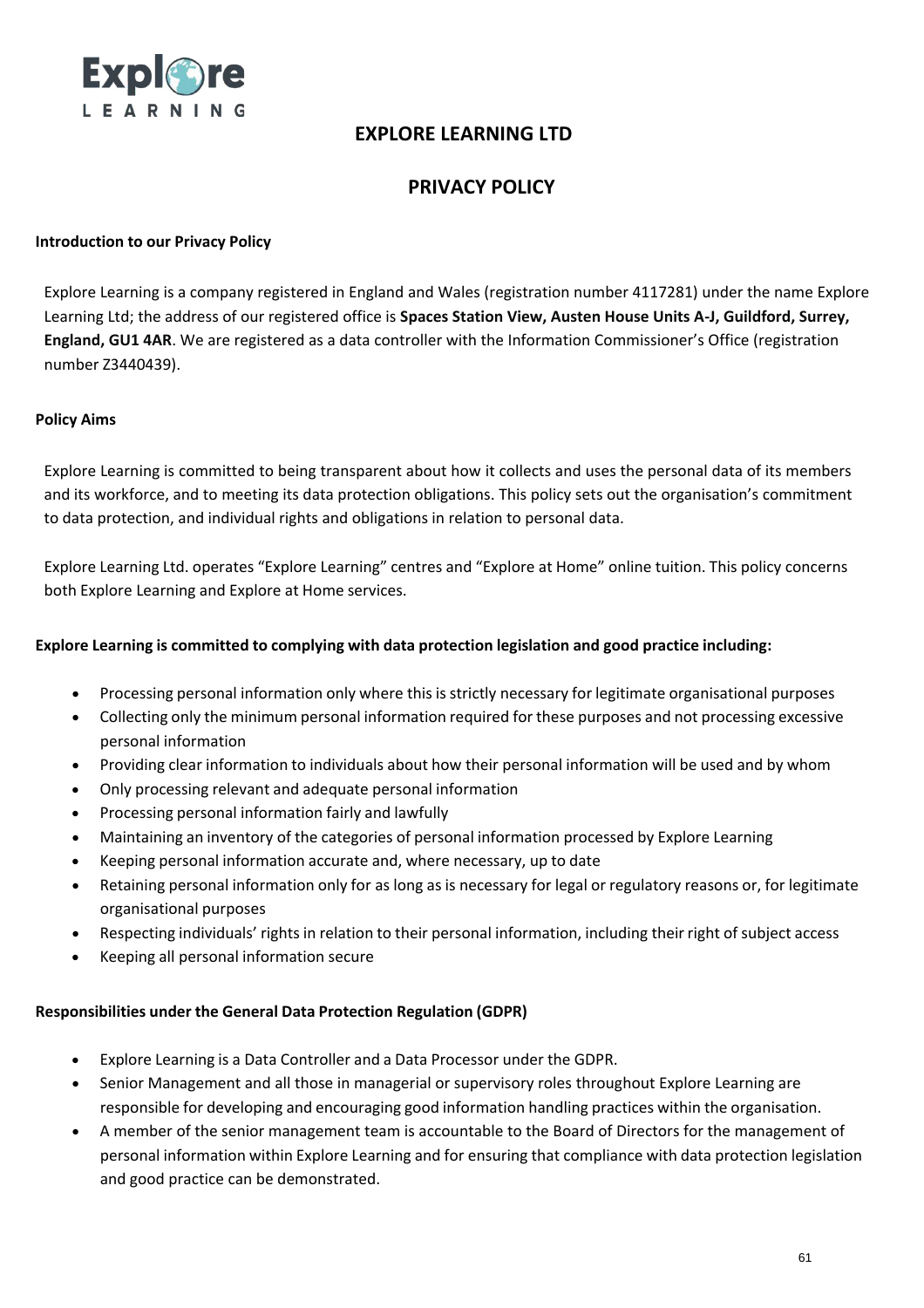• Compliance with data protection legislation is the responsibility of all staff at Explore Learning who process personal information.

## When you express interest in Explore Learning and book a free trial session, we will collect and process the following **data from you:**

- your name;
- email address which will be used to send you a confirmation email
- contact telephone numbers which will be used to send you a confirmation SMS and confirmation call
- child's name, age, school and reason for interest in tuition

## **When you join Explore Learning, we will collect and process the following data from you:**

- Parent/Guardian's name, postal and email address, contact phone numbers
- Membership payer's name, postal and email address, contact phone numbers (if not parent/ guardian)
- Emergency contact's names and phone numbers
- Child/ren's name, age, date of birth and school
- Information about any medical conditions, allergies or Special Educational Needs of child/ren
- Details of Direct Debit and debit/credit cards in order for us to accept payment

Members should notify Explore Learning of any changes in circumstances to enable personal records to be updated accordingly.

## **What can I opt out of?**

When you join Explore Learning, you have 2 consent options:

- You have the option of allowing us to use your child's photo for the purpose of promoting Explore Learning during and/or after your membership.
- You have the option of allowing us to share your data with trusted external companies for research, analysis and personalised marketing.

When we share your email address with trusted third-parties for marketing purposes, your data is anonymised, and will only be matched with existing data they hold. You can find out more in our Cookie Policy. If you do not wish to share your email address with third-parties as described above, so that we can show you personalised online adverts, please email: [cookieunsubscribe@explorelearning.co.uk](mailto:cookieunsubscribe@explorelearning.co.uk)

## **Who will your personal information be shared with?**

If we are obliged to disclose personal data by law, or if the disclosure is necessary for purposes of national security, taxation and criminal investigation or to safeguard your child, we will do so. In some circumstances, you may not be notified first.

Your data is hosted on several different systems. All these providers have relevant safeguards in place to protect your data in the same way that we do.

On signing up to our 11+ course as part of your membership, you agree to us sharing your name and home address with a 3rd party organisation, our printing company, in order for your child's course resources to be sent directly to you via Royal Mail, or courier delivery service.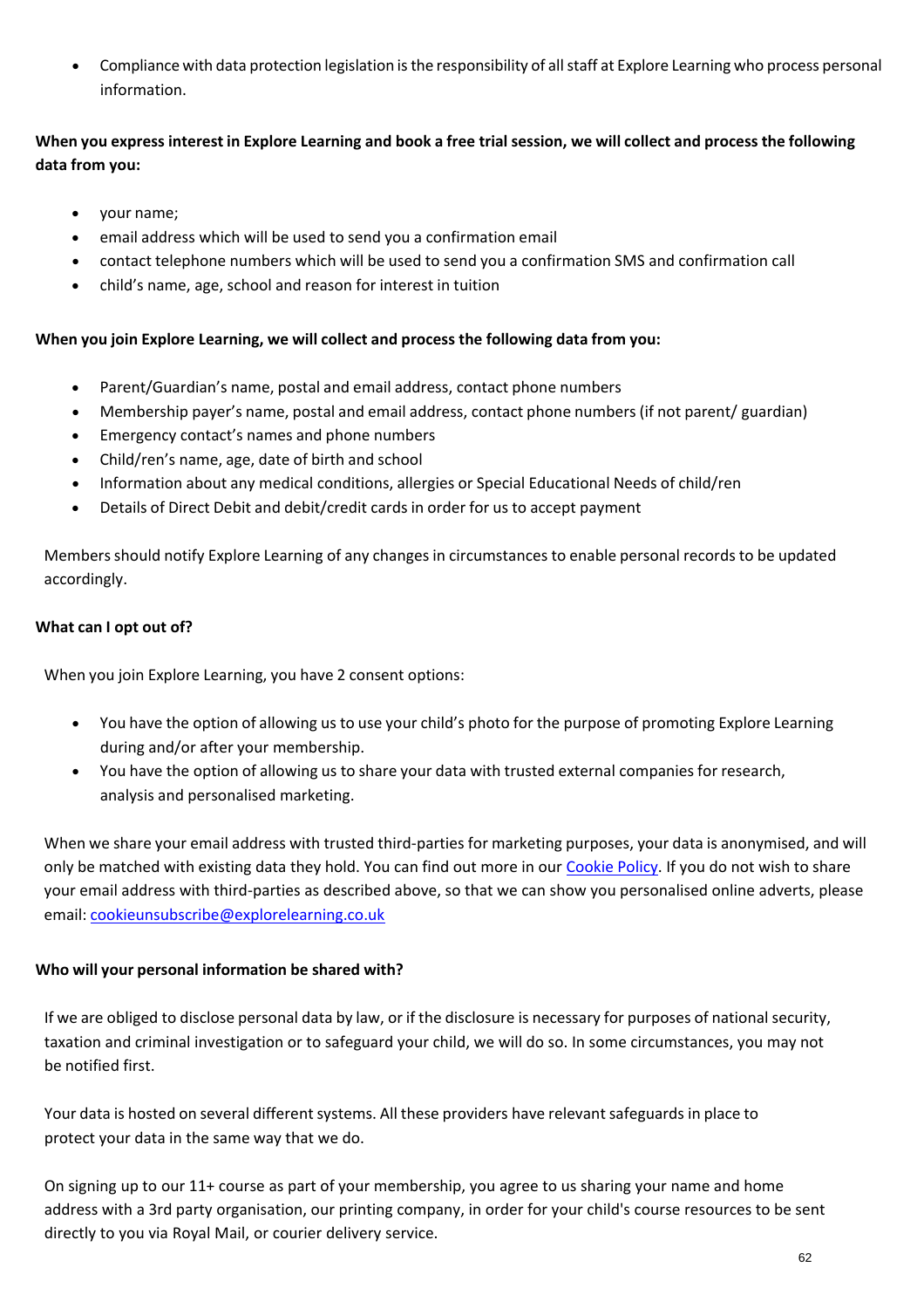## **What happens with my data when my membership ends and how is it retained?**

- Upon cancellation of membership, your data will be stored safely and securely. We will retain your personal data for a minimum of 2 years and a maximum of 3 years following cancellation of your membership to comply with relevant safeguarding bodies regulations.
- Accident/Incident reports and Administration of Medication records will be kept indefinitely.
- Registers of attendance will be kept for 3 years.

#### **Data protection principles**

All processing of personal data must be done in accordance with the following data protection principles of the Regulation, and Explore Learning's policies and procedures are designed to ensure compliance with them. These are:

### **1. Personal data must be processed lawfully, fairly and transparently**

The GDPR introduces the requirement for transparency whereby the controller has transparent and easily accessible policies relating to the processing of personal data and the exercise of individuals' "rights and freedoms". Information must be communicated to the data subject in an intelligible form using clear and plain language.

### **The specific information that must be provided to the data subject must as a minimum include:**

- the contact details of the Data Protection Officer, where applicable
- the purposes of the processing for which the personal data are intended as well as the legal basis for the processing
- the period for which the personal data will be stored
- the existence of the rights to request access, rectification, erasure or to object to the processing
- the categories of personal data concerned
- the recipients or categories of recipients of the personal data, where applicable
- any further information necessary to guarantee fair processing

#### **2. Personal data can only be collected for specified, explicit and legitimate purposes**

Data obtained for specified purposes must not be used for a purpose that differs from those formally notified to the Information Commissioner as part of Explore Learning's GDPR registration.

#### **3. Personal data must be adequate, relevant and limited to what is necessary for processing**

- The GDPR Owner is responsible for ensuring that information, which is not strictly necessary for the purpose for which it is obtained, is not collected.
- All data collection forms (electronic or paper-based), including data collection requirements in new information systems, must be approved by the GDPR Owner.
- The GDPR Owner will ensure that, on an annual basis all data collection methods are reviewed to ensure that collected data continues to be adequate, relevant and not excessive.

#### **4. Personal data must be accurate and kept up to date**

• Data that is kept for a long time must be reviewed and updated as necessary. No data should be kept unless it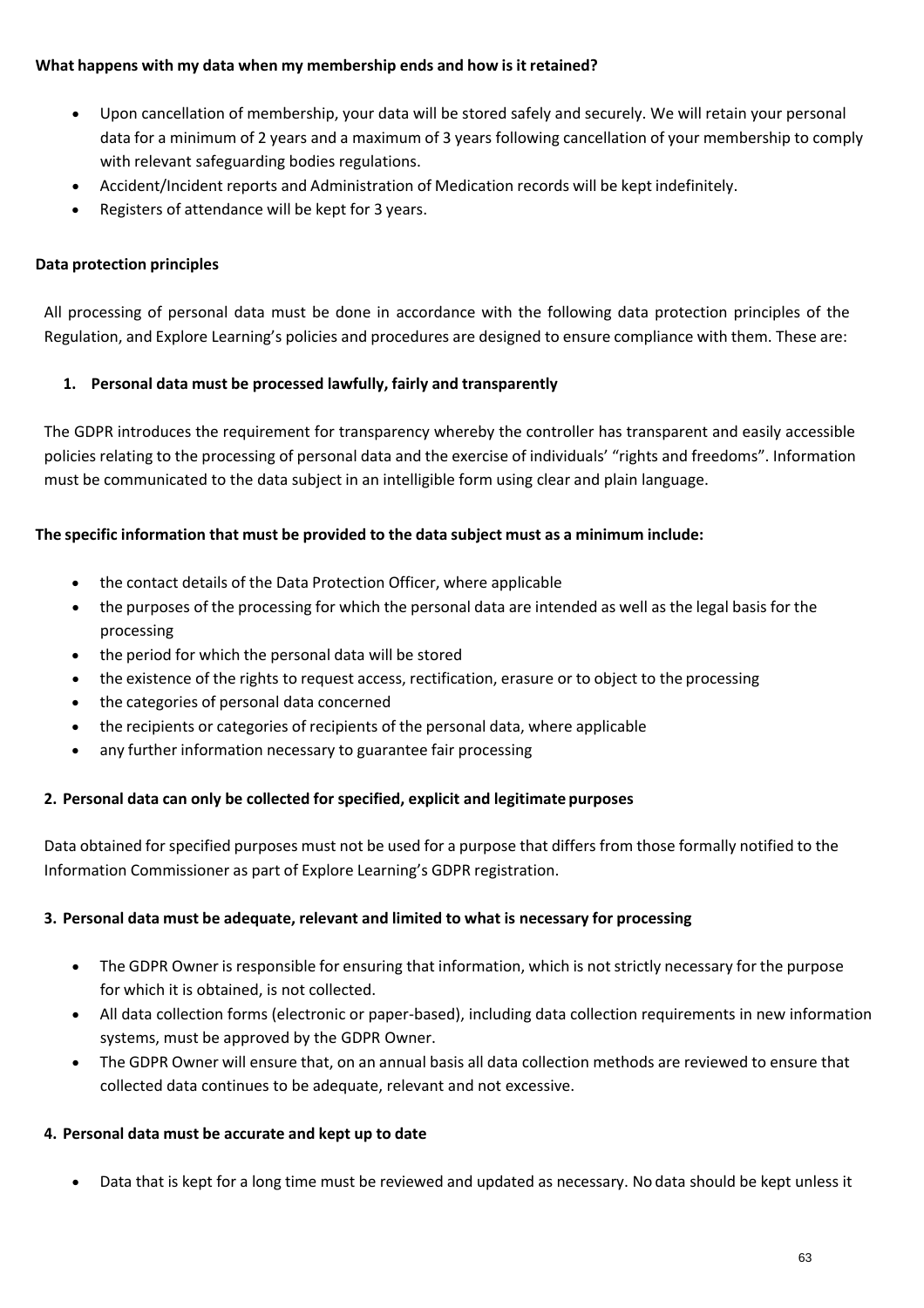is reasonable to assume that it is accurate.

- Members should notify Explore Learning of any changes in circumstance to enable personal records to be updated accordingly.
- It is the responsibility of staff at Explore Learning to ensure that data held by Explore Learning is accurate and upto-date. Completion of an appropriate registration or application form etc. will be taken as an indication that the data contained therein is accurate at the date of submission.

## 5. Personal data must be kept in a form such that the data subject can be identified only as long as is necessary for **processing**

- Where personal data is retained beyond the processing date, it will be pseudonymised in order to protect the identity of the data subject in the event of a data breach.
- Personal data will be retained in line with the retention of records procedure and, once its retention date is passed, it must be securely destroyed as set out in this procedure.

## **6. Personal data must be processed in a manner that ensures itssecurity**

- Appropriate technical and organisational measures shall be taken against unauthorised or unlawful processing of personal data and against accidental loss or destruction of, or damage to, personal data.
- These controls have been selected on the basis of identified risks to personal data, and the potential for damage or distress to individuals whose data is being processed.
- Personal data shall not be transferred to a country or territory outside the European Union unless that country or territory ensures an adequate level of protection for the 'rights and freedoms' of data subjects in relation to the processing of personal data.
- The transfer of personal data outside of the EU is prohibited unless one or more of the specified safeguards or exceptions apply.

## **7. Accountability**

The GDPR introduces the principle of accountability which states that the controller is not only responsible for ensuring compliance but for demonstrating that each processing operation complies with the requirements of the GDPR.

Specifically, controllers are required to maintain necessary documentation of all processing operations, implement appropriate security measures, perform DPIAs(Data Processing Impact Assessment), comply with requirements for prior notifications, or approval from supervisory authorities and appoint a Data Protection Officer if required.

## **8. Data subjects' rights**

Data subjects have the following rights regarding data processing, and the data that is recorded about them:

- To make subject access requests regarding the nature of information held and to whom it has been disclosed.
- To prevent processing likely to cause damage or distress.
- To prevent processing for purposes of direct marketing. • To be informed about the mechanics of automated decision-taking process that will significantly affect them.
- Not to have significant decisions that will affect them taken solely by automated process.
- To sue for compensation if they suffer damage by any contravention of the GDPR.
- To take action to rectify, block, erased, including the right to be forgotten, or destroy inaccurate data.
- To request the ICO to assess whether any provision of the GDPR has been contravened.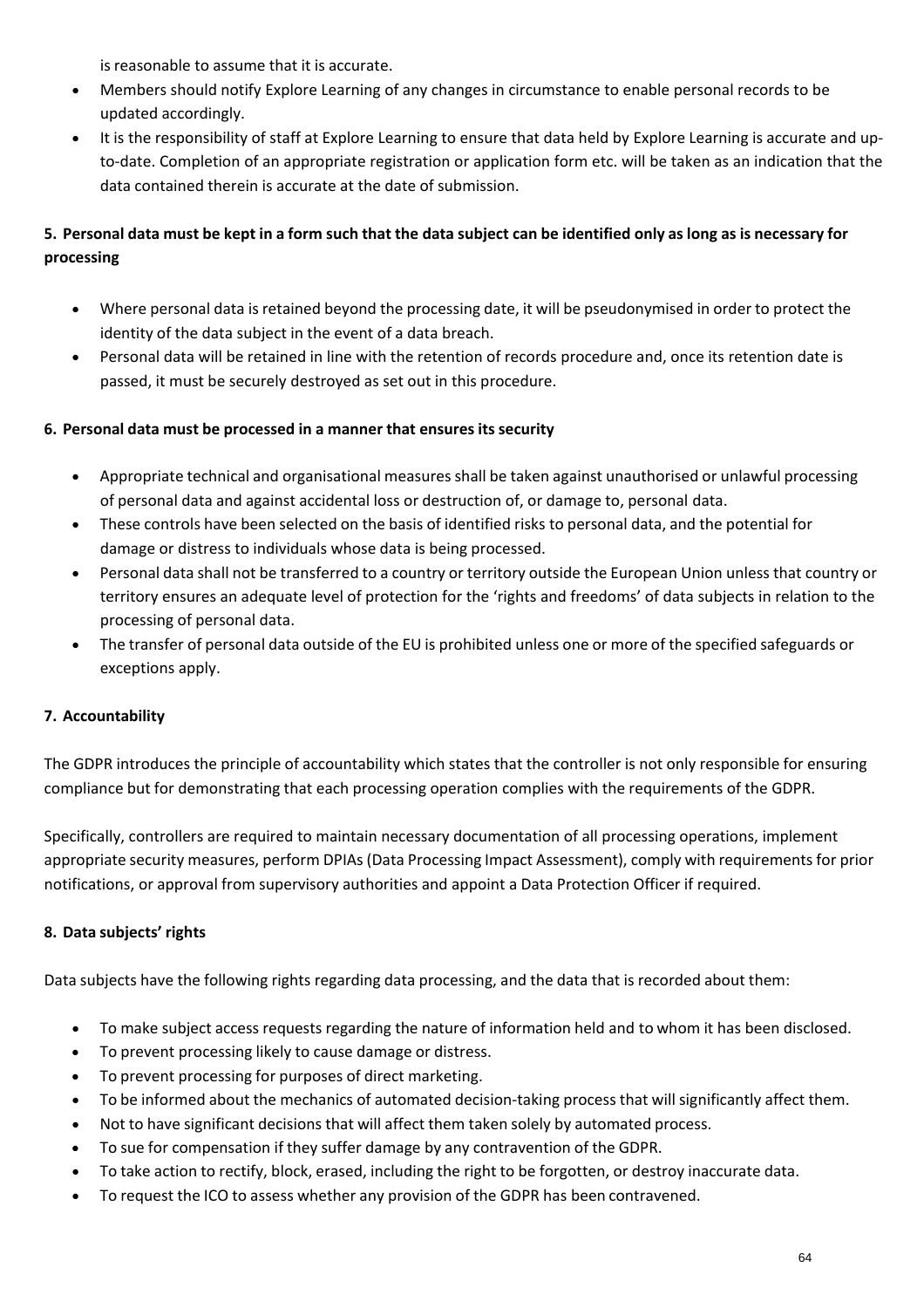- The right for personal data to be provided to them in a structured, commonly used and machine-readable format, and the right to have that data transmitted to another controller.
- The right to object to any automated profiling without consent.

## **9. Right to be forgotten**

Data Subjects who wish to exercise their right to be forgotten can request this by contacting [enquiries@explorelearning.co.uk.](mailto:enquiries@explorelearning.co.uk) However, due to our Ofsted/Care Inspectorate registration, we are required to keep the following data for 2 years following cancellation of membership:

- The name, home address and date of birth of each member
- The name, home address and telephone number of a parent/guardian/carer of each member
- The right to be forgotten can be exercised after this 2 year period of non- membership. For any Data Subject who did not become a member of Explore Learning, a request for the right to be forgotten will be completed within 30 days.
- A daily record of the names of the children and their hours of attendance will be kept for 3 years.

## **10. Complaints**

Data Subjects who wish to complain to Explore Learning about how their personal information has been processed may lodge their complaint directly by [email to enquiries@explorelearning.co.uk. D](mailto:enquiries@explorelearning.co.uk)ata subjects may also complain directly to the supervisory authority.

## **11. Consent**

Explore Learning understands 'consent' to mean that it has been explicitly and freely given, specific, informed and unambiguous indication of the data subject's wishes by which he or she by statement, or by a clear affirmative action, signifies agreement to the processing of personal data relating to him or her. The consent of the data subject can be withdrawn at any time.

## **12. Security of data**

All Employees/Staff are responsible for ensuring that any personal data which Explore Learning holds and for which they are responsible, is kept securely and is not under any conditions disclosed to any third party unless that third party has been specifically authorised to receive that information and has entered into a confidentiality agreement. Care must be taken to ensure that PC screens and terminals are not visible except to authorised Employees/Staff. Manual records may not be left where they can be accessed by unauthorised personnel and may not be removed from business premises without explicit authorisation. As soon as manual records are no longer required for day-today membership support, they should be archived. Personal data may only be deleted or disposed of in line with the Data Retention Procedure. Manual records that have reached their retention date are to be shredded and disposed of as 'confidential waste'.

## **13. Rights of access to data**

Data subjects have the right to access any personal data (i.e. data about them) which is held in electronic format and manual records which form part of a relevant filing system.

To obtain a copy of the personal information we hold about you, please email [enquiries@explorelearning.co.uk](mailto:enquiries@explorelearning.co.uk)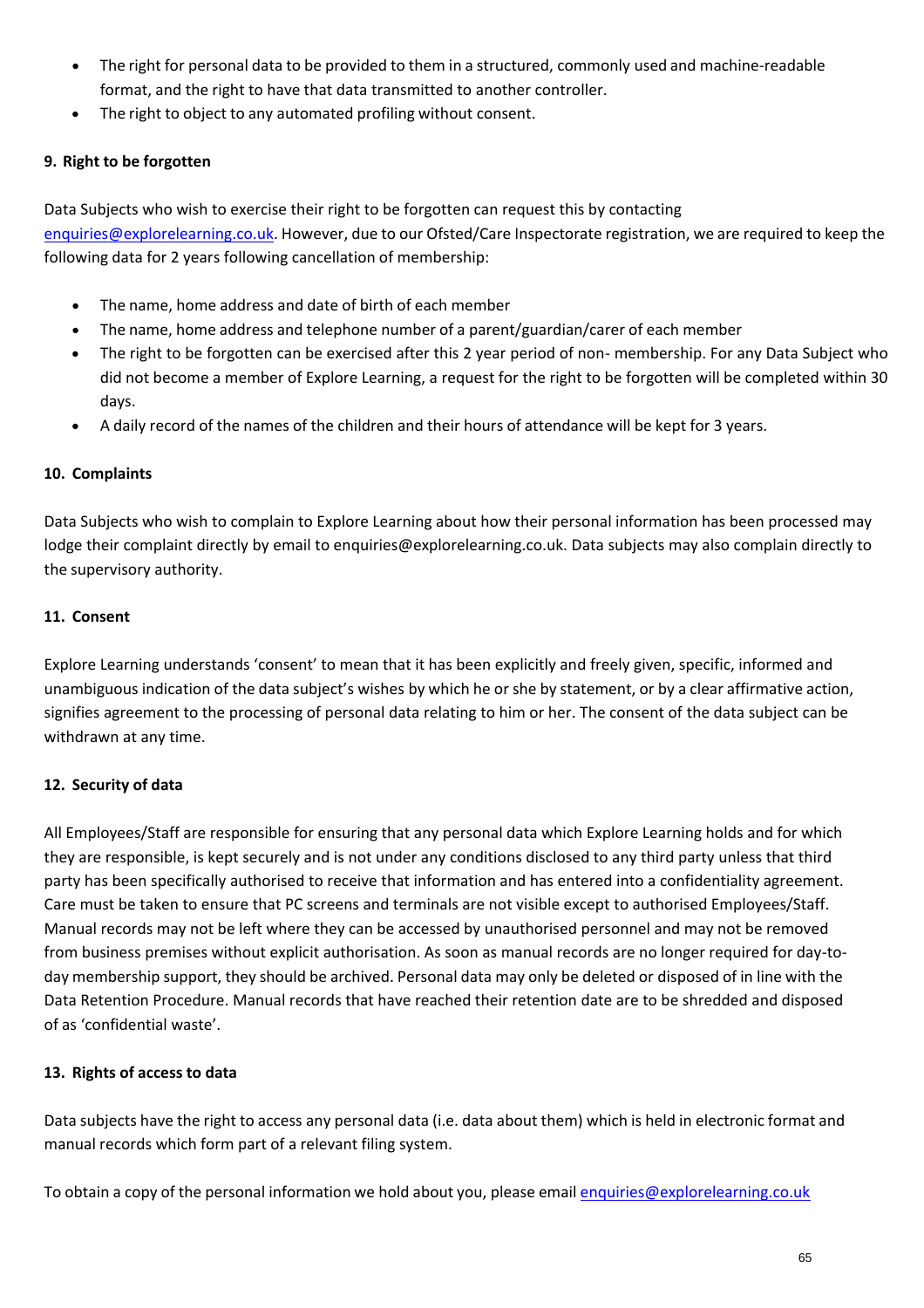### **14. Disclosure of data**

Explore Learning must ensure that personal data is not disclosed to unauthorised third parties which includes family members, friends, government bodies. Explore Learning will only disclose and discuss personal data with the Primary contact.

The GDPR permits certain disclosures without consent so long as the information is requested for one or more of the following purposes:

- to safeguard national security
- prevention or detection of crime including the apprehension or prosecution of offenders
- assessment or collection of tax duty
- to protect the vital interests of the individual
- to safeguard our members including contact with local safeguarding boards

All requests to provide data for one of these reasons must be supported by appropriate paperwork.

#### **Cookies**

### **What are cookies?**

A cookie is a small data file that is placed and stored on your device (computer, smartphone, tablet etc.) when you visit a website. When you visit explorelearning.co.uk we may automatically collect information that allows us to recognise and remember you through cookies.

#### **How do we use cookies?**

We use cookies in a variety of ways:

- Understanding how you use our site
- Analysing our communication with you
- Working with third party companies to serve you relevant advertising on other sites

#### **What types of cookies do we use?**

There are three main types that require consent.

(1) Functionality cookies – these allow you to navigate the site and use our features, such as the members' area and 'find a centre' location search.

(2) Analytics or performance cookies – these cookies allow us to measure and analyse how our customers use the site, to improve both its functionality and your experience.

(3) Targeting or advertising cookies – these are used to deliver adverts relevant to you and help us measure the effectiveness of our marketing campaigns.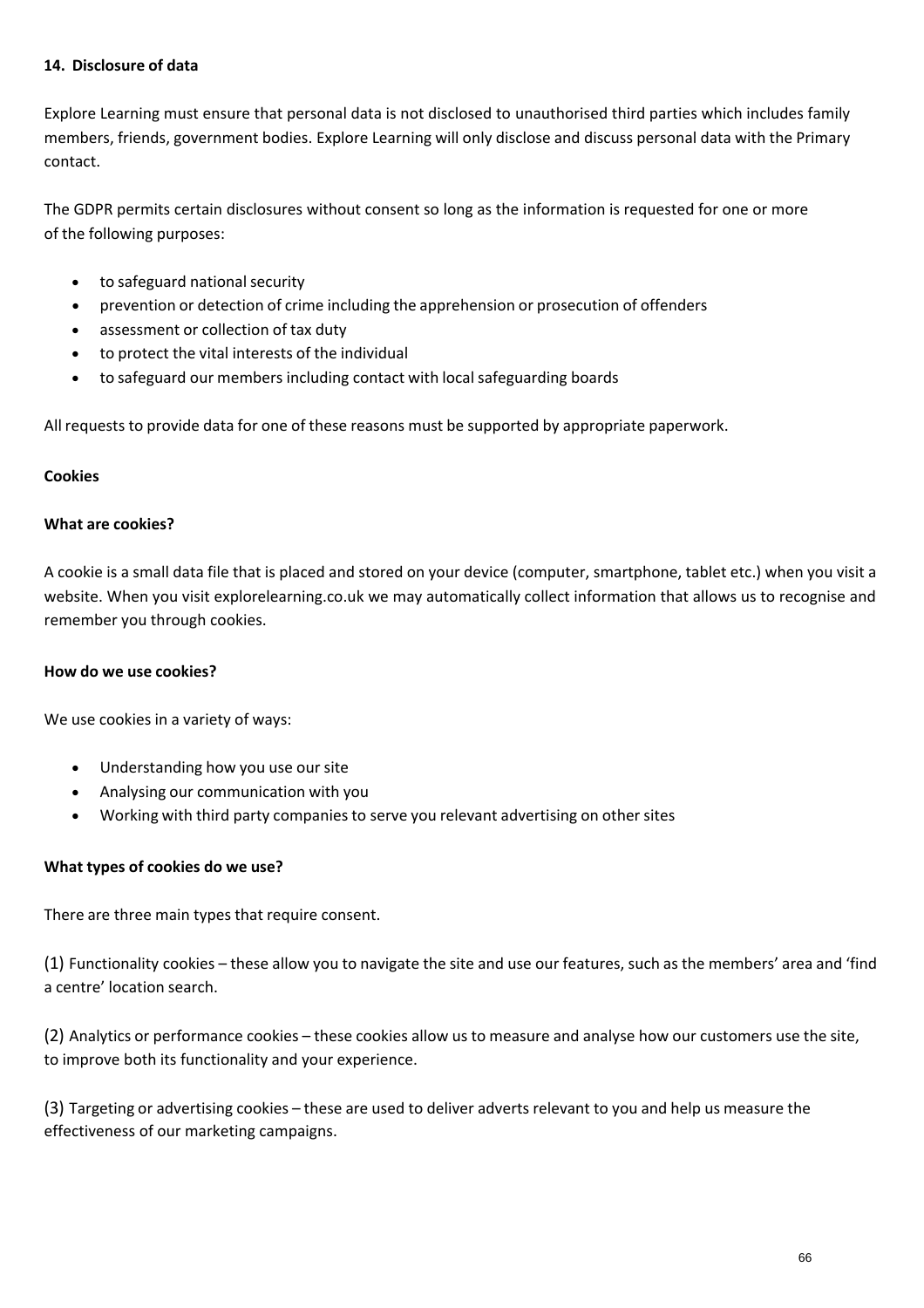#### **How to manage cookies**

You can manage cookies by changing your browser's cookie settings. These settings are usually found in the 'options' 'help' or 'preferences' menu of your browser.

If you would like to know more visit our cookie policy. This is available on our website. **Updates to this policy**

This policy is reviewed frequently and updated on the Explore Learning website. You may therefore want to visit our website regularly to view our most up to date policy.

### **Contact us**

If you would like to contact us about any aspect of this Privacy Policy, please email [enquiries@explorelearning.co.uk](mailto:enquiries@explorelearning.co.uk)